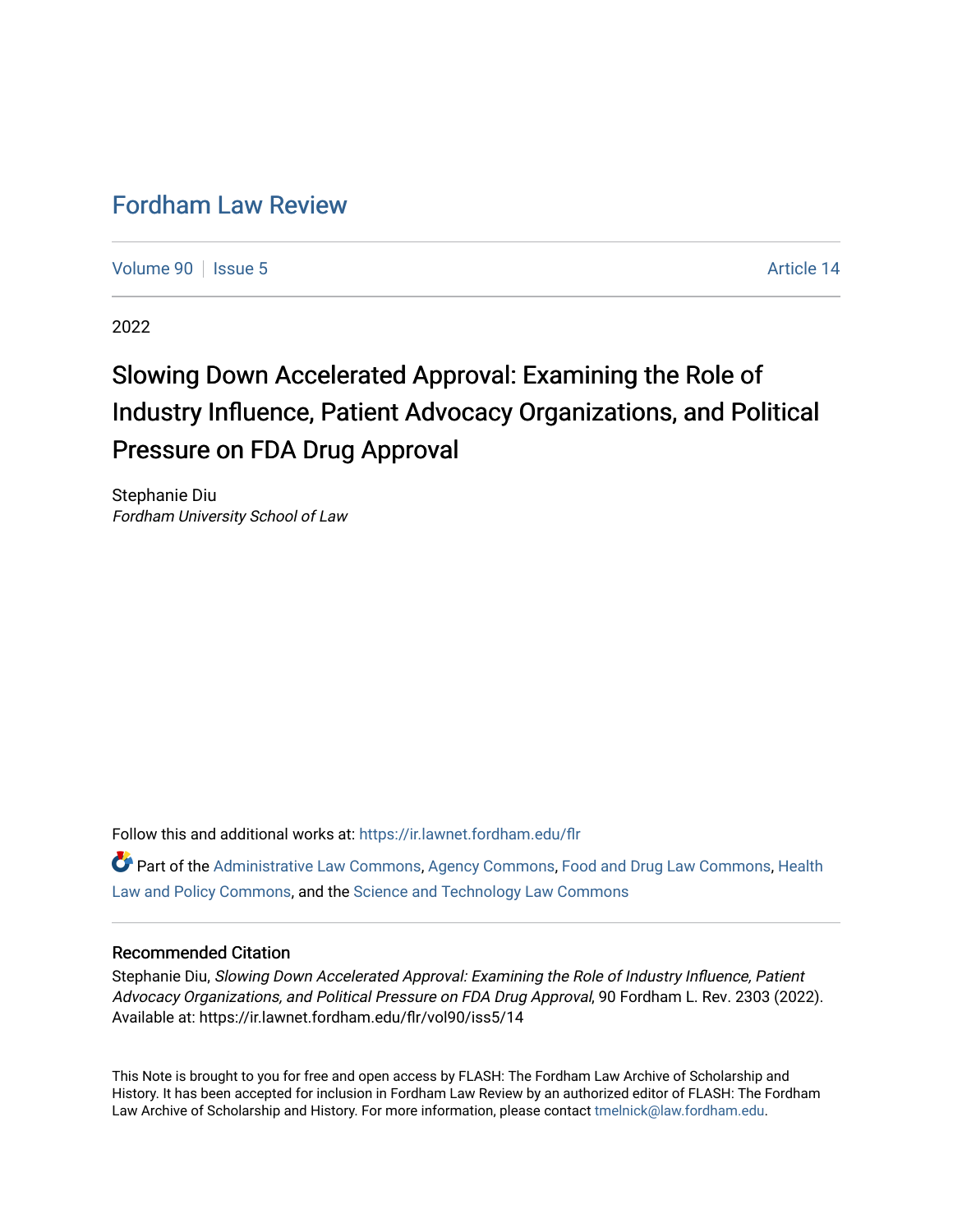# SLOWING DOWN ACCELERATED APPROVAL: EXAMINING THE ROLE OF INDUSTRY INFLUENCE, PATIENT ADVOCACY ORGANIZATIONS, AND POLITICAL PRESSURE ON FDA DRUG APPROVAL

#### Stephanie Diu\*

The U.S. Food and Drug Administration (FDA) has been revered as the gold standard in pharmaceutical safety and efficacy review since the 1960s. More recently, partly in response to the HIV/AIDS epidemic and the pressing need for new treatments, the FDA established an accelerated approval process to hasten the review of new drug applications so that drugs could be approved and brought to market as soon as possible. Although accelerated approval has led to the availability of new treatments for patients with few other options, this Note argues that, today, the FDA grants accelerated approval too hastily and may be sacrificing scientific rigor in doing so.

On June 7, 2021, the FDA announced the accelerated approval of Aduhelm™ (aducanumab), sponsored by pharmaceutical manufacturer Biogen, for the treatment of Alzheimer's disease. This approval occurred despite intense criticism of the drug's efficacy from the scientific community and concerns about potentially dangerous side effects. Using Aduhelm as a case study, this Note illustrates the benefits and risks of the FDA's accelerated approval process and proposes areas for improvement. It suggests revisions to the role of advisory committees that weigh in on whether a drug should be approved, offers ways to further incentivize pharmaceutical companies to confirm a new drug's clinical benefits, and theorizes how a controversial drug approval from the FDA could be challenged in court.

| I. THE LEGAL AND SCIENTIFIC FRAMEWORKS UNDERLYING |  |
|---------------------------------------------------|--|
|                                                   |  |
| A. The FDA's Historic Role in Drug Approval 2307  |  |

<sup>\*</sup> J.D. Candidate, 2023, Fordham University School of Law; B.A., 2016, Princeton University. I would like to thank Professor Wendy Luftig for her invaluable insight and guidance. I am also grateful to Ksenia Matthews, as well as the editors and staff of the Fordham Law Review for their assistance. Finally, thank you to my family and Thaddeus R. Kleckley for their unwavering encouragement and support.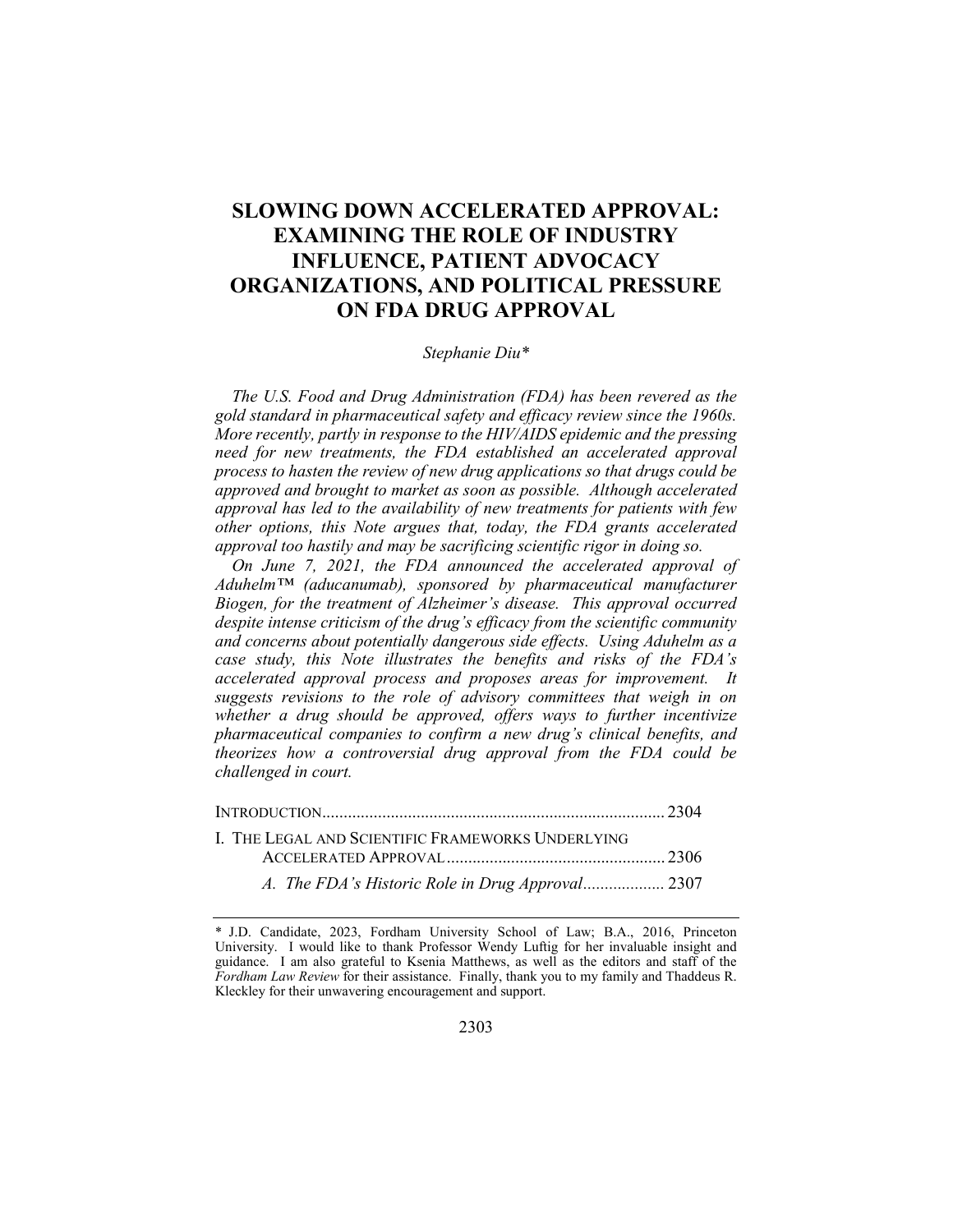2304 FORDHAM LAW REVIEW [Vol. 90]

| B. The Modern Accelerated Approval Process 2310              |      |
|--------------------------------------------------------------|------|
|                                                              |      |
| 2. Advisory Committees: A Critical Part of Accelerated       |      |
|                                                              |      |
| 3. Phase IV Post-Marketing Trials: Well-Intentioned but      |      |
|                                                              |      |
| C. Legal Administrative Concerns of FDA Decisions  2316      |      |
| 1. Regulatory Capture and Regulatory Reactivity: When        |      |
| Agencies and Industry Get Too Cozy  2316                     |      |
|                                                              |      |
|                                                              |      |
| 1. Alzheimer's Disease and the Pressure for New              |      |
|                                                              |      |
| 2. Aduhelm: A Drug Approved Based on Inconclusive            |      |
|                                                              |      |
| 3. The FDA's Approval Decision Causes Controversy2326        |      |
| II. THE EFFECT OF THE FDA'S DECISION TO APPROVE ADUHELM 2331 |      |
| A. The Appropriate Role of the FDA as a Regulatory           |      |
|                                                              |      |
|                                                              |      |
| 2. Working with Patient Advocacy Organizations 2332          |      |
|                                                              |      |
| C. Economic Impact: Aduhelm's Ripple Effect on American      |      |
|                                                              |      |
| III. STRATEGIES TO SLOW DOWN ACCELERATED APPROVAL  2339      |      |
| A. Suggested Revisions to the Role of Advisory               |      |
|                                                              | 2339 |
| B. Incentivizing Pharmaceutical Companies to Complete Phase  |      |
|                                                              |      |
| C. Challenging FDA Decisions in Court 2342                   |      |
|                                                              |      |

# **INTRODUCTION**

The U.S. Food and Drug Administration (FDA) regulates food, cosmetics, human and animal drugs, biological products, medical devices, products emitting radiation, and tobacco products pursuant to the Federal Food, Drug, and Cosmetic Act (FDCA).<sup>1</sup> The FDA created accelerated approval to allow faster approval of drugs that fill an unmet medical need in treating serious

<sup>1</sup>. Ch. 675, 52 Stat. 1040 (1938) (codified as amended in scattered sections of 21 U.S.C.).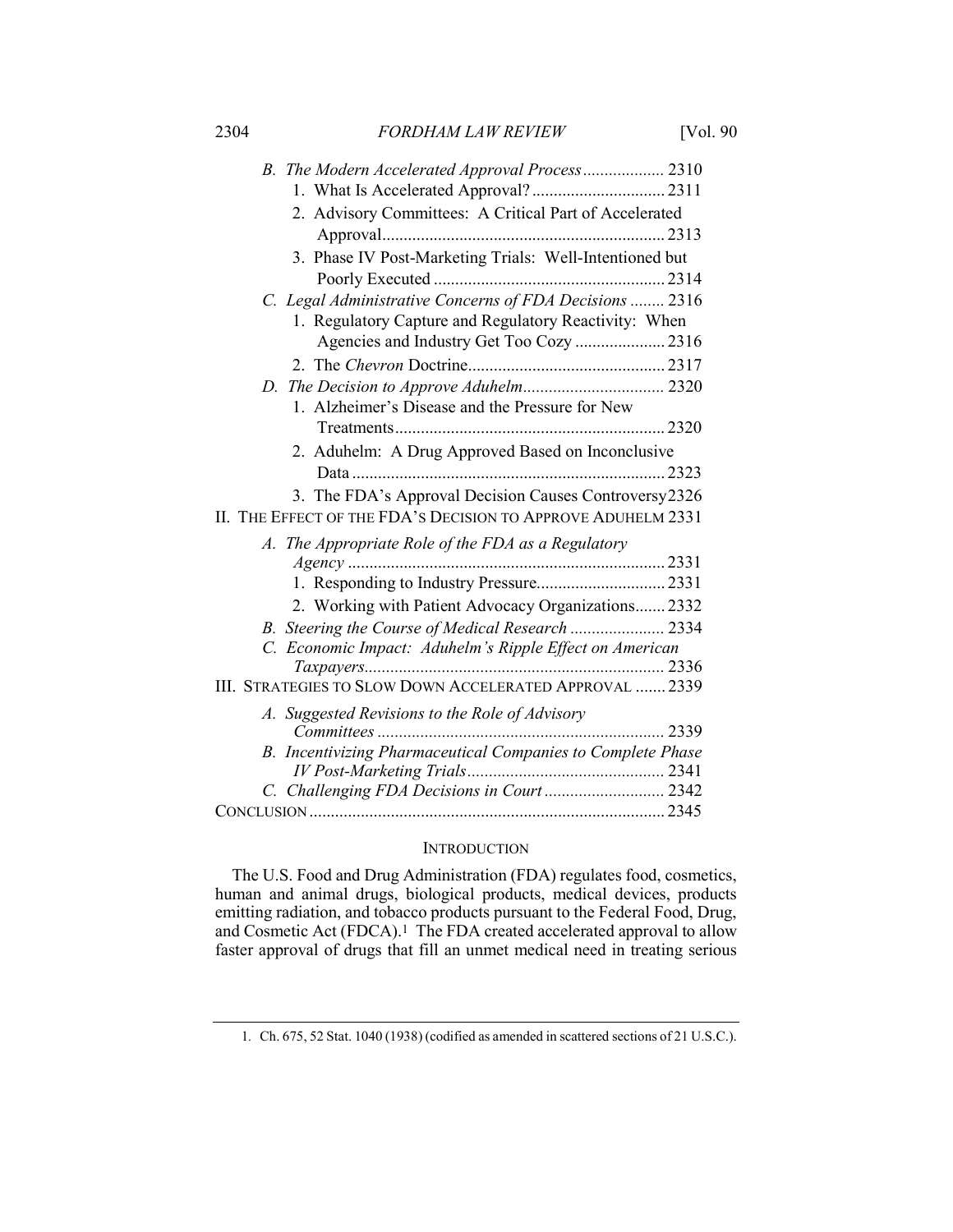illnesses.2 On June 7, 2021, the FDA announced the accelerated approval of Aduhelm™ (aducanumab), sponsored by pharmaceutical manufacturer Biogen, for the treatment of Alzheimer's disease.3 Aduhelm is a monoclonal antibody drug—the first therapeutic agent approved to treat Alzheimer's disease in nearly two decades.4 Yet, rather than being celebrated as a breakthrough treatment for a challenging illness, the drug has been mired in controversy because its approval contradicted the recommendations of the FDA's own Peripheral and Central Nervous System Drugs Advisory Committee.5

Aduhelm's efficacy—if any—in the treatment of Alzheimer's remains unclear.<sup>6</sup> A data monitoring committee<sup>7</sup> stopped two clinical trials<sup>8</sup> early

3. See Press Release, U.S. Food & Drug Admin., FDA Grants Accelerated Approval for Alzheimer's Drug (June 7, 2021), https://www.fda.gov/news-events/press-announcements/ fda-grants-accelerated-approval-alzheimers-drug [https://perma.cc/WJ3T-6H78].

4. See Michael Specter, The F.D.A.'s Extraordinary Approval of a Questionable Treatment for Alzheimer's, NEW YORKER (June 14, 2021), https://www.newyorker.com/ news/daily-comment/the-fdas-extraordinary-approval-of-a-questionable-treatment-foralzheimers [https://perma.cc/JA9S-76BV].

5. See Nuriel Moghavem et al., Medicare Should Not Cover Aducanumab as a Treatment for Alzheimer's Disease, 90 ANNALS OF NEUROLOGY 331, 331 (2021).

6. See Pam Belluck & Rebecca Robbins, F.D.A. Approves Alzheimer's Drug Despite Fierce Debate over Whether It Works, N.Y. TIMES (July 20, 2021), https://www.nytimes.com/ 2021/06/07/health/aduhelm-fda-alzheimers-drug.html [https://perma.cc/H23G-K9QA] (noting that "clinical trials of the drug had provided incomplete evidence to demonstrate effectiveness").

 7. A data monitoring committee is a "group of individuals with pertinent expertise that reviews on a regular basis accumulating data from one or more ongoing clinical trials." U.S. FOOD & DRUG ADMIN., GUIDANCE FOR CLINICAL TRIAL SPONSORS: ESTABLISHMENT AND OPERATION OF CLINICAL TRIAL DATA MONITORING COMMITTEES 1 (2006), https://www.fda.gov/media/75398/download [https://perma.cc/U7G8-2FDE].

8. See 221AD301 Phase 3 Study of Aducanumab (BIIB037) in Early Alzheimer's Disease (ENGAGE), CLINICALTRIALS.GOV (Sept. 2, 2021) [hereinafter ENGAGE Trial], https://clinicaltrials.gov/ct2/show/study/NCT02477800 [https://perma.cc/XB2A-YY6D]; 221AD302 Phase 3 Study of Aducanumab (BIIB037) in Early Alzheimer's Disease (EMERGE), CLINICALTRIALS.GOV (Sept. 2, 2021) [hereinafter EMERGE Trial], https://clinicaltrials.gov/ct2/show/study/NCT02484547 [https://perma.cc/D5ZS-N9T3].

 <sup>2.</sup> Americans have become increasingly aware of the speedy approval of drugs in light of the COVID-19 pandemic and the approval of vaccines to combat the underlying coronavirus disease. See Coronavirus Disease 2019 (COVID-19), U.S. FOOD & DRUG ADMIN. (Dec. 23, 2021), https://www.fda.gov/emergency-preparedness-and-response/ counterterrorism-and-emerging-threats/coronavirus-disease-2019-covid-19 [https://perma.cc/ MZ49-4L74]. It is important to distinguish the approval process for the COVID-19 vaccines from the process of accelerated approval, which is the subject of this Note. The FDA approved vaccines for COVID-19 in 2021 under Emergency Use Authorization (EUA). See COVID-19 Vaccines, U.S. FOOD & DRUG ADMIN. (Dec. 17, 2021), https://www.fda.gov/emergencypreparedness-and-response/coronavirus-disease-2019-covid-19/covid-19-vaccines

<sup>[</sup>https://perma.cc/3GAR-FRNW]. EUA may be used during a public health emergency, such as the COVID-19 pandemic, in which the FDA may allow the use of unapproved medical products, including vaccines, to treat or prevent serious diseases when there are no adequate, approved, or available alternatives. See Emergency Use Authorization for Vaccines Explained, U.S. FOOD & DRUG ADMIN. (Nov. 20, 2020), https://www.fda.gov/vaccines-bloodbiologics/vaccines/emergency-use-authorization-vaccines-explained [https://perma.cc/2LX7- 6YT6]. Thus, while COVID-19 vaccines did receive approval more quickly than they would have through the traditional FDA approval process, it is important to note that EUA is a mechanism that is separate from accelerated approval and used under different circumstances.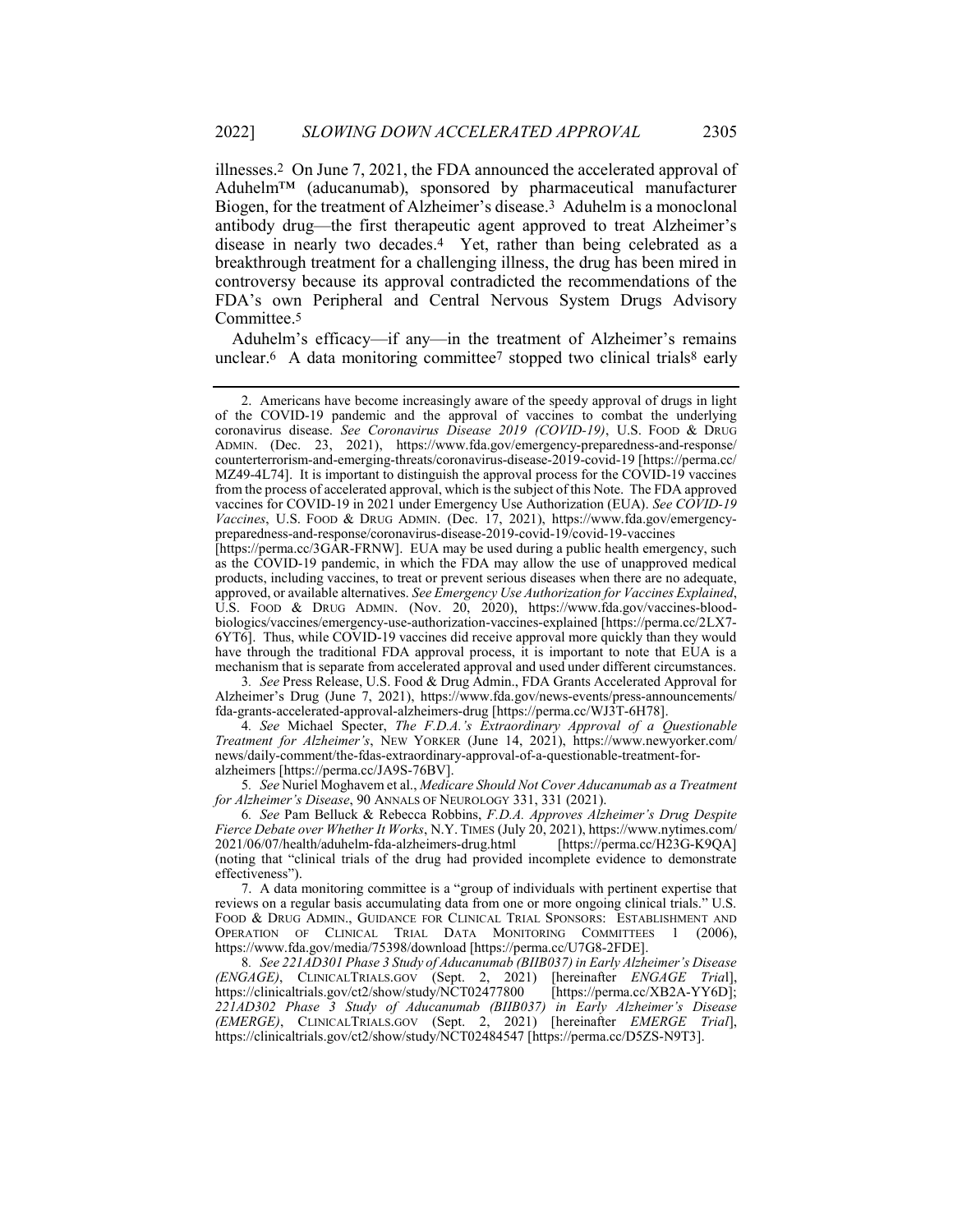after a futility analysis9 indicated that it was unlikely to show clinical benefit upon completion.10 Nonetheless, the FDA approved the drug, which is expected to cost \$56,000 a year, raising significant financial concerns for patients and payers.11 In fact, the Centers for Medicare & Medicaid Services (CMS) announced that premiums for Medicare would increase by an estimated 15 percent in 2022 and specifically cited the approval of Aduhelm as one reason for the increase.12 As one journalist noted, "One would have to go back nearly two decades to find decisions that might have as far-reaching an impact on the FDA's regulatory behavior."13

This Note uses Aduhelm as a case study to assess the benefits and risks of the FDA's accelerated approval process and to propose areas for improvement and revision. Part I provides the legal and scientific framework for understanding accelerated approval. Part II uses Aduhelm's approval to describe the appropriate role of the FDA as a regulatory agency, the influence of the accelerated approval process in steering the course of future medical research, and potential economic issues that accelerated approval can spark. Finally, Part III proposes three strategies for improving the accelerated approval pathway that could be implemented through the legislature, regulatory reform, or in the courts.

## I. THE LEGAL AND SCIENTIFIC FRAMEWORKS UNDERLYING ACCELERATED APPROVAL

The FDA operates at the unique intersection of science, law, and public policy. Thus, to understand how accelerated approval works, one must first understand the legal and scientific frameworks that allowed the saga of Aduhelm's approval to unfold. This part lays the foundation for understanding accelerated approval from a legal and scientific perspective. Part I.A discusses the FDA's historical role in drug approval and where the need for an accelerated process came from. Part I.B describes how the

 <sup>9.</sup> By performing a futility analysis, a data monitoring committee may recommend, based on a statistical assessment, that a clinical trial be terminated early because the trial is unlikely to meet its objectives, and there is therefore no basis for continuing enrollment and/or follow-up. See U.S. FOOD & DRUG ADMIN., supra note 7, at 16.

<sup>10.</sup> See Belluck & Robbins, supra note 6.

<sup>11.</sup> See Juliette Cubanski & Tricia Neuman, FDA's Approval of Biogen's New Alzheimer's Drug Has Huge Cost Implications for Medicare and Beneficiaries, KAISER FAM. FOUND. (June 10, 2021), https://www.kff.org/medicare/issue-brief/fdas-approval-of-biogensnew-alzheimers-drug-has-huge-cost-implications-for-medicare-and-beneficiaries/ [https://perma.cc/F5NL-UYVS].

<sup>12</sup>. See Press Release, Ctrs. for Medicare & Medicaid Servs., CMS Announces 2022 Medicare Part B Premiums (Nov. 12, 2021), https://www.cms.gov/newsroom/pressreleases/cms-announces-2022-medicare-part-b-premiums [https://perma.cc/MC9G-9EM8] ("There is significant uncertainty regarding the potential for future coverage of clinician-administered Alzheimer's drugs (i.e., Aduhelm™), requiring additional contingency reserves.").

 <sup>13.</sup> Matthew Herper, By Approving Biogen's Alzheimer's Drug, the FDA Is Shifting Its Rules. That Is a Giant Risk, STAT (June 7, 2021), https://www.statnews.com/2021/06/07/byapproving-biogen-alzheimers-drug-fda-is-shifting-its-rules-that-is-a-giant-risk/ [https://perma.cc/BEQ5-FPJK].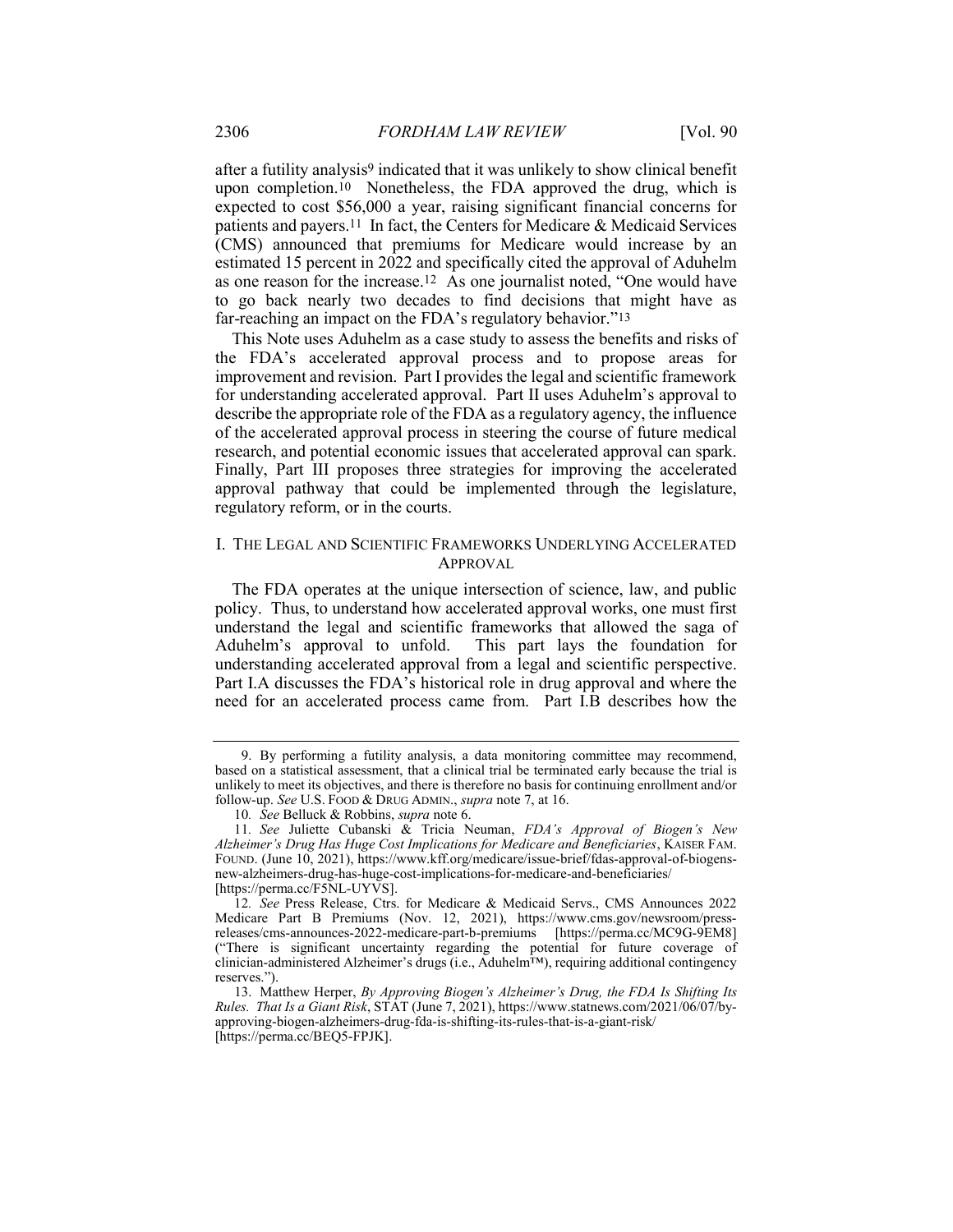accelerated approval pathway differs from traditional FDA drug application review. Part I.C addresses legal administrative concerns about how FDA approval decisions are made. Finally, Part I.D examines Aduhelm's approval and the reasons for its controversy.

#### A. The FDA's Historic Role in Drug Approval

The FDA's regulatory authority was originally based on the 1906 Pure Food and Drugs Act,<sup>14</sup> enacted to better regulate widespread use of over-the-counter medications that included ingredients such as opium, alcohol, and cocaine.15 The statute tasked the Bureau of Chemistry (later renamed the Food and Drug Administration) with preventing the "manufacture, sale, or transportation of adulterated or misbranded or poisonous or deleterious food, drugs, medicines, and liquors,"16 but did not address how to ensure the safety or efficacy of regulated products.17 As a result, many drugs continued to be sold without any preapproval clinical testing.18

The Federal Food, Drug, and Cosmetic Act was passed in 1938, largely in response to public outcry from the sulfanilamide debacle, when more than 100 people across the United States died after ingesting sulfanilamide to treat streptococcal infections.19 The 1938 law contained a comprehensive regulatory scheme for marketing new drugs in the United States20 and required companies to prove to the FDA that a drug was safe before it could be sold.21 The statute remains the basis for FDA regulation today.22

19. See Carol Ballentine, Taste of Raspberries, Taste of Death: The 1937 Elixir Sulfanilamide Incident, FDA CONSUMER MAG. (June 1981), https://www.fda.gov/ files/about%20fda/published/The-Sulfanilamide-Disaster.pdf [https://perma.cc/9XXE-LKS3]. Sulfanilamide had been used safely in tablet and powder form, but a pharmaceutical company created a liquid form of the drug by dissolving sulfanilamide in diethylene glycol. See id. The company did not test the new formulation for toxicity; there were no laws at the time requiring safety studies for new drugs. See id. After the American Medical Association received reports of deaths related to the new sulfanilamide formulation, it analyzed the mixture and discovered that diethylene glycol, a chemical normally used as an antifreeze, was a toxic ingredient. See id.

20. See 21 U.S.C. § 355.

21. See id. § 355(e) (allowing the FDA to withdraw approval of a drug if "clinical or other experience, tests, or other scientific data show that such drug is unsafe for use").

22. See Part III: Drugs and Foods Under the 1938 Act and Its Amendments, U.S. FOOD & DRUG ADMIN. (Feb. 1, 2018), https://www.fda.gov/about-fda/changes-science-law-andregulatory-authorities/part-iii-drugs-and-foods-under-1938-act-and-its-amendments [https://perma.cc/G9K9-FM6W].

 <sup>14.</sup> Ch. 3915, § 6, 34 Stat. 768, 769 (1906) (repealed 1938).

<sup>15</sup>. See Jonathan J. Darrow et al., FDA Approval and Regulation of Pharmaceuticals, 1983–2018, 323 JAMA 164, 165 (2020).

 <sup>16. § 6, 34</sup> Stat. at 768.

<sup>17</sup>. See Darrow et al., supra note 15, at 165.

<sup>18.</sup> See, e.g., Part II: 1938, Food, Drug, Cosmetic Act, U.S. FOOD & DRUG ADMIN. (Nov. 27, 2018), https://www.fda.gov/about-fda/changes-science-law-and-regulatoryauthorities/part-ii-1938-food-drug-cosmetic-act [https://perma.cc/T75Y-UJXN] (explaining that the lackluster 1906 law allowed dangerous products to remain on the market, including an eyelash dye that caused injuries including permanent blindness and a radium-containing tonic that killed consumers).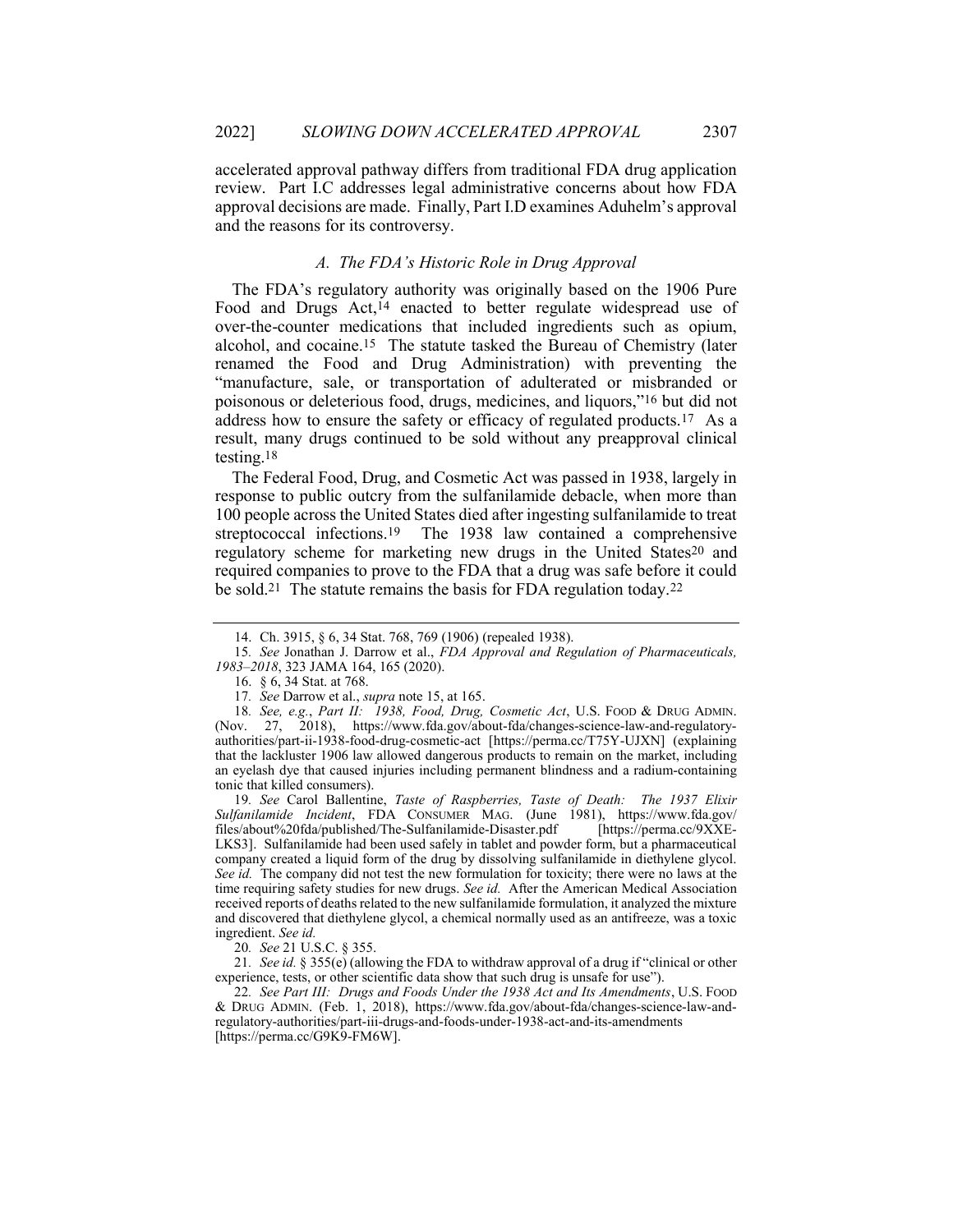The FDA's global reputation for excellence in protecting public health was established in 1960, when Dr. Frances Oldham Kelsey, an FDA medical officer, refused to approve the drug thalidomide for sale in the United States.23 Thalidomide was marketed to pregnant women for treating nausea.24 Dr. Kelsey resisted corporate pressure from thalidomide's maker and raised concerns about the drug's effect on human embryos.25 Based on Dr. Kelsey's analysis of the data, the FDA rejected the application for thalidomide approval, effectively saving the United States from a generation of severe congenital deformities and infant death, while cementing the FDA's reputation as the gold standard for pharmaceutical safety review.26

After the FDA steered the United States away from the potential thalidomide disaster, Congress strengthened laws governing pharmaceutical safety and efficacy.27 In 1962, Congress passed the Kefauver-Harris Drug Amendments28 to the FDCA, requiring that drug manufacturers provide "substantial evidence" that drugs were effective through "adequate and well-controlled investigations . . . on the basis of which it could fairly and responsibly be concluded . . . that the drug will have the effect it purports or is represented to have under the conditions of use prescribed, recommended, or suggested in the labeling or proposed labeling thereof."29 The FDA's interpretation of what qualifies as substantial evidence has been "at least two adequate and well-controlled studies, each convincing on its own," because typically, a single clinical experimental finding of efficacy, unsupported by other independent evidence, is not adequate scientific support for a conclusion of effectiveness.30 In practice, adequate and well-controlled

25. See Bean, supra note 23, at 883.

29. 21 U.S.C. § 355(d).

<sup>23</sup>. See Melissa Marie Bean, Fatal Flaws in the Food and Drug Administration's Drug Approval Formula, 2003 UTAH L. REV. 881, 883.

<sup>24</sup>. See Leila McNeill, The Woman Who Stood Between America and a Generation of 'Thalidomide Babies,' SMITHSONIAN MAG. (May 8, 2017), https://www.smithsonianmag.com/ science-nature/woman-who-stood-between-america-and-epidemic-birth-defects-180963165/ [https://perma.cc/Y5UM-SAWJ].

<sup>26</sup>. See McNeill, supra note 24. In Europe, Australia, and some South American countries, thalidomide was marketed extensively, resulting in birth defects in more than 10,000 infants and an unknown number of miscarriages. See Eric Fischer, After 60 Years, Scientists Uncover How Thalidomide Produced Birth Defects, DANA-FARBER CANCER INST. (Aug. 1, 2018), https://www.dana-farber.org/newsroom/news-releases/2018/after-60-years- scientists-uncover-how-thalidomide-produced-birth-defects/ [https://perma.cc/5JAV-ZRMD].

<sup>27</sup>. See Part III: Drugs and Foods Under the 1938 Act and Its Amendments, supra note 22.

<sup>28</sup>. Drug Amendments of 1962, Pub. L. No. 87-781, 76 Stat. 780 (codified as amended in scattered sections of 21 U.S.C.).

 <sup>30.</sup> U.S. FOOD & DRUG ADMIN., GUIDANCE FOR INDUSTRY: PROVIDING CLINICAL EVIDENCE OF EFFECTIVENESS FOR HUMAN DRUG AND BIOLOGICAL PRODUCTS 3 (1998), https://www.fda.gov/media/71655/download [https://perma.cc/TLQ4-S23C]. Multiple independent trials offset the possibility that any single clinical trial may be subject to biases or only produced positive results by chance. See id. The FDA has also acknowledged in draft guidance that under certain circumstances, one adequate and well-controlled trial plus confirmatory evidence may be enough (e.g., if one trial involved many test subjects from multiple testing centers and demonstrated a very statistically persuasive effect on the primary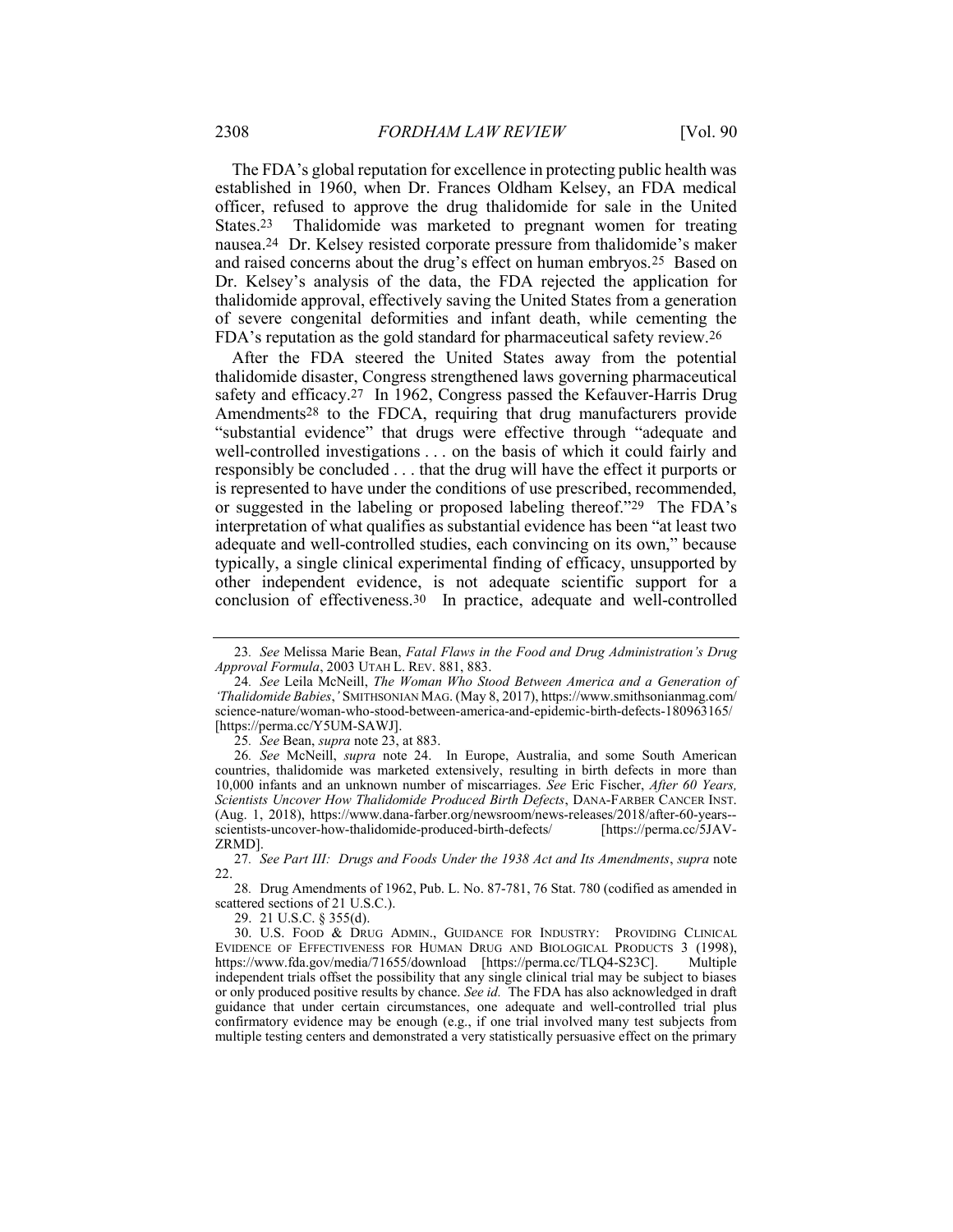clinical investigations are blinded, randomized, placebo-controlled, and generate data that enable a direct assessment of clinical benefits.31

The law requires a sponsor<sup>32</sup> (generally, the pharmaceutical company) to submit an Investigational New Drug Application (IND) that summarizes preclinical trial data and other information about the drug's effects in animals.33 The IND also requires the sponsor to establish protocols for human trials divided into three phases.<sup>34</sup> Importantly, the final phase involves randomized clinical trials that measure clinical endpoints to produce evidence that the drug in question has a positive balance of benefit and risk.35 Clinical endpoints measure clinically meaningful outcomes related to the disease process—that is, "how a person feels, functions, or survives."36 Evidence gathered during clinical trials becomes part of the New Drug Application (NDA) submitted to the FDA, which reviews the data acquired from clinical trials to determine whether the sponsor has shown adequate support for its safety and efficacy claims and can proceed to marketing the drug.37 The FDA and the sponsor may meet throughout this process to

 32. A sponsor is "a person who takes responsibility for and initiates a clinical investigation. The sponsor may be an individual or pharmaceutical company, governmental agency, academic institution, private organization, or other organization." Definitions and Interpretations, 21 C.F.R. § 312.3 (2022).

33. See IND Content and Format, 21 C.F.R. § 312.23 (2022); see also Darrow et al., supra note 15, at 166.

34. See Phases of an Investigation, 21 C.F.R. § 312.21 (2022); see also Darrow et al., supra note 15, at 166–67. Phase I studies are uncontrolled studies in humans and are generally intended to gather information about pharmacokinetics (time course of drug absorption, distribution, metabolism, and excretion) and pharmacodynamics (relationship between drug concentration and the resulting effect). See id. at 166. Phase II trials evaluate adverse effects and efficacy in up to a few hundred participants with the condition being studied. See id. at 166–67. Phase III trials can include several hundred to several thousand patients and are intended to collect evidence of the benefit-risk relationship of the drug to obtain FDA approval. See id.

35. See Surrogate Endpoint Resources for Drug and Biologic Development, U.S. FOOD & DRUG ADMIN. (July 24, 2018), https://www.fda.gov/drugs/development-resources/surrogateendpoint-resources-drug-and-biologic-development [https://perma.cc/5CZE-YA4S].

 36. Charlie McLeod et al., Choosing Primary Endpoints for Clinical Trials of Health Care Interventions, CONTEMP. CLINICAL TRIALS COMMC'NS, Dec. 2019, at 1, 2. For example, the six-minute walk test is widely used as a clinical endpoint for measuring functional exercise capacity in patients with cardiac and pulmonary diseases. See Lisa Lancaster et al., Standardization of the 6-Min Walk Test in Clinical Trials of Idiopathic Pulmonary Fibrosis, CONTEMP. CLINICAL TRIALS, Jan. 2021, at 1, 1.

37. See Darrow et al., supra note 15, at 167.

outcome). See U.S. FOOD & DRUG ADMIN., DEMONSTRATING SUBSTANTIAL EVIDENCE OF EFFECTIVENESS FOR HUMAN DRUG AND BIOLOGICAL PRODUCTS: GUIDANCE FOR INDUSTRY 9 (2019), https://www.fda.gov/media/133660/download [https://perma.cc/Q4F9-7FF6].

<sup>31</sup>. See EVA TEMKIN & JONATHAN TRINH, NAT'L ORG. FOR RARE DISORDERS, FDA'S ACCELERATED APPROVAL PATHWAY: A RARE DISEASE PERSPECTIVE 5 (2021), https://rarediseases.org/wp-content/uploads/2021/06/NRD-2182-Policy-Report\_Accelerated-Approval FNL.pdf [https://perma.cc/GLU6-UG8U]; see also 21 C.F.R. § 314.126(a) (2022) ("The purpose of conducting clinical investigations of a drug is to distinguish the effect of a drug from other influences, such as spontaneous change in the course of the disease, placebo effect, or biased observation.").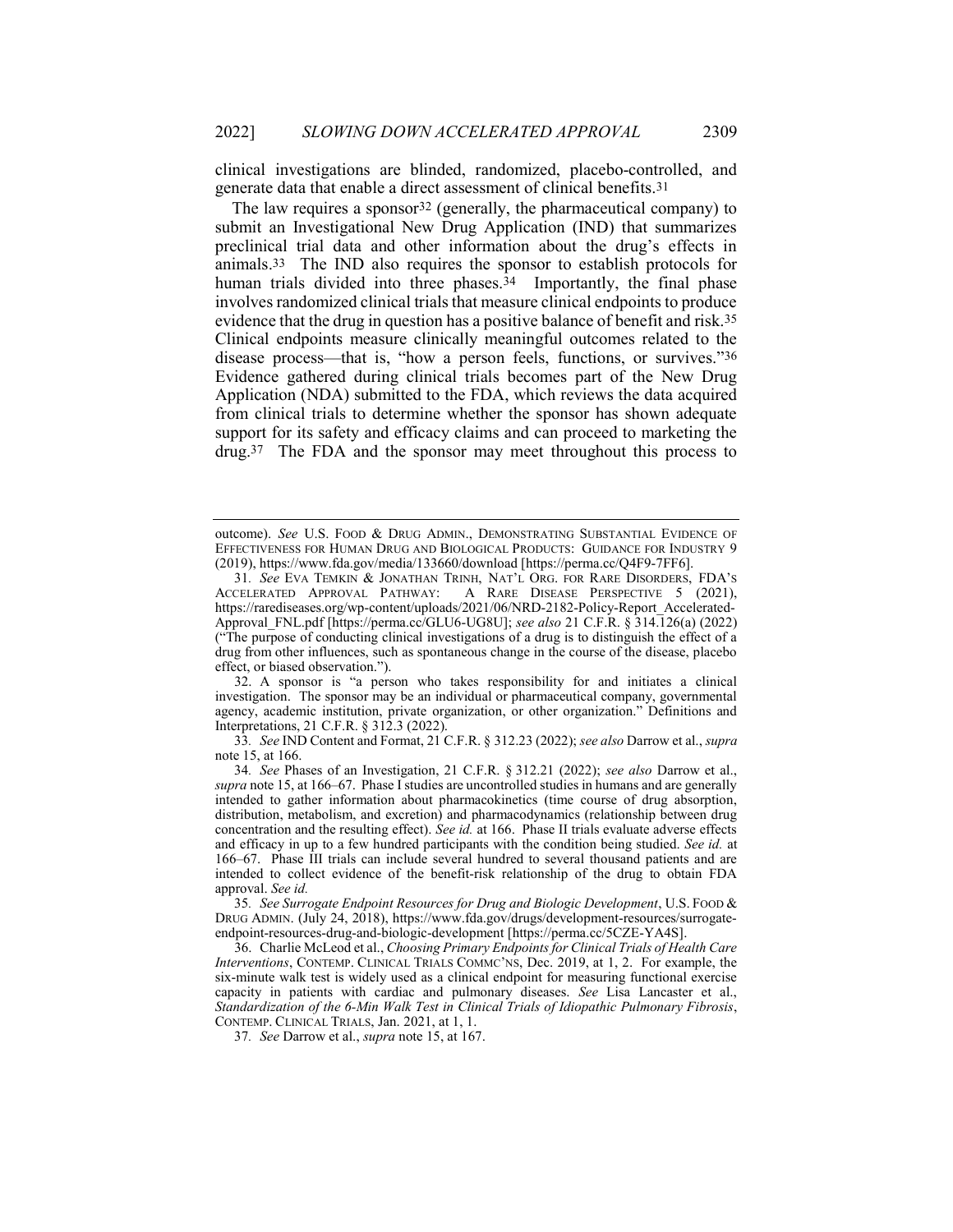discuss various issues, such as the safety of proceeding to the next phase or the best way to analyze data.38

The traditional drug development process takes an average of twelve years from concept creation to market authorization.39 One reason why drug development is so prolonged is that it can take an extended period of time to measure a drug's intended clinical benefit.40 Concerns about this lengthy process led to the development of an accelerated pathway to expedite approval of treatments for the most serious diseases.41

#### B. The Modern Accelerated Approval Process

In the 1980s, the Human Immunodeficiency Virus and Acquired Immune Deficiency Syndrome (HIV/AIDS) epidemic dramatically increased pressure on the FDA to streamline the drug approval process as protesters from affected communities demanded less stringent efficacy requirements for new drugs intended to treat incurable and fatal diseases.42 Dr. Gregg Gonsalves, an epidemiologist at Yale School of Public Health, recalled: "You had AIDS activists screaming that the FDA is killing us . . . . We were pushing for accelerated approval saying, look, we don't have time to wait for clinical access."43 In response, the FDA established several reforms to the drug approval process, $44$  including the accelerated approval pathway in 1992. $45$ This section explains the structure of accelerated approval, beginning with the criteria that make a drug eligible for accelerated approval. Next, it reviews the critical role of advisory committees in the FDA's decision on whether to grant approval. Finally, this section considers the importance of

<sup>38</sup>. See Erin E. Kepplinger, FDA's Expedited Approval Mechanisms for New Drug Products, 34 BIOTECHNOLOGY L. REP. 15, 21 (2015).

<sup>39</sup>. See Gail A. Van Norman, Drugs, Devices, and the FDA: Part 1: An Overview of Approval Processes for Drugs, 1 JACC: BASIC TO TRANSLATIONAL SCI. 170, 170 (2016).

<sup>40</sup>. See Accelerated Approval, U.S. FOOD & DRUG ADMIN. (Jan. 4, 2018), https://www.fda.gov/patients/fast-track-breakthrough-therapy-accelerated-approval-priorityreview/accelerated-approval [https://perma.cc/RNU9-M372].

<sup>41</sup>. See infra Part I.B.

<sup>42</sup>. See Lewis A. Grossman, AIDS Activists, FDA Regulation, and the Amendment of America's Drug Constitution, 42 AM. J.L. & MED. 687, 688–690 (2016). By the early 1980s, FDA review times had increased to more than thirty months and activists were fed up. See Darrow et al., *supra* note 15, at 165.

 <sup>43.</sup> Joanne Silberner, Accelerated Approval, the Path Used to Greenlight Biogen Alzheimer's Drug, Has a Checkered Track Record, Critics Say, STAT (July 21, 2021), https://www.statnews.com/2021/07/21/biogen-alzheimers-accelerated-approvalconfirmatory-trials/ [https://perma.cc/24DU-DN26].

 <sup>44.</sup> Besides accelerated approval, the FDA established three other mechanisms to hasten the availability of drugs for serious diseases: fast-track designation, breakthrough therapy, and priority review. See Fast Track, Breakthrough Therapy, Accelerated Approval, Priority Review, U.S. FOOD & DRUG ADMIN. (Feb. 23, 2018), https://www.fda.gov/patients/learnabout-drug-and-device-approvals/fast-track-breakthrough-therapy-accelerated-approvalpriority-review [https://perma.cc/72CJ-D98E]. Although the names of these programs all imply speed, they are distinct approval pathways with different criteria and are not the focus of this Note.

<sup>45</sup>. See Kepplinger, supra note 38, at 24–25.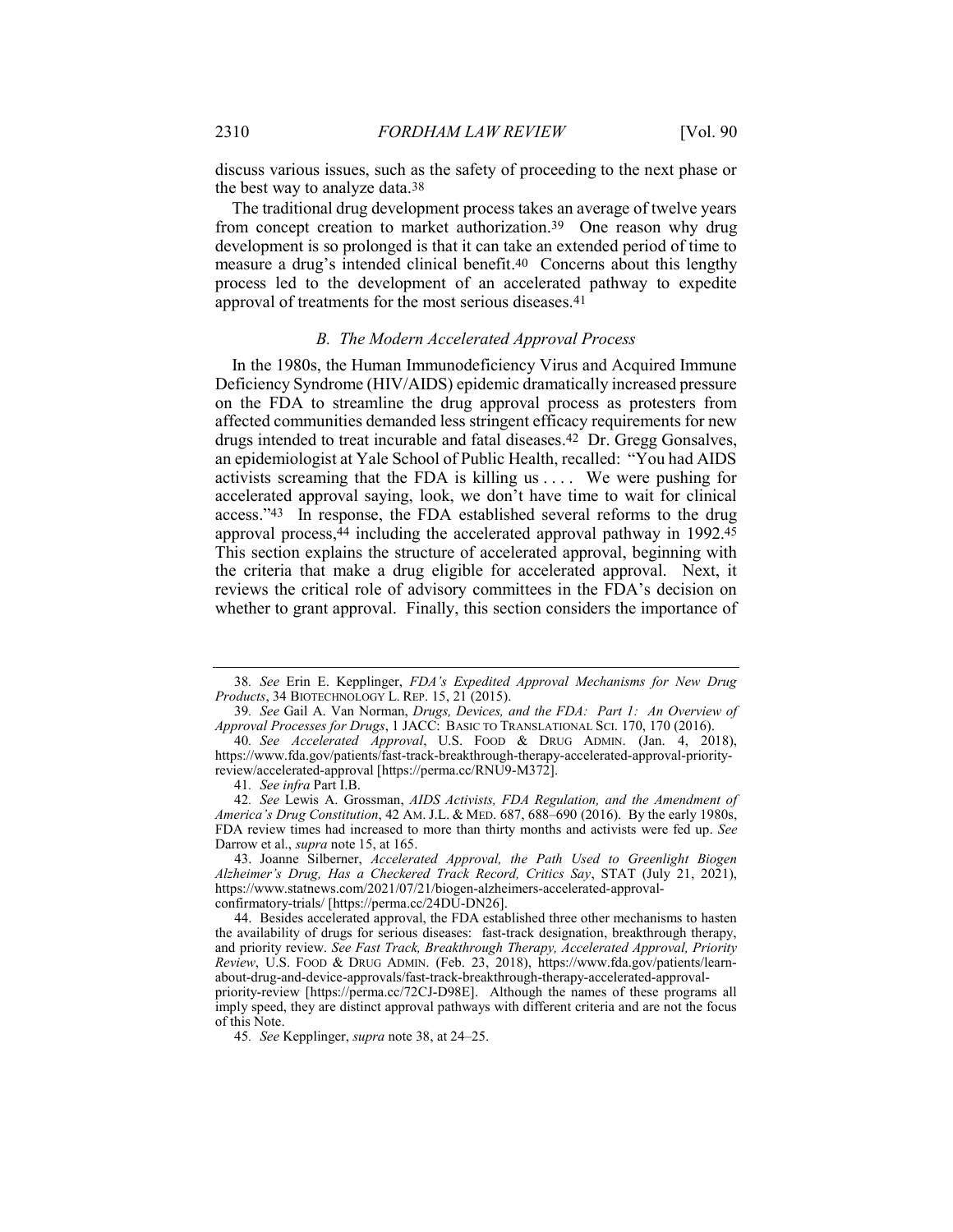Phase IV post-marketing trials in confirming clinical benefits after a drug is granted accelerated approval.

# 1. What Is Accelerated Approval?

According to the FDA, accelerated approval hastens the review of NDA documentation so that approval can be made as soon as possible after data are gathered.46 Under FDA regulations, the FDA may grant marketing approval for a new drug based on "adequate and well-controlled clinical trials establishing that the drug product has an effect on a surrogate endpoint that is reasonably likely, based on epidemiologic, therapeutic, pathophysiologic, or other evidence, to predict clinical benefit."47

Surrogate endpoints are key to the concept of accelerating approval of drugs in this pathway. A surrogate endpoint is an outcome (e.g., a laboratory measurement, radiographic image, or related physical sign) that is expected to predict patient survival or symptom improvement but that is not itself a direct measure of clinical benefit.48 By using a surrogate endpoint instead of a clinical endpoint,49 researchers can focus on events that occur earlier in time instead of waiting to see actual clinical benefits, resulting in shorter clinical trials.50 For example, one clinical endpoint for researching a cancer drug would be mortality and would require waiting to see whether the drug extends the survival rate for cancer patients.<sup>51</sup> But under accelerated approval, the FDA may grant approval of the drug based on tumor shrinkage—a surrogate endpoint that is reasonably likely to predict the clinical benefit of delayed mortality.52 Surrogate endpoints and the accelerated approval pathway have become important tools for the development of treatments for rare diseases, which can be challenging due to "small heterogeneous patient populations, long time-frames for disease progression, [and] a poor understanding of disease natural history."53

<sup>46</sup>. See 21 C.F.R. § 314.500 (2022); see also Accelerated Approval, supra note 40. 21 C.F.R. § 314, subpart H governs accelerated approval of new drugs. See 21 C.F.R. § 314.500 (2022) (noting that accelerated approval applies to "certain new drug products that have been studied for their safety and effectiveness in treating serious or life-threatening illnesses and that provide meaningful therapeutic benefit to patients over existing treatments (e.g., ability to treat patients unresponsive to, or intolerant of, available therapy, or improved patient response over available therapy)").

 <sup>47. 21</sup> C.F.R. § 314.510 (2022) (emphasis added).

<sup>48.</sup> See Alexandra Tsakopoulos et al., Note, The Right to Try: An Overview of Efforts to Obtain Expedited Access to Unapproved Treatment for the Terminally Ill, 70 FOOD  $\&$  DRUG L.J. 617, 625 (2015); Kepplinger, supra note 38, at 29. For example, a laboratory measurement of bacteria in the blood may serve as a surrogate endpoint for clinical resolution of infection. See id., at 29–30.

 <sup>49.</sup> For an explanation of clinical endpoints, see supra Part I.A.

<sup>50</sup>. See Kepplinger, supra note 38, at 30.

<sup>51</sup>. See Tsakopoulos et al., supra note 48, at 625.

<sup>52</sup>. See id.

 <sup>53.</sup> Emil D. Kakkis et al., Recommendations for the Development of Rare Disease Drugs Using the Accelerated Approval Pathway and for Qualifying Biomarkers as Primary Endpoints, ORPHANET J. OF RARE DISEASES, Feb. 2015, at 1, 1.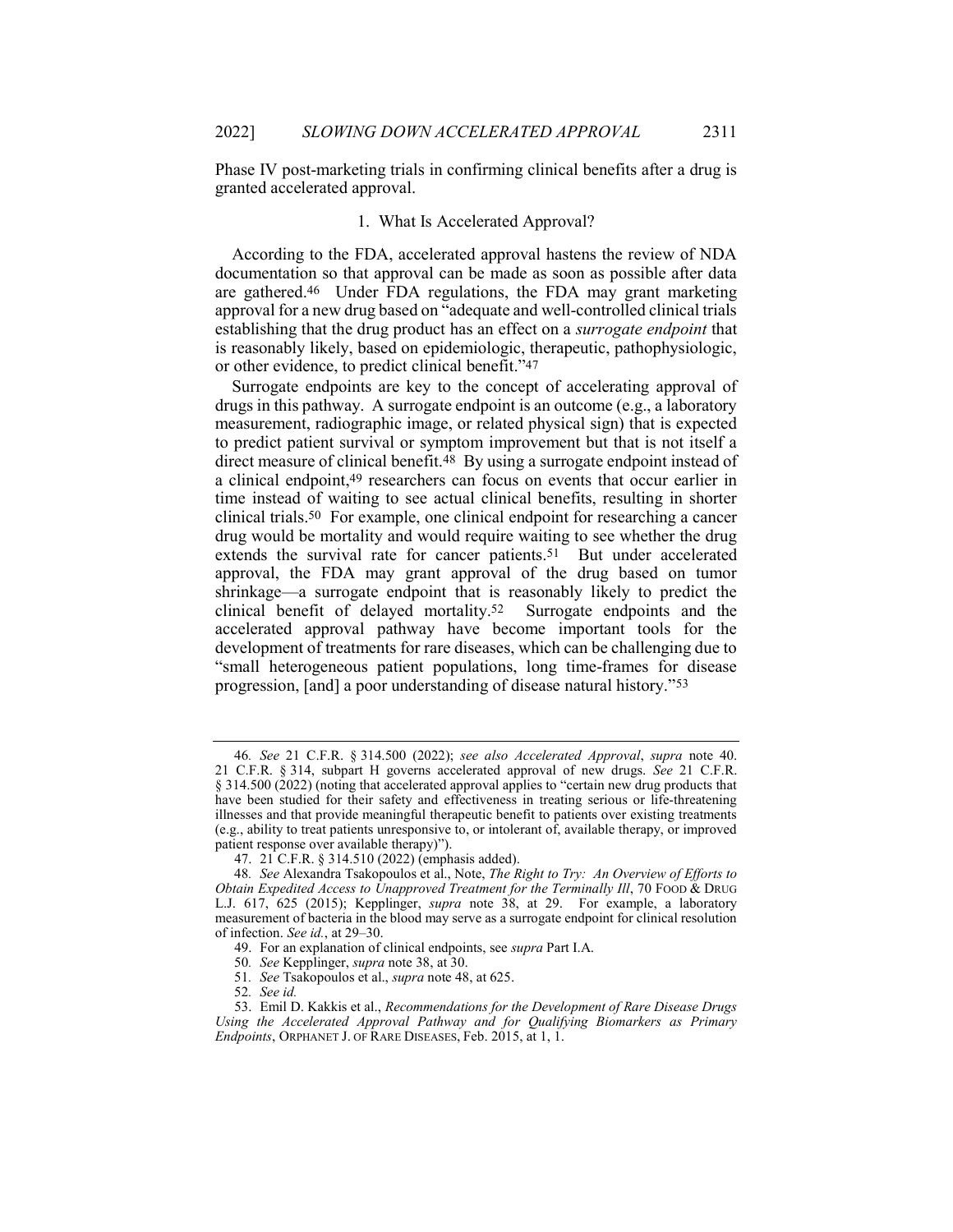Although the accelerated approval process originally allowed for approval based on surrogate endpoints to speed up the availability of HIV/AIDS and cancer treatments, the pathway has recently been expanded to include treatments for other serious and rare diseases for which there are inadequate therapies.54 In 2012, Congress passed the Food and Drug Administration Safety and Innovation Act<sup>55</sup> (FDASIA), which amended the FDCA and encouraged the FDA to "utilize innovative and flexible approaches to the assessment of products under accelerated approval for treatments for patients with serious or life-threatening diseases or conditions and unmet medical needs."56 Congress found that "following the establishment of the accelerated approval mechanism . . . the FDA should be encouraged to implement more broadly effective processes for the expedited development and review of innovative new medicines intended to address unmet medical needs for serious or life-threatening diseases or conditions."57 Thus, the FDASIA reflected Congress's intent that the FDA make greater use of accelerated approval and apply it to other diseases.58

President Barack Obama's Council of Advisors on Science and Technology released a report in 2012 encouraging the FDA to expand the scope of acceptable endpoints used to approve drugs for serious diseases with insufficient treatment options.59 The report suggested that accelerated approval could be appropriate for diseases such as Alzheimer's disease, muscular dystrophy, and spinal muscular atrophy.60 As of December 31, 2021, 278 drugs have entered the market via the accelerated approval pathway.61 These drugs target a range of diseases including Alzheimer's disease, Duchenne muscular dystrophy, sickle cell disease, and various types of cancer.62 Overall, the median time from an IND to FDA approval has been calculated to be 0.9 years shorter for drugs with an expedited program than for drugs without an expedited program.63

58. See Kyle T. Edwards, The Role of Patient Participation in Drug Approvals: Lessons from the Accelerated Approval of Eteplirsen, 72 FOOD & DRUG L.J. 406, 421 (2017).

62. See id.

63. See Thomas J. Hwang et al., The FDA's Expedited Programs and Clinical Development Times for Novel Therapeutics, 2012–2016, 318 JAMA 2137, 2138 (2017) (analyzing FDA-approved drugs between 2012 and 2016).

<sup>54</sup>. See Frank J. Sasinowski & Alexander J. Varond, FDA's Flexibility in Subpart H Approvals: Assessing Quantum of Effectiveness Evidence, 71 FOOD & DRUG L.J. 135, 136  $(2016).$ 

 <sup>55.</sup> Pub. L. No. 112-144, 126 Stat. 993 (2012) (codified as amended in scattered sections of the U.S.C.).

<sup>56</sup>. FDASIA § 901(b), 126 Stat. at 1085.

<sup>57</sup>. FDASIA § 901(a)(1)(B)–(C), 126 Stat. at 1082.

<sup>59.</sup> See PRESIDENT'S COUNCIL OF ADVISORS ON SCI. & TECH., REPORT TO THE PRESIDENT ON PROPELLING INNOVATION IN DRUG DISCOVERY, DEVELOPMENT, AND EVALUATION 59 (2012), https://www.broadinstitute.org/files/sections/about/PCAST/2012%20pcast-fda.pdf [https://perma.cc/B27R-VP9Z].

<sup>60</sup>. See id. at 59–60.

<sup>61</sup>. See U.S. FOOD & DRUG ADMIN., CDER DRUG AND BIOLOGIC ACCELERATED APPROVALS BASED ON A SURROGATE ENDPOINT AS OF DECEMBER 31, 2021 (2021), https://www.fda.gov/media/151146/download [https://perma.cc/Q73Q-F4XJ].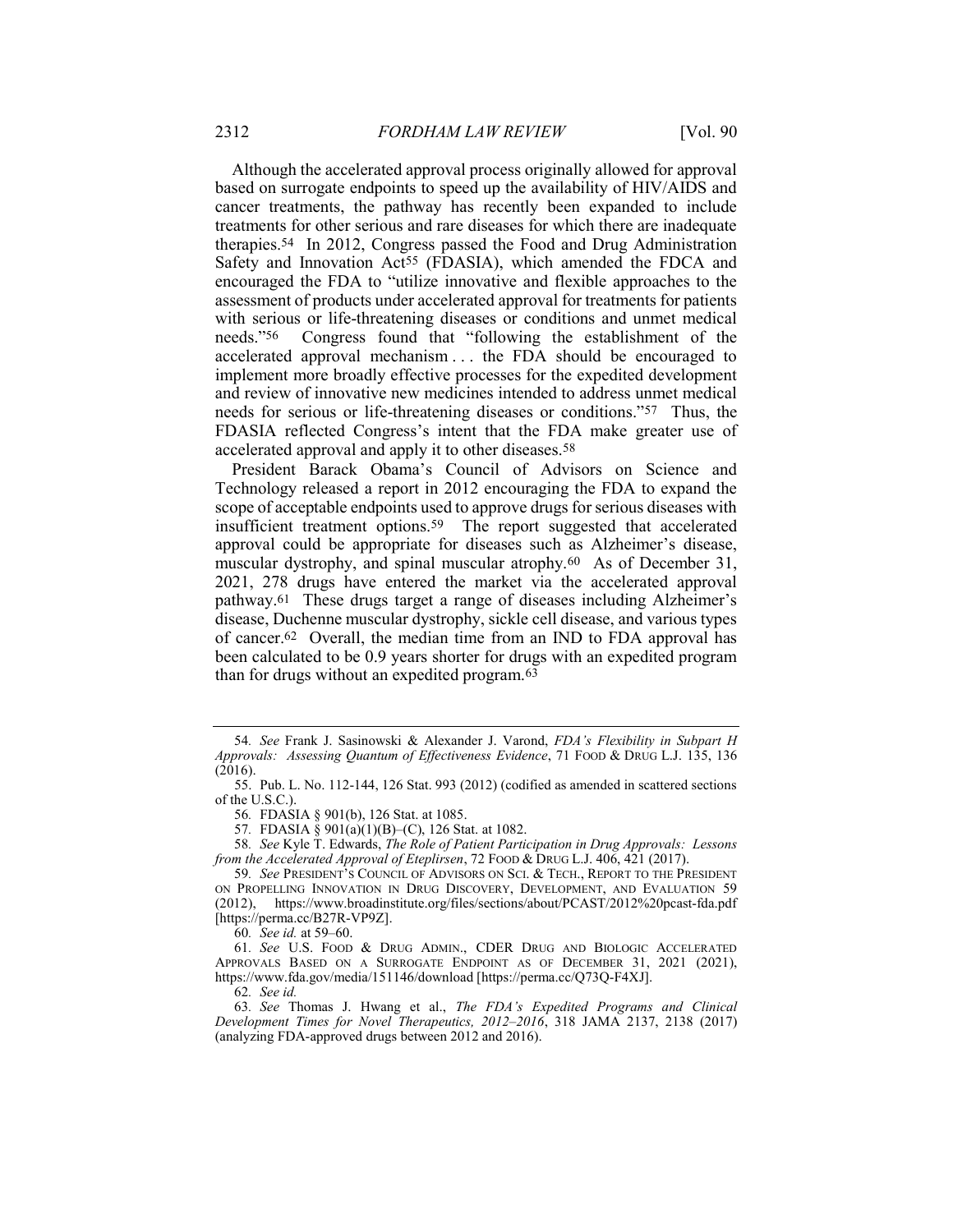#### 2. Advisory Committees: A Critical Part of Accelerated Approval

Advisory committees are established to advise the FDA on the "safety and effectiveness, including the labeling and advertising . . . and on the scientific standards appropriate for a determination of safety and effectiveness in that class of drugs."64 Generally, an advisory committee is a group of individuals "possessing recognized expertise and judgment in a specific field . . . [who] have the training and experience necessary to evaluate information objectively and to interpret its significance."65 Anyone can nominate an individual or themselves for committee membership, and qualified candidates are appointed as members for terms of one to four years.66 Per the Federal Advisory Committee Act,67 membership in advisory committees must be "fairly balanced in terms of the points of view represented and the functions to be performed."68 Advisory committee members are often physician-scientists whose specialties or research areas involve the type of product being reviewed, but they can also be statisticians, industry representatives, or consumer representatives from patient advocacy organizations (PAO).69

Advisory committee meetings may occur at any stage of the drug approval review process—typically, meetings are held to assist the FDA with interpretation when questions related to trial data arise.70 The advisory committee reviews and debates evidence presented by the FDA and product sponsors during a public hearing, hears comments from members of the public, and usually holds formal votes before writing recommendations for the FDA's consideration.71 Advisory committees provide valuable scientific expertise, which "serve[s] to legitimize and lend credibility to the decisions of the agency as scientifically founded."72 Notably, the FDA is not bound to

67. 5 U.S.C. app.

68. Id. § 5(b)(2).

[https://perma.cc/N2QE-E4W2].

 <sup>64. 21</sup> C.F.R. § 14.160(a) (2022); see also U.S. FOOD & DRUG ADMIN., GUIDANCE FOR INDUSTRY ADVISORY COMMITTEES: IMPLEMENTING SECTION 120 OF THE FOOD AND DRUG ADMINISTRATION MODERNIZATION ACT OF 1997, at 1 (1998), https://www.fda.gov/media/ 72297/download [https://perma.cc/YXU5-NFJ6] ("Advisory committees provide independent advice and recommendations to the [FDA] on scientific and technical matters related to the development and evaluation of products regulated by the Agency.").

 <sup>65.</sup> U.S. FOOD & DRUG ADMIN., supra note 64, at 2.

<sup>66</sup>. See Learn About FDA Advisory Committees, U.S. FOOD & DRUG ADMIN. (Oct. 19, 2020), https://www.fda.gov/patients/about-office-patient-affairs/learn-about-fdaadvisory-committees [https://perma.cc/35HT-ZTQK].

<sup>69</sup>. See Advisory Committees: Critical to the FDA's Product Review Process, U.S. FOOD & DRUG ADMIN. (May 4, 2016), https://www.fda.gov/drugs/information-consumers-andpatients-drugs/advisory-committees-critical-fdas-product-review-process

<sup>70</sup>. See Learn About FDA Advisory Committees, supra note 66.

<sup>71</sup>. See Audrey D. Zhang et al., Association Between Food and Drug Administration Advisory Committee Recommendations and Agency Actions, 2008–2015, 97 MILBANK Q. 796, 797 (2019); Mara Sanders, Note, Sex, Drugs, and Advisory Committees: An Analysis of Pharmaceutical Industry Manipulation of FDA Vulnerability to Sociopolitical Influences on Matters of Women's Health, 48 COLUM. HUM. RTS. L. REV. 149, 161 (2017).

 <sup>72.</sup> Sanders, supra note 71, at 161.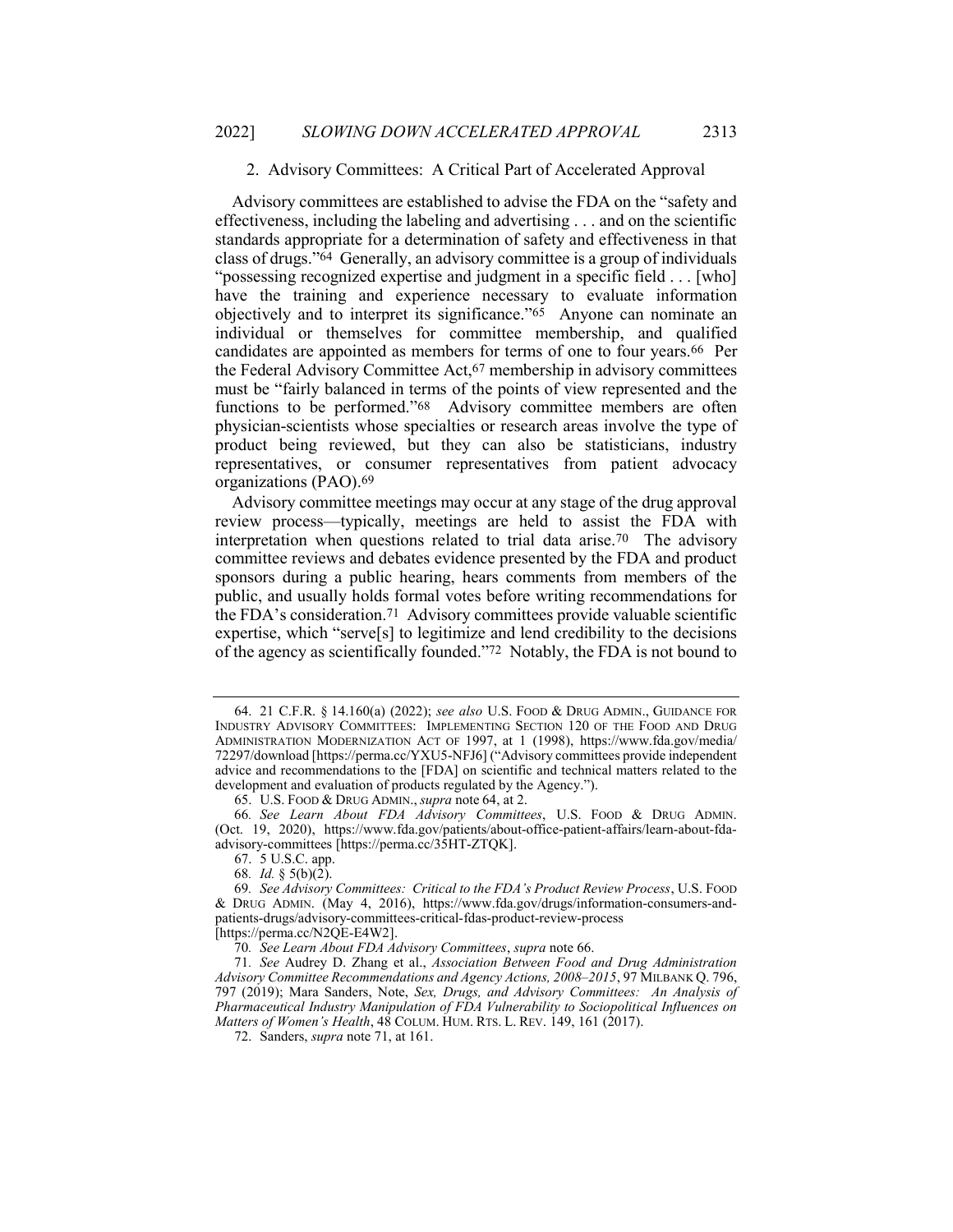the advisory committee's recommendations but follows them most of the time.73 One study of advisory committee meetings between 2008 and 2015 found that only 22 percent of the actions taken by the FDA contradicted the recommendations set forth by the advisory committees.74

#### 3. Phase IV Post-Marketing Trials: Well-Intentioned but Poorly Executed

Accelerated approval permits approval of a drug earlier in the drug development process but ultimately holds the drug to the same safety and efficacy standards that the standard approval process would. After a drug is granted accelerated approval based on studies using surrogate endpoints, the pharmaceutical company is required to continue performing studies to ultimately prove a clinical benefit—these post-approval clinical studies are known as Phase IV post-marketing trials.<sup>75</sup> The FDA evaluates evidence from Phase IV post-marketing trials "to ensure that any remaining doubts about the relationship of the effect on the surrogate to clinical benefit are resolved."76 The FDA notes that the sponsor should also submit "evidence that a proposed surrogate endpoint . . . is reasonably likely to predict the intended clinical benefit of a drug."77 These trials must be completed with due diligence, which the FDA has interpreted to mean that the protocol for the trial should be developed as early as possible, and timelines for enrollment and trial completion should be specified.78 Generally, the Phase IV trial would evaluate a clinical endpoint that directly measures the clinical benefit that the surrogate endpoint was supposed to predict.<sup>79</sup>

If the post-marketing trials validate the surrogate endpoints and verify clinical benefit, accelerated approvals are generally converted to traditional approvals.80 However, if the Phase IV trials fail to show a benefit, the FDA may remove the drug from the market or impose additional labeling requirements.81 If the FDA determines there are grounds for withdrawal, it may ask the sponsor to request withdrawal of approval or notify the sponsor of an opportunity for a hearing.82 In most cases, the sponsor voluntarily withdraws the drug in question from the market before the FDA acts.<sup>83</sup>

82. See 21 C.F.R. §§ 314.530(a)–(c), 601.43(c)(1) (2022).

<sup>73</sup>. See Zhang et al., supra note 71, at 796–97.

<sup>74</sup>. See id. at 807.

<sup>75</sup>. See Kepplinger, supra note 38, at 36.

 <sup>76.</sup> U.S. FOOD & DRUG ADMIN., GUIDANCE FOR INDUSTRY: EXPEDITED PROGRAMS FOR SERIOUS CONDITIONS—DRUGS AND BIOLOGICS 19 (2014), https://www.fda.gov/media/86377/ download [https://perma.cc/L7S2-PFHZ].

<sup>77</sup>. See id.

<sup>78</sup>. See id. at 22.

<sup>79</sup>. See id. at 23.

<sup>80</sup>. See Temkin & Trinh, supra note 31, at 14.

<sup>81</sup>. See id. at 16.

<sup>83</sup>. See Aaron S. Kesselheim et al., Pharmaceutical Policy in the United States in 2019: An Overview of the Landscape and Avenues for Improvement, 30 STAN. L. & POL'Y REV. 421, 452 (2019); see also Recall Policy, 21 C.F.R. § 7.40(c) (2022) (noting that rather than the FDA itself taking a drug off the market, the sponsor's voluntary "[r]ecall is generally more appropriate and affords better protection for consumers than seizure, when many lots of product have been widely distributed").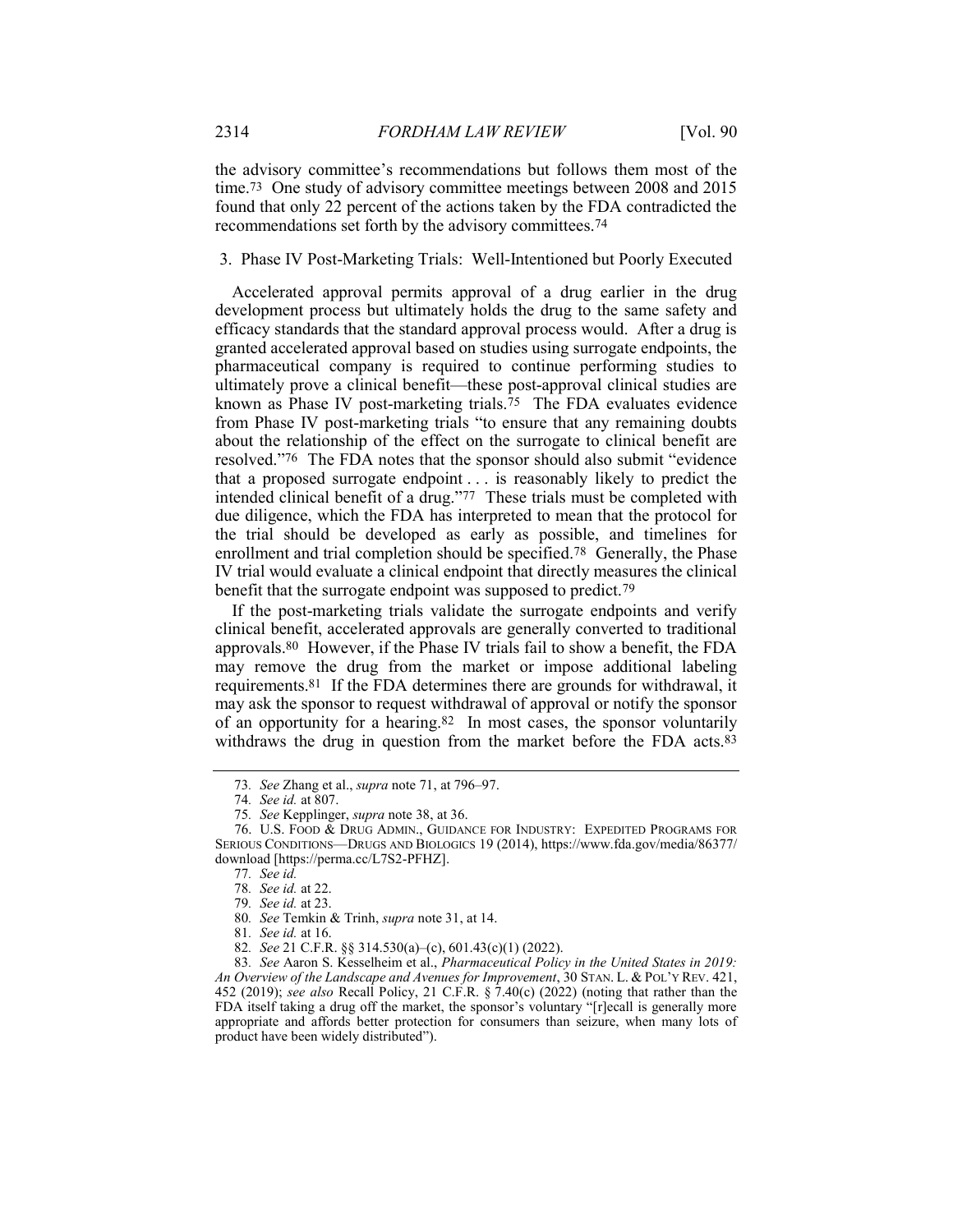Unless withdrawal procedures are initiated, drugs may continue to be marketed as accelerated approval drugs.84 In practice, pharmaceutical companies do not consider withdrawal to be a credible threat unless there is a serious safety concern.85 The FDA may also seek civil monetary penalties from sponsors who do not comply with Phase IV post-marketing trial requirements.86 However, the FDA has been slow to take remedial action fines are rarely invoked due to administrative complexity.87

Contrary to the expected process, many sponsors fail to comply with full completion of the required Phase IV post-marketing trials<sup>88</sup> or only conduct small, inconclusive trials.<sup>89</sup> This failure is partly attributable to the fact that after approval, it becomes increasingly difficult to recruit patient participants, who question why they should risk being placed in a placebo group when the drug is already available on the market.90 This is an especially pertinent concern for drugs that are granted accelerated approval because of the ethical questions raised for serious illnesses.91 One analysis of accelerated approval drugs brought onto the market in 2009 and 2010 found that, by 2015, only 54 percent of required post-marketing studies had been completed and that 20 percent had not even been started.92 Failure to execute required post-marketing studies means that some drugs with no proven clinical benefit

87. See id.

88. See, e.g., Michael S. Sinha & Stephen Latham, Patient Advocacy Organizations and FDA Drug Approval: Lessons from Aduhelm, STAT (July 23, 2021), Lessons from Aduhelm, STAT  $\overline{(July 23)}$ , https://www.statnews.com/2021/07/23/patient-advocacy-organizations-lessons-from-

aducanumab/ [https://perma.cc/737T-QRLS] (noting that Exondys 51, a \$300,000-a-year treatment, remains on the market even after missing its post-marketing trial deadline in May 2021).

89. See Silberner, supra note 43.

90. See Stephanie Cajigal, What FDA's Controversial Accelerated Approval of Aducanumab Means for Other Neurology Drugs, NEUROLOGYTODAY (Aug. 5, 2021), https://journals.lww.com/neurotodayonline/fulltext/2021/08050/what\_fda\_s\_controversial\_a ccelerated\_approval\_of.1.aspx [https://perma.cc/XP5S-9W5F]; see also Robert A. Bohrer, Drug Prices, Dying Patients, and the Pharmaceutical Marketplace: A New Conditional Approval Pathway for Critical Unmet Medical Needs, 12 DREXEL L. REV. 1, 18 (2019) ("[F]or those drugs that go through the accelerated approval . . . there is a lower standard of evidence for approval and, as a result, even less certainty provided to doctors and patients that the benefits of the drugs do in fact exceed their risks." (footnotes omitted)).

91. See Steenburg, supra note 85, at 372 ("Because Phase IV studies by definition involve products that FDA has concluded to be safe and effective (albeit subject to confirmation of some sort), any trial involving a conventional placebo arm raises serious ethical questions.").

92. See Steven Woloshin et al., The Fate of FDA Postapproval Studies, 377 NEW ENG. J. MED. 1114, 1114 (2017). Reasons for incomplete or unfulfilled studies included difficulty recruiting patients, or the FDA freeing the sponsor from obligation to conduct the study because it was no longer feasible or would no longer provide useful information. See id. at 1115–16.

<sup>84</sup>. See Temkin & Trinh, supra note 31, at 14; Julia A. Beaver & Richard Pazdur, "Dangling" Accelerated Approvals in Oncology, 384 NEW ENG. J. MED. e68(1), e68(1) (2021).

<sup>85</sup>. See Charles Steenburg, The Food and Drug Administration's Use of Postmarketing (Phase IV) Study Requirements: Exception to the Rule?, 61 FOOD & DRUG L.J. 295, 337–38 (2006).

<sup>86</sup>. See Kesselheim et al., supra note 83, at 448.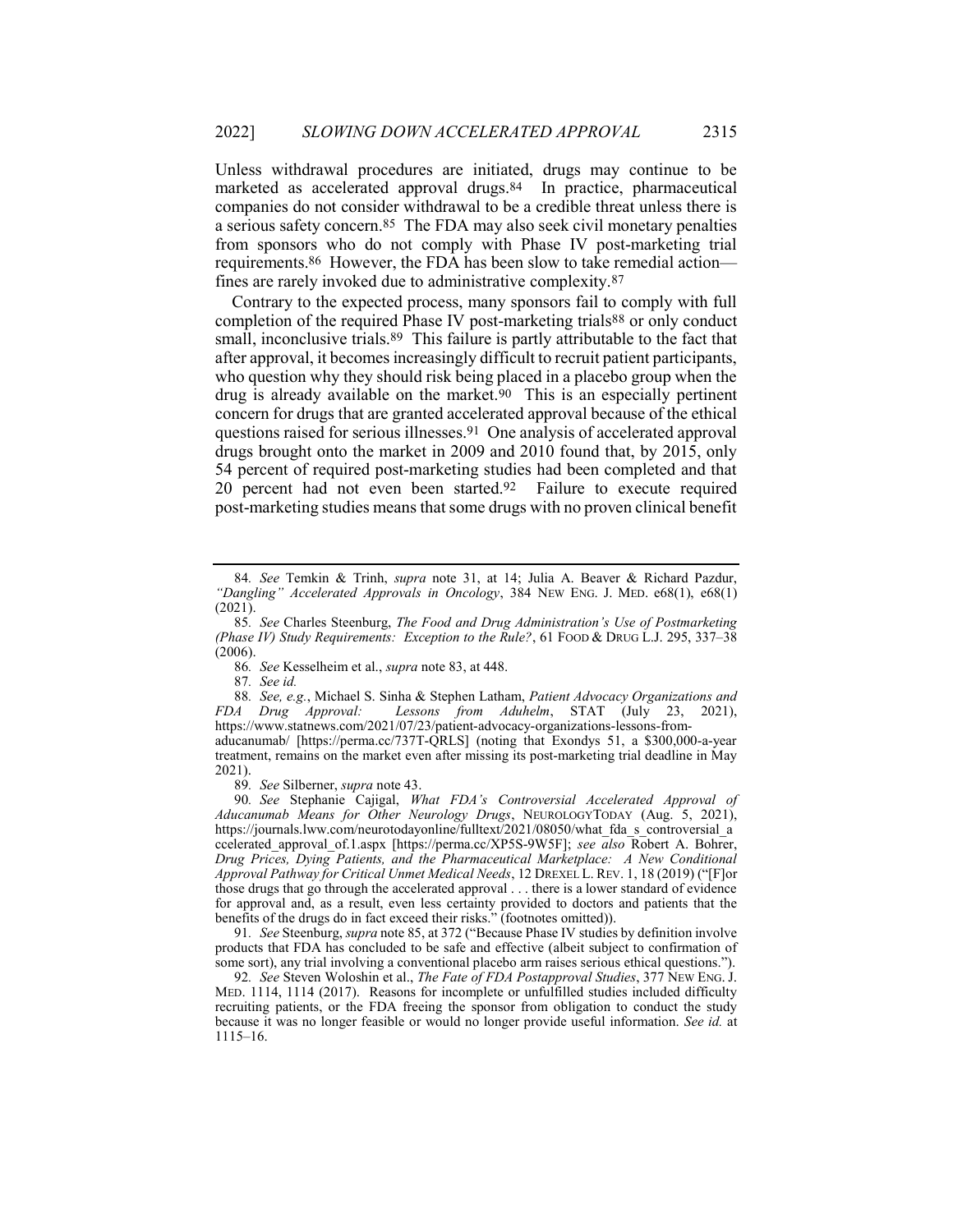may stay on the market and may be used by patients who rely on the FDA to assess the safety and efficacy of their treatments.93

#### C. Legal Administrative Concerns of FDA Decisions

The FDA is supposed to work closely with the pharmaceutical companies it regulates and it inevitably faces industry pressure to approve drugs, but ultimately, the agency must base its decisions on objective evidence to maintain scientific integrity. Once the FDA makes a decision, it is difficult to overturn it. This section first describes regulatory capture and regulatory reactivity, two phenomena which make it difficult for the FDA to remain unbiased. This section then describes tools of administrative law for challenging federal agency decision-making.

# 1. Regulatory Capture and Regulatory Reactivity: When Agencies and Industry Get Too Cozy

Regulatory capture refers to the phenomenon where "regulated interests exert such an influence over their regulators that they essentially control the agencies, at the expense of the intended beneficiaries of the regulatory system."<sup>94</sup> Regulatory capture is sometimes used as an accusation that an agency failed to serve the public interest as Congress intended.95 For example, Dr. Michael Carome, Director of the Health Research Group at Public Citizen, a consumer advocacy nonprofit, has criticized the approval of Aduhelm as a result of regulatory capture.<sup>96</sup> One explanation for regulatory capture is the "revolving door" practice of industry executives taking senior appointments at the FDA, thereby increasing the likelihood that the FDA will take positions that favor the regulated industry.97

When making the decision to approve new drugs, the FDA must consider the trade-off between speeding up availability of drugs for which there is an

<sup>93</sup>. See Bishal Gyawali et al., Regulatory and Clinical Consequences of Negative Confirmatory Trials of Accelerated Approval Cancer Drugs: Retrospective Observational Study, BRIT. MED. J., Sept. 2021, at 1, 7.

 <sup>94.</sup> Diana R.H. Winters, Intractable Delay and the Need to Amend the Petition Provisions of the FDCA, 90 IND. L.J. 1047, 1081 (2015).

<sup>95.</sup> See Sidney A. Shapiro, Blowout: Legal Legacy of the Deepwater Horizon<br>tastrophe: The Complexity of Regulatory Capture: Diagnosis, Causality, and Catastrophe: The Complexity of Regulatory Capture: Diagnosis, Causality, and Remediation, 17 ROGER WILLIAMS U. L. REV. 221, 223 (2012).

<sup>96</sup>. See Jeffrey Toobin, The Road to Aduhelm: What One Ex-FDA Adviser Called 'Probably the Worst Drug Approval Decision in Recent US History' for an Alzheimer's Treatment, CNN (Sept. 27, 2021, 10:01 AM), https://www.cnn.com/2021/09/26/ politics/alzheimers-drug-aduhelm-fda-approval/index.html [https://perma.cc/L6D3-CAWB] (detailing that, according to Dr. Carome, members of the FDA "were not objective, unbiased regulators" and instead "became a partner with Biogen").

<sup>97</sup>. See Allison Parr, Note, Agribusiness and Antibiotics: A Market-Based Solution, 73 FOOD & DRUG L.J. 338, 350 (2018); see also Sydney Lupkin, A Look at How the Revolving Door Spins from FDA to Industry, NPR (Sept. 28, 2016, 10:48 AM), https://www.npr.org/ sections/health-shots/2016/09/28/495694559/a-look-at-how-the-revolving-door-spins-fromfda-to-industry [https://perma.cc/D5TS-KFQY] (describing one study which found that about 27 percent of FDA reviewers in the hematology-oncology field left the agency from 2001 to 2010 to work for pharmaceutical companies).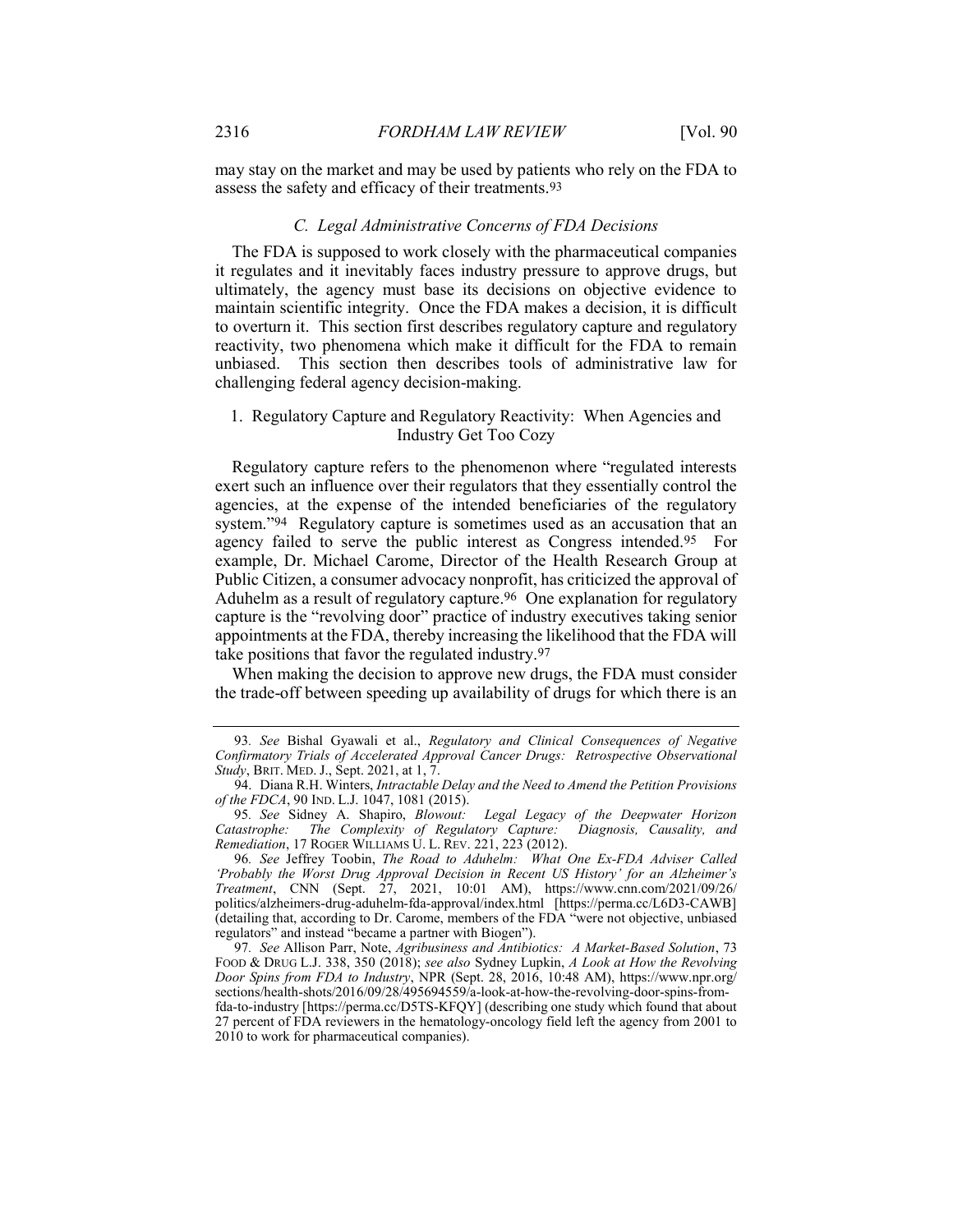urgent need and ensuring the safety and efficacy of the drug in question.98 But when the FDA is driven by a particular short-term goal (e.g., the approval of a certain drug), it may use the "flexibility afforded by an expedited pathway to issue an authorization or approval when, in light of available data and guiding principles, such authorization or approval should not be issued."99 Professor Yaniv Heled and other scholars coined the term "regulatory reactivity" to describe this phenomenon.100 It is "a mode of agency decision-making that occurs: 1) when an agency does not adhere to predetermined principles, standards, and/or operative procedures in reaching its decision; 2) in direct reaction to pressure . . .; 3) resulting in the furtherance of short-term agendas rather than public health goals."101 Decisions characterized by regulatory reactivity fail to capture the true costs and risks of a given marketing approval.102 Existing review frameworks, such as *Chevron* and *Auer* deference,<sup>103</sup> allow for agency discretion but do not give courts tools to spot when regulatory reactivity decisions have been made because the agency can provide seemingly credible justifications for the adoption of a given measure.104

# 2. The Chevron Doctrine

Congress delegates much regulatory authority to administrative agencies by enacting broad statutes with the expectation that the agencies will fill in the gaps via rulemaking, adjudication, and informal guidance.105 When an agency wants its policy to have the effect of law, it must promulgate a rule.106 In notice-and-comment rulemaking, the agency informs the public about a proposed rule, at which point members of the public may provide opinions and suggestions for the agency's consideration.107 Before the agency enacts the final, legally enforceable rule, the federal Office of Management and Budget (OMB) must review the rule to determine whether the agency engaged in a proper cost-benefit analysis.108 Because incorporating public feedback and waiting for OMB review can be time-consuming, the FDA has

<sup>98</sup>. See Yaniv Heled et al., Regulatory Reactivity: FDA and the Response to COVID-19, 76 FOOD & DRUG L.J. 318, 319–20 (2021).

<sup>99</sup>. Id. at 321.

<sup>100</sup>. See id.

<sup>101.</sup> *Id.* See *infra* Part I.D for a discussion on Aduhelm's approval, arguably an example of regulatory reactivity.

<sup>102</sup>. See Heled et al., supra note 98, at 322.

<sup>103</sup>. See infra Part I.C.2.

<sup>104</sup>. See Heled et al., supra note 98, at 322.

<sup>105</sup>. See K.M. Lewis, Informal Guidance and the FDA, 66 FOOD & DRUG L.J. 507, 507 (2011).

<sup>106</sup>. See 5 U.S.C. § 551(4).

<sup>107.</sup> See Lauren Kostman, Note, The "Natural" Response for Adjudicating Current Litigation When the Creation of a Related Agency Rule Is Simultaneously Underway, 41 CARDOZO L. REV. 353, 363 (2019).

<sup>108</sup>. See Nicholas R. Parrillo, Should the Public Get to Participate Before Federal Agencies Issue Guidance?: An Empirical Study, 71 ADMIN. L. REV. 57, 79 (2019).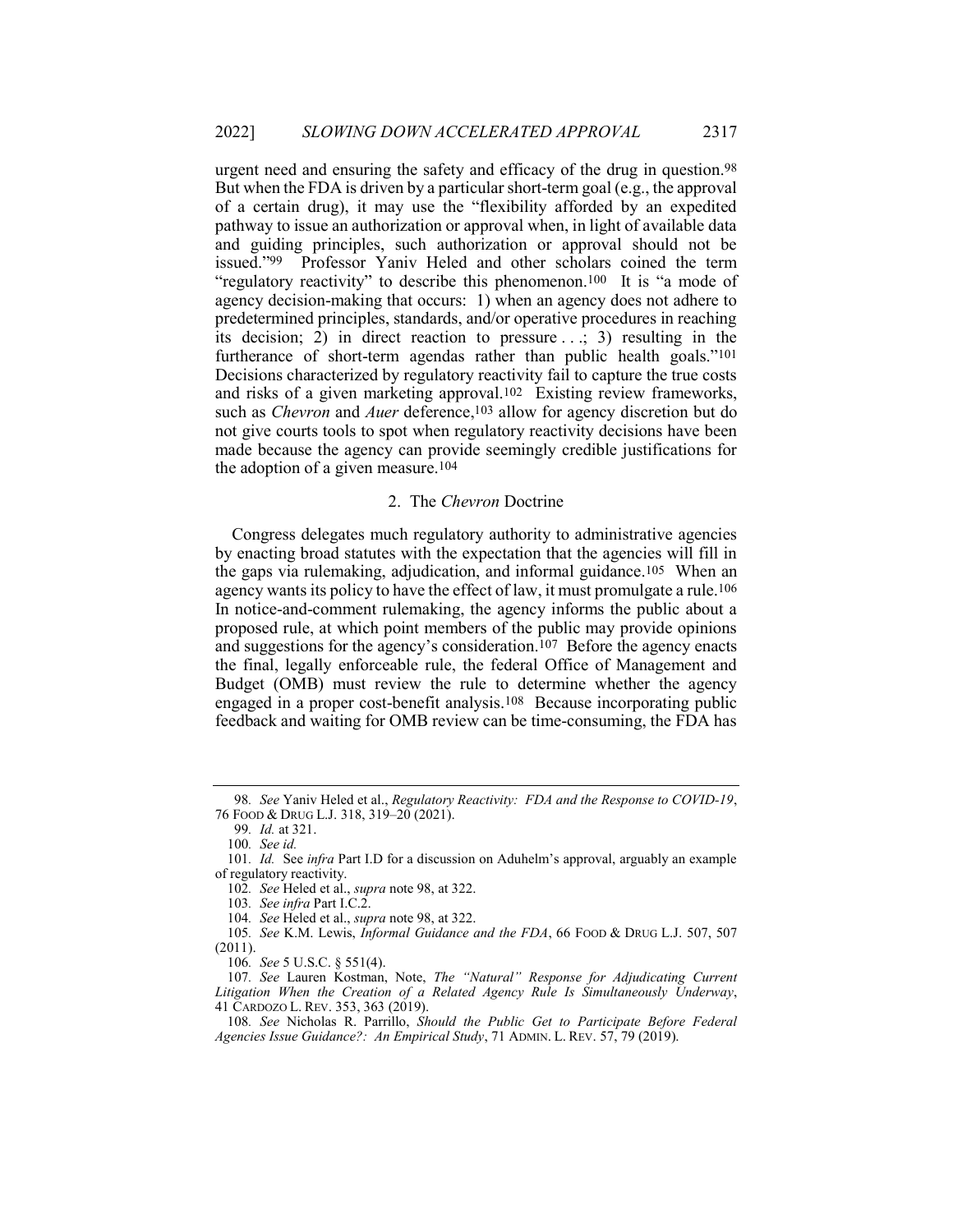been criticized for being too slow.109 As a result, the FDA largely relies on issuing informal guidance and treats guidance documents as if they were binding rules, despite not being required to subject the guidance to the more stringent notice-and-comment procedure.110

The Administrative Procedure Act<sup>111</sup> (APA) grants federal courts jurisdiction to review administrative decisions.<sup>112</sup> The *Chevron* test, first set forth in Chevron, U.S.A., Inc. v. Natural Resources Defense Council, Inc.,113 calls for a two-step analysis to evaluate an agency's interpretation of ambiguous statutory language.114 First, courts must determine whether Congress has spoken directly on the question at issue.115 "If the intent of Congress is clear, that is the end of the matter; the court, as well as the agency, must give effect to the unambiguously expressed intent of Congress."116 If Congress has not expressed a view on the question at issue, then courts must determine "whether the agency's answer is based on a permissible construction of the statute."117

Since the establishment of the Chevron doctrine, courts have expanded the level of deference given to agencies to include the agency's interpretation of its own ambiguous regulations.<sup>118</sup> In *Auer v. Robbins*,<sup>119</sup> the U.S. Supreme Court held that an agency's interpretation of its own regulation is "controlling

111. 5 U.S.C. §§ 551–559, 701–706.

112. See id. § 706 ("[T]he reviewing court shall decide all relevant questions of law, interpret constitutional and statutory provisions, and determine the meaning or applicability of the terms of an agency action.").

113. 467 U.S. 837 (1984).

115. See id. at 842–43.

116. See id.

117. Id. at 843.

<sup>109</sup>. See Kostman, supra note 107, at 363–64; see also Parrillo, supra note 108, at 80 (interviewing agency officials who believed that issuing guidance instead of notice-and-comment rulemaking was faster because it avoided OMB review). One study analyzing rules on medical products between 2000 and 2012 found that the FDA took a median time of 7.3 years to issue a final rule. See Thomas J. Hwang et al., *Quantifying the Food and* Drug Administration's Rulemaking Delays Highlights the Need for Transparency, 33 HEALTH AFFS. 309, 311 (2014).

 <sup>110.</sup> Chad Landmon et al., Open the Floodgates: The Potential Impact on Litigation Against FDA If the Supreme Court Reverses or Curtails Chevron Deference, 74 FOOD & DRUG L.J. 358, 359 (2019); see also Chase Weidner, The Guidance Document Dilemma: Reforming the FDA's Use of Guidance Documents for the 21st Century, 75 N.Y.U. ANN. SURV. AM. L. 137, 143 (2020) (noting that because the FDA holds great leverage over regulated entities, "the reality in practice is that the guidance documents often do function like legislative rules even though they are neither the result of adjudication nor the byproduct of formal or informal rulemaking").

<sup>114</sup>. Id. at 842–43. In this landmark case, the Supreme Court held that the Environmental Protection Agency (EPA) could treat all pollution-emitting devices within the same industrial grouping as though they were encased within a single "bubble" because the EPA based its treatment on a permissible interpretation of the term, "stationary source," in an environmental statute. Id. at 845. In doing so, the Supreme Court established the test, known as the Chevron doctrine, for deciding whether a court should defer to a government agency's interpretation of a statute. See id. at 842.

<sup>118.</sup> See Landmon et al., *supra* note 110, at 361.

 <sup>119. 519</sup> U.S. 452 (1997).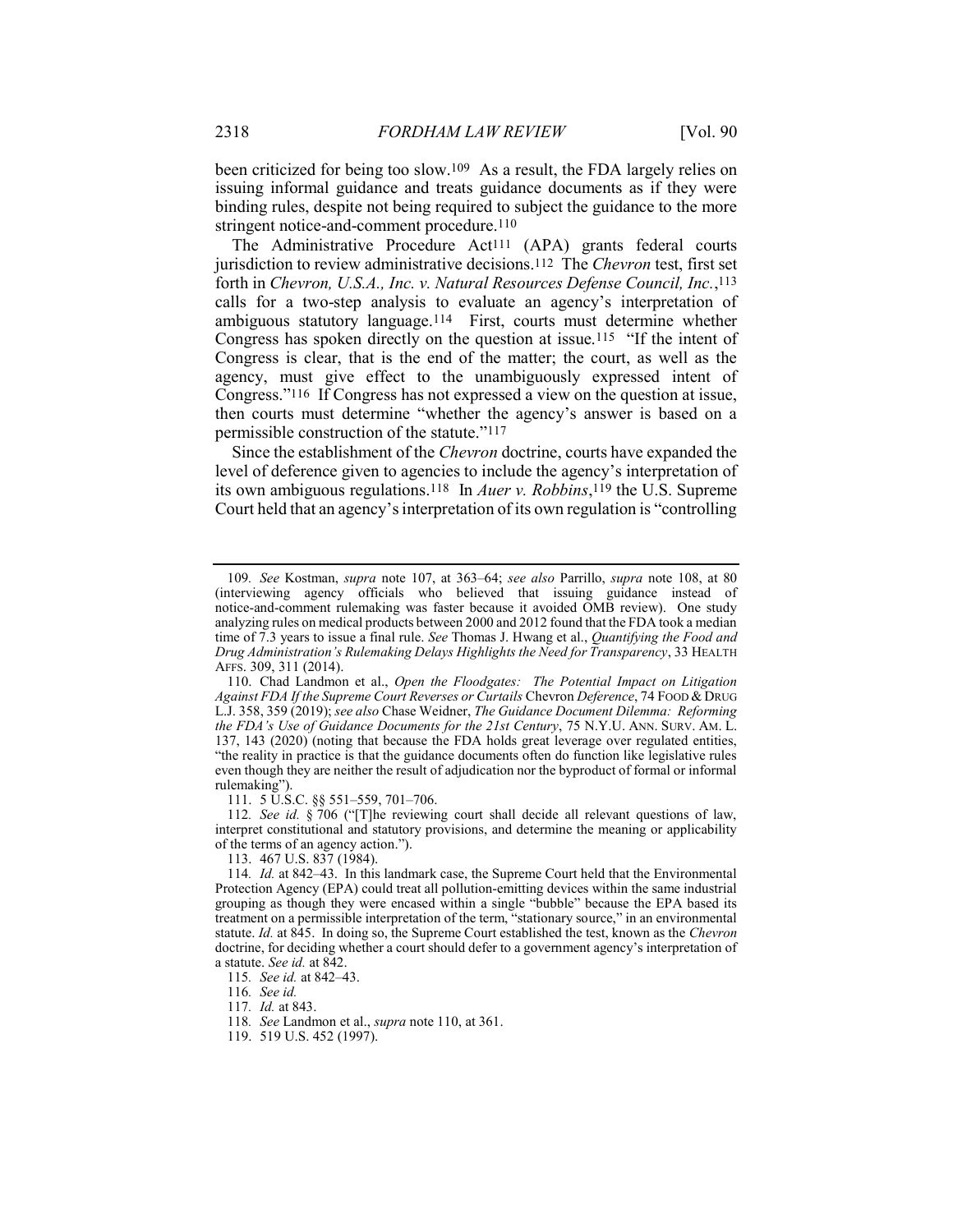unless 'plainly erroneous or inconsistent with the regulation.'"120 The Chevron doctrine has continued to evolve in response to growing concerns about regulatory capture.121

The Supreme Court articulated what is now known as hard look review in Motor Vehicle Manufacturers Ass'n v. State Farm Mutual Automobile Insurance.122 Hard look review requires an agency to show that at the time it took the action in question, the agency had a contemporaneous rationale sufficient to satisfy the requirements of "reasoned decisionmaking."<sup>123</sup> Nowadays, hard look review is the most common reason why courts vacate federal agencies' actions.124 Further, in Encino Motorcars, LLC v. Navarro,<sup>125</sup> the Court highlighted the connection between the Chevron doctrine and agency procedure, holding that an agency can lose the opportunity for Chevron deference if it uses defective procedures in its decision-making.126 Importantly, failure to explain an inconsistency is a "reason for holding an interpretation to be an arbitrary and capricious change from agency practice," and arbitrary action "is itself unlawful and receives no Chevron deference."127

Courts are usually deferential to agency discretion and rely heavily on the FDA's expertise, especially regarding technical or scientific decisions.128 In fact, suing the FDA under the Chevron test has been described as a "David versus Goliath-like battle [e]xcept here, David almost never wins."129 Perhaps that is appropriate, as proponents of the Chevron doctrine argue that agencies have more expertise to say what the law is when it comes to

124. See Blevins, supra note 121121, at 885.

<sup>120</sup>. Id. at 461 (quoting Robertson v. Methow Valley Citizens Council, 490 U.S. 332, 359 (1989)).

<sup>121</sup>. See John Blevins, License to Uber: Using Administrative Law to Fix Occupational Licensing, 64 UCLA L. REV. 844, 885 (2017) (noting that arbitrary and capricious review grew in response to concerns from courts and the legal academy about agency capture).

 <sup>122. 463</sup> U.S. 29 (1983). In this case, the Supreme Court concluded that the National Highway Traffic Safety Administration's decision to rescind its requirement that passive restraints be installed in new cars was flawed because the agency had failed to consider all relevant factors and alternatives. See id. at 45, 48, 55–56.

<sup>123.</sup> Id. at 52. Under State Farm, an agency's decision would be deemed arbitrary and capricious if the agency (1) based its decision on factors that "Congress has not intended it to consider," (2) failed to address "an important aspect of the problem," (3) provided an explanation that "runs counter to the evidence before the agency," or (4) provided an explanation that was "so implausible that it could not be ascribed to a difference in view or the product of agency expertise." Id. at 43. The agency explanation must have a "rational connection between the facts found and the choice made." Id. (quoting Burlington Truck Lines, Inc. v. United States, 371 U.S. 156, 168 (1962)).

 <sup>125. 136</sup> S. Ct. 2117 (2016). In this case, employees at an auto dealership sued the dealership alleging that it violated the Fair Labor Standards Act by not paying overtime compensation. See id. at 2121. At issue was the U.S. Department of Labor's interpretation of the term "salesman" and whether the plaintiff auto service advisors were included. See id. at 2122.

<sup>126</sup>. See id. at 2125.

<sup>127</sup>. Id. at 2126.

<sup>128</sup>. See Sanders, supra note 71, at 158.

 <sup>129.</sup> Landmon et al., supra note 110, at 358.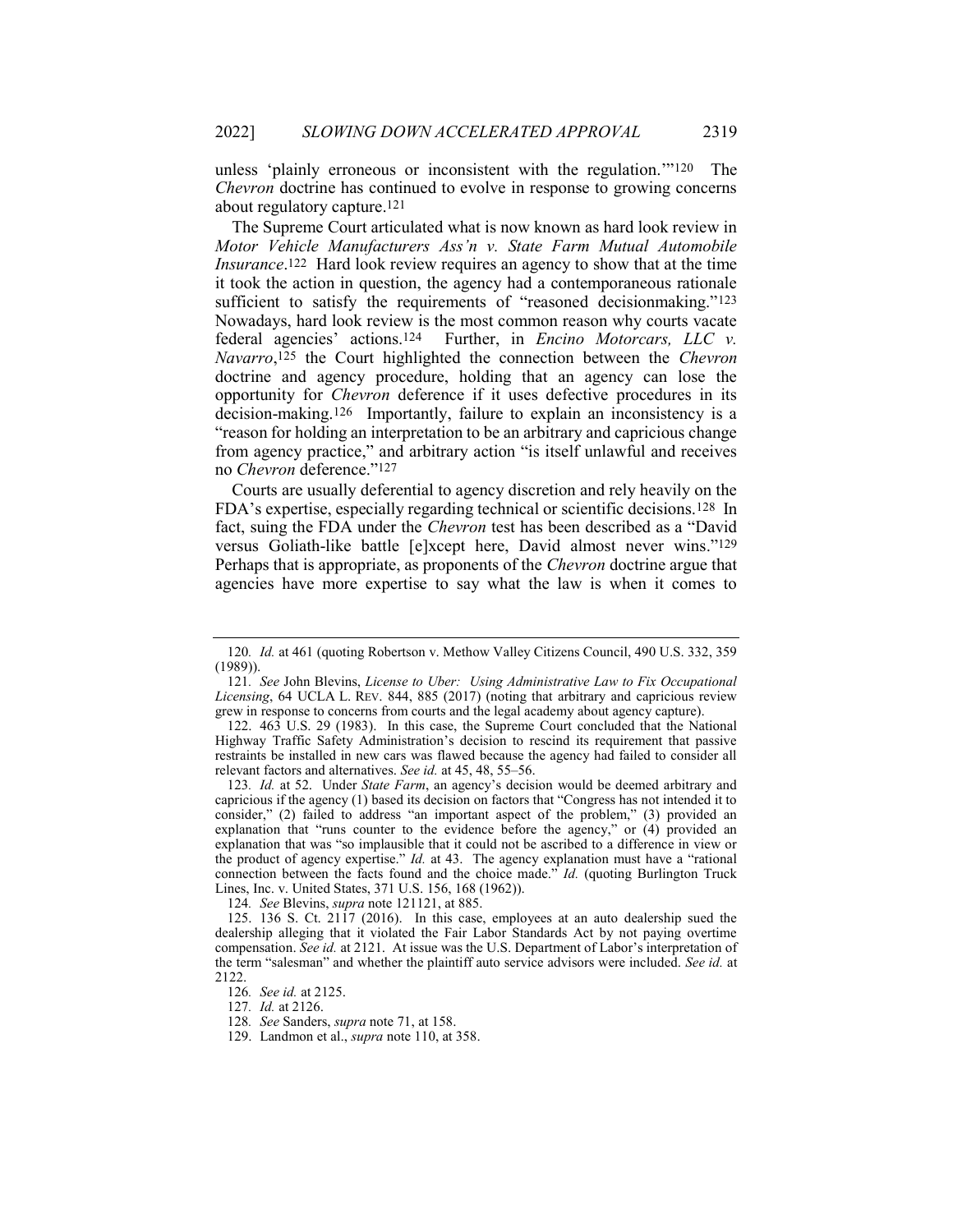administrative decisions.130 On the other hand, judicial review is necessary as a last-resort check on virtually unrestrained agency discretion.131 If a plaintiff were to challenge FDA decisions to approve a drug or require certain labeling, courts would likely require that the FDA only "articulate a satisfactory explanation for its action including a 'rational connection between the facts found and the choice made.'"<sup>132</sup> Overall, courts are reluctant to intervene in agency decision-making unless there is robust evidence that the agency decision was made with improper motives.133 This is potentially problematic because it sets the stage for FDA agents to justify their decisions as entirely scientific, earning great deference from courts, even where their decisions may also be influenced by other invalid reasons.134

## D. The Decision to Approve Aduhelm

The FDA has granted accelerated approval to hundreds of drugs, but few drugs have generated as much controversy as Aduhelm has in the time since its accelerated approval.135 To understand why Aduhelm does not fit the accelerated approval criteria as seamlessly as the FDA purports, this section first explains Alzheimer's disease before diving into the saga culminating in Aduhelm's controversial approval.

# 1. Alzheimer's Disease and the Pressure for New Treatments

Alzheimer's disease is a progressive neurodegenerative disorder characterized by the degeneration of brain cells, cognitive and behavioral impairment, social and occupational dysfunction, and death.136 As the disease progresses, patients experience a decline in thinking and independence in personal daily activities, becoming increasingly reliant on

<sup>130.</sup> See id. at 363; see also Lisa Schultz Bressman, Chevron's Mistake, 58 DUKE L.J. 549, 561 (2009) ("Chevron directs courts to accept the legislative assignment of interpretive authority and defer to reasonable agency interpretations. . . . Agencies possess more expertise than courts for handling regulatory schemes that are 'technical and complex' and for reconciling the 'competing interests' that regulatory decisions often involve." (quoting Chevron U.S.A. Inc. v. Nat. Res. Def. Council, Inc., 467 U.S. 837, 865 (1984))).

<sup>131</sup>. See Patrick Garry, The Values and Viewpoints Affecting Judicial Review of Agency Actions: A Focus on the Hard-Look Doctrine, 53 WASHBURN L.J. 71, 81–82 (2013).

 <sup>132.</sup> Motor Vehicle Mfrs. Ass'n of the United States, Inc. v. State Farm Mutual Auto. Ins. Co., 463 U.S. 29, 43 (1983) (quoting Burlington Truck Lines v. United States, 371 U.S. 156, 168 (1962)); see also Sanders, supra note 71, at 158–59 (noting that although courts are generally deferential to agency discretion, they may still engage in closer review of FDA decision-making where the decision appears to be the product of political forces rather than scientific or technical judgment).

<sup>133</sup>. See Sanders, supra note 71, at 160.

<sup>134</sup>. See id.

<sup>135</sup>. See Alice Park, Biogen's Controversial Alzheimer's Drug Was Connected to a Patient Death, Just as the Company Presented Its Final Study Data, TIME (Nov. 12, 2021, 11:21 AM), https://time.com/6116870/aduhelm-alzheimers-drug-death-new-data/ [https://perma.cc/ 64C4-B5JY].

<sup>136</sup>. See Francesco Panza et al., A Critical Appraisal of Amyloid-β-Targeting Therapies for Alzheimer Disease, 15 NATURE REVS. NEUROLOGY 73, 73 (2019).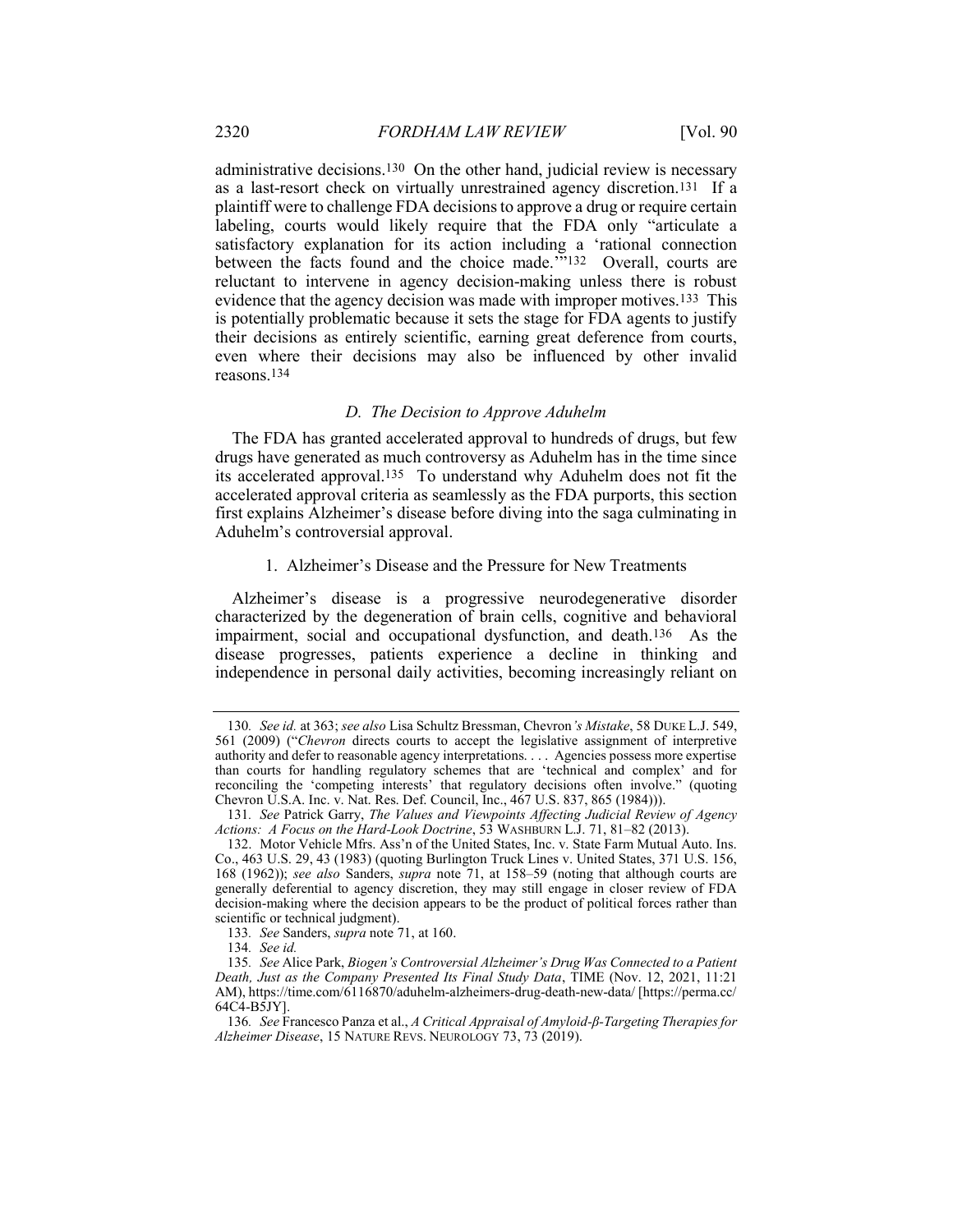their caregivers137 for daily tasks.138 In the United States, an estimated 6.2 million people over the age of sixty-five live with Alzheimer's disease by 2050, that number is projected to rise to 12.7 million.139 The Alzheimer's Association estimates that in 2021, the United States spent \$355 billion on Alzheimer's costs, including \$239 billion in Medicare and Medicaid payments.140 There is no cure for Alzheimer's, although there are drugs for the treatment of some symptoms.141 The average life expectancy of patients with Alzheimer's is four to eight years; over these years, caregivers can suffer significant negative physical, financial, and emotional stress from the strain of caregiving.142 The devastation and prevalence of the disease have led to a rush of investment in potential treatments, with federal government spending on Alzheimer's research reaching \$3.1 billion in 2021, compared to \$450 million in 2005.143 Research institutions and pharmaceutical companies have also poured substantial resources into slowing down or stopping the progression of Alzheimer's.144

139. See Facts and Figures, ALZHEIMER'S ASS'N, https://www.alz.org/alzheimersdementia/facts-figures [https://perma.cc/UHT4-5YSC] (last visited Mar. 4, 2022).

140. See id. Costs include insurance payments, nursing home care, and adult day services. See id.

141. See U.S. FOOD & DRUG ADMIN., COMBINED FDA AND APPLICANT PCNS DRUGS ADVISORY COMMITTEE BRIEFING DOCUMENT 12 (2020), https://fda.report/media/ 143503/PCNS-20201106-CombinedFDABiogenBackgrounder\_0.pdf

[https://perma.cc/T639-LDF3]. Currently approved Alzheimer's disease treatments include cholinesterase inhibitors and the N-methyl-D-aspartate antagonist memantine. See id. These drugs have different mechanisms but all are approved for the treatment of dementia due to Alzheimer's disease. See Kristina Nikl et al., *Alzheimer's Disease: Current Treatments and* Potential New Agents, U.S. PHARMACIST (Jan. 18, 2019), https://www.uspharmacist.com/ article/alzheimers-disease-current-treatments-and-potential-new-agents

[https://perma.cc/S37M-WX4K]. However, none of these treatments halt, slow, or cure the underlying pathology of Alzheimer's. See U.S. FOOD & DRUG ADMIN., supra, at 12. The treatments' effects are reversible and lessen over time due to the continued progression of the disease process. See id.

142. See INST. FOR CLINICAL & ECON. REV., REPORT AT A GLANCE: ALZHEIMER'S DISEASE 2 (2021).

143. See Toobin, supra note 96.

144. See Michael Greicius & G. Caleb Alexander, Opinion, People Want an Alzheimer's Drug. This Isn't the One., N.Y. TIMES (May 28, 2021), https://www.nytimes.com/2021/05/28/ opinion/alzheimer-treatment-FDA-aducanumab.html [https://perma.cc/AXQ5-ZJAA] (describing the immense pressure on the FDA from pharmaceutical companies and PAOs to

 <sup>137.</sup> Caregiving includes assistance with activities of daily living, emotional support, coordinating care with health-care providers, and managing the patient's health conditions. See ALZHEIMER'S ASS'N, 2021 ALZHEIMER'S DISEASE FACTS AND FIGURES 36 (2021). 83 percent of the help provided to older adults in the United States comes from unpaid caregivers (family members and friends); nearly half of those caregivers provide help for Alzheimer's and dementia patients. See id.

<sup>138</sup>. See Zeinab Breijyeh & Rafik Karamen, Comprehensive Review on Alzheimer's Disease: Causes and Treatment, MOLECULES, Dec. 2020, at 1, 4. In the presymptomatic stage, one may experience mild memory loss but no functional impairment in daily activities. See id. Early stage symptoms of Alzheimer's include loss of concentration and memory, disorientation of place and time, mood changes, and depression. See id. In the moderate stage, patients may experience increased memory loss, loss of impulse control, and difficulty reading and speaking. See id. Finally, in late stage Alzheimer's disease, patients may not be able to recognize family, become bedridden with difficulties in swallowing and urination, and eventually die. See id.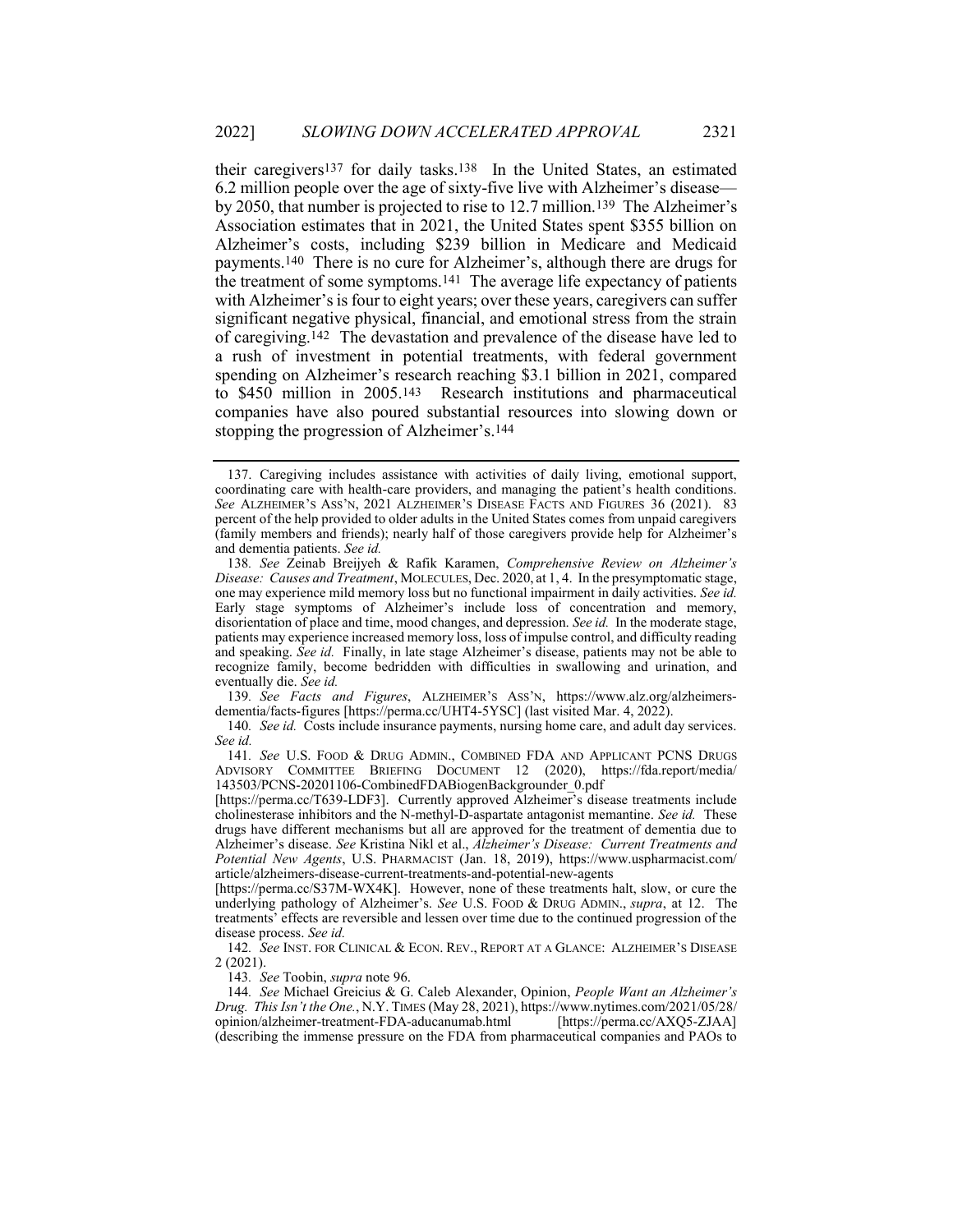One theory has dominated the field of Alzheimer's research for more than twenty-five years: the "amyloid hypothesis," which posits that the accumulation of the peptide amyloid-β in the brain triggers neurodegenerative processes and causes Alzheimer's disease.145 Since the amyloid hypothesis was first proposed, scientific journals and professional societies have promoted and rewarded research targeting amyloid-β plaques to the point where one National Institutes of Health (NIH) researcher called the hypothesis "an almost religious belief system, where people stopped being skeptical or even questioning."146 Today, the amyloid hypothesis remains controversial, with critics pointing out that amyloid-β plaques are found in the brains of many elderly people with and without Alzheimer's.147 Importantly, data supporting a connection between the amount of amyloid-β plaque present in the brain and cognitive function are weak and inconsistent at best.148 Moreover, many drugs targeting amyloid-β plaques have failed to slow cognitive decline in clinical trials.149 One study pooled together data from fourteen clinical trials of drugs targeting amyloid-β plaque (including the Aduhelm trials) and found that reduction in amyloid levels was unlikely to have meaningful cognitive benefits within the time frame of typical trials.150 Although this does not conclusively invalidate the amyloid hypothesis, it does suggest that the "use of anti-amyloid drugs is not a viable

 146. Sharon Begley, The Maddening Saga of How an Alzheimer's 'Cabal' Thwarted Progress Toward a Cure for Decades, STAT (June 25, 2019), https://www.statnews.com/2019/06/25/alzheimers-cabal-thwarted-progress-toward-cure/ [https://perma.cc/7TD6-MYG4]; see also Daniel R. George & Peter J. Whitehouse, Alzheimer's, Inc.: When a Hypothesis Becomes Too Big to Fail, SCI. AM. (Aug. 25, 2021), https://www.scientificamerican.com/article/alzheimers-inc-when-a-hypothesis-becomes-toobig-to-fail/ [https://perma.cc/5BE2-FE32] (describing the "field's inability to modify or abandon the amyloid hypothesis in light of contravening evidence").

147. See Makin, supra note 145, at S5.

149. See Pam Belluck, Many Alzheimer's Experts Say Use of Aduhelm Should Be Sharply Limited, N.Y. TIMES (Sept. 2, 2021), https://www.nytimes.com/2021/06/21/health/aduhelmalzheimers-drug.html [https://perma.cc/C9JG-34NJ]; Panza et al., supra note 136, at 77 (explaining that in all clinical trials of drugs that decrease production of plaque or increase plaque brain clearance, treatments failed to improve cognitive outcomes despite reducing plaque; some drugs even worsened clinical status compared with placebo).

approve of a new treatment for Alzheimer's disease, with proponents arguing that any treatment would be "better than nothing").

<sup>145</sup>. See Simon Makin, The Amyloid Hypothesis on Trial, 559 NATURE S4, S5 (2018) ("The aggregation of amyloid-β is thought to trigger a cascade of disease-causing processes such as inflammation, . . . synapse dysfunction and cell death, which ultimately leads to dementia.").

<sup>148</sup>. See Hedva Barenholtz Levy, Accelerated Approval of Aducanumab: Where Do We Stand Now?, ANNALS PHARMACOTHERAPY, 2021, at 1, 3 ("The impact of reducing [amyloidβ plaque] accumulation and at what stage of development is unknown. Statistical significance found in clinical trials is based on small changes on clinical rating scales that may not translate to clinically significant improvement."); Makin, supra note 145, at S5 (listing examples of clinical trials for therapies targeting amyloid-β which had to be halted due to lack of efficacy or severe side effects).

<sup>150</sup>. See Sarah F. Ackley et al., Effect of Reductions in Amyloid Levels on Cognitive Change in Randomized Trials: Instrumental Variable Meta-Analysis, BRIT. MED. J., Feb. 2021, at 1, 7. Data were pooled together because it is possible that the benefit of amyloid reduction might be too small to detect within any individual trial. See id. at 2.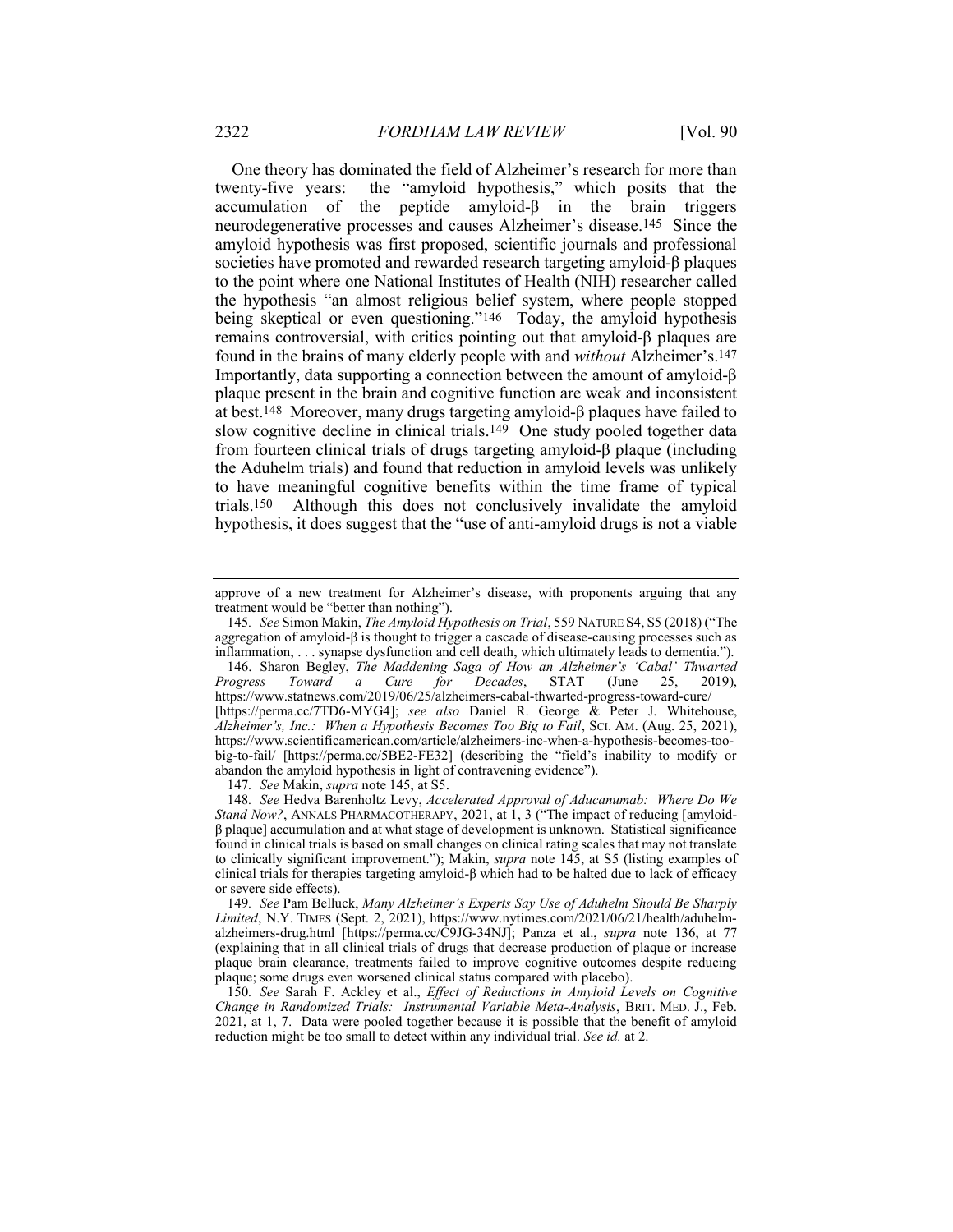strategy for the prevention or treatment of Alzheimer's disease and that other potential targets may merit more attention."151

# 2. Aduhelm: A Drug Approved Based on Inconclusive Data

Despite the lack of evidence demonstrating a causal connection between amyloid-β plaques and Alzheimer's disease, Biogen pushed forward with its drug, aducanumab (commercially known as Aduhelm).152 Like many failed Alzheimer's therapeutic agents before it, Aduhelm is an immunotherapy that induces clearance of amyloid-β plaques from the brain.153 Alzheimer's patients require monthly intravenous infusions, whereby Aduhelm is injected, sticking to the amyloid-β molecules and essentially tricking the body's immune system into thinking that the plaques are foreign invaders, leading the body to remove them.154

To move forward in the drug development process, Biogen had to collect evidence supporting Aduhelm's safety and efficacy.155 To that end, Biogen conducted two trials for Aduhelm, called ENGAGE (Study 301)156 and EMERGE (Study 302),157 that were practically identical in their design and had an eighteen-month duration among patients with a mean age of seventy years who had mild cognitive impairment or early symptomatic Alzheimer's disease.<sup>158</sup> Both trials were global, randomized, double-blind, Both trials were global, randomized, double-blind, placebo-controlled studies designed to assess the efficacy, safety, pharmacokinetics, and pharmacodynamics of Aduhelm.159 In total, over 3200 participants were randomly assigned to Aduhelm (high-dose or low-dose) or a placebo.160

The primary clinical outcome measured was the change in mean score on the Clinical Dementia Rating Scale–Sum of Boxes (CDR-SB).161 The CDR-SB assesses cognition and function through an interview with the patient, where the patient receives a score in six categories: memory, orientation, problem-solving, community affairs, hobbies, and personal

<sup>151</sup>. Id. at 6.

<sup>152</sup>. See George & Whitehouse, supra note 146.

<sup>153.</sup> See Rudolph E. Tanzi, FDA Approval of Aduhelm Paves a New Path for Alzheimer's Disease, 12 ACS CHEM. NEUROSCIENCE 2714, 2714 (2021).

<sup>154</sup>. See Andrew E. Budson, A New Alzheimer's Drug Has Been Approved. But Should You Take It?, HARV. HEALTH PUBL'G (July 15, 2021), https://www.health.harvard.edu/blog/anew-alzheimers-drug-has-been-approved-but-should-you-take-it-202106082483

<sup>[</sup>https://perma.cc/ML38-5VT6].

<sup>155</sup>. See supra Part I.A for an explanation of the drug development process.

<sup>156</sup>. See ENGAGE Trial, supra note 8.

<sup>157</sup>. See EMERGE Trial, supra note 8.

<sup>158</sup>. See Lewis H. Kuller & Oscar L. Lopez, ENGAGE and EMERGE: Truth and Consequences?, 17 ALZHEIMER'S & DEMENTIA 692, 692 (2021).

<sup>159.</sup> See U.S. FOOD & DRUG ADMIN., supra note 141, at 28.

<sup>160.</sup> See ENGAGE Trial, supra note 8; EMERGE Trial, supra note 8.

<sup>161</sup>. See GRACE A. LIN ET AL., INST. FOR CLINICAL AND ECON. REV., ADUCANUMAB FOR ALZHEIMER'S DISEASE: EFFECTIVENESS AND VALUE 9 (2021), https://icer.org/wpcontent/uploads/2020/10/ICER\_ALZ\_Final\_Report\_080521.pdf [https://perma.cc/9DSE-ENNW].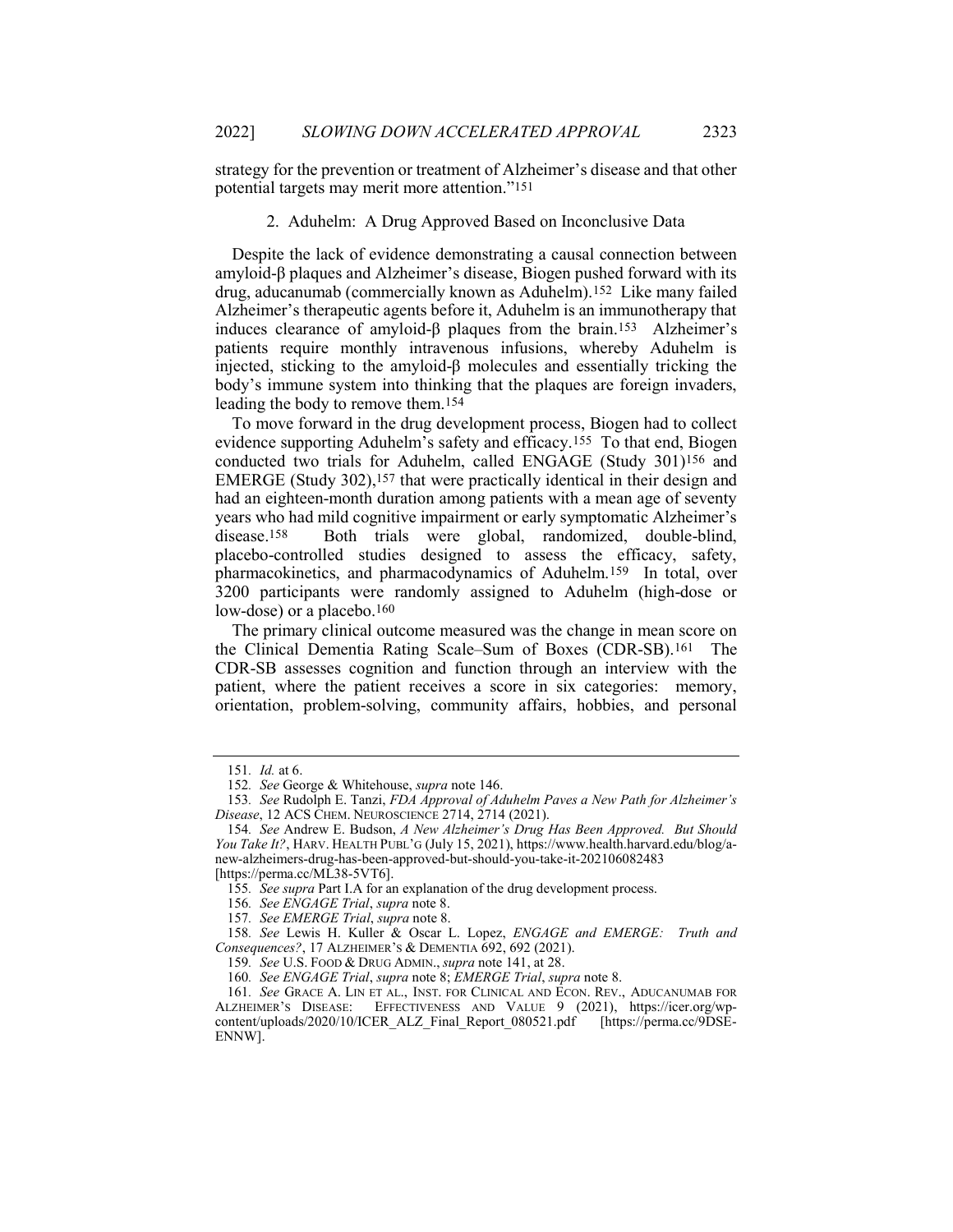care.162 A total possible score ranges from zero to eighteen, with higher scores indicating greater disease severity.<sup>163</sup> Notably, the minimal clinically important difference is estimated to be one to two points.164

In ENGAGE, neither treatment group (i.e., those receiving high-dose and low-dose Aduhelm) had statistically significant<sup>165</sup> differences on either primary or secondary efficacy endpoints from those receiving a placebo essentially, the data failed to show that either the low or high dose of Aduhelm significantly reduced the CDR-SB score in test subjects.166 Although the EMERGE trial did show a statistically significant change where high-dose participants scored 0.39 points lower on CDR-SB than placebo participants, it is important to note that this change was less than the one-to-two point change that is considered clinically significant among the scientific community.<sup>167</sup>

Both trials were halted in March 2019 based on an interim analysis that was conducted by an independent data monitoring committee168 and that concluded, based on data collected through October 2018, that Aduhelm was unlikely to benefit Alzheimer's patients compared to placebo.169 At the time, the decision was an enormous disappointment to Biogen and the scientific community because Aduhelm "was supposed to be the drug that finally proved [the amyloid hypothesis] after multiple other failures."170 The decision was a devastating blow to Biogen as shares fell 29 percent and erased almost \$16 billion in market value.171

However, in October 2019, reanalysis of data from EMERGE combined with additional late evidence confirmed that participants in the high-dose Aduhelm group declined less in cognition and function over eighteen months

<sup>162</sup>. See id.

<sup>163</sup>. See id.

<sup>164</sup>. See id. In the scientific literature, a clinically significant outcome, not to be confused with a statistically significant outcome, is defined as the smallest difference in score that patients perceive as beneficial and that would mandate a change in the patient's management. See J. Scott Andrews et al., Disease Severity and Minimal Clinically Important Differences in Clinical Outcome Assessments for Alzheimer's Disease Clinical Trials, 5 ALZHEIMER'S & DEMENTIA: TRANSLATIONAL RSCH. & CLINICAL INTERVENTIONS 354, 354 (2019). Interestingly, the FDA "accepts a statistically significant change on an inherently meaningful instrument such as CDR-SB as evidence of a clinically meaningful effect." U.S. FOOD & DRUG ADMIN., supra note 141, at 34.

 <sup>165.</sup> Statistical significance refers to whether any differences observed between groups being studied are reliable or whether they are simply due to random chance. See Statistical Significance, INST. FOR WORK & HEALTH (Apr. 2005), https://www.iwh.on.ca/whatresearchers-mean-by/statistical-significance [https://perma.cc/3HZE-T978].

<sup>166.</sup> See Lin et al., *supra* note 161, at 10.

<sup>167</sup>. See id. at 9.

 <sup>168.</sup> A clinical trial data monitoring committee is a group of individuals with pertinent expertise that regularly reviews accumulating data from ongoing trials to advise the sponsor on the safety of trial subjects and the continuing scientific merit of the trial. See U.S. Food  $\&$ DRUG ADMIN., supra note 7, at 1.

<sup>169</sup>. See Adam Feuerstein, Biogen Halts Studies of Closely Watched Alzheimer's Drug, A Blow to Hopes for New Treatment, STAT (Mar. 21, 2019), https://www.statnews.com/2019/ 03/21/biogen-eisai-alzheimer-trial-stopped/ [https://perma.cc/U5S4-6A29].

<sup>170</sup>. See id.

<sup>171</sup>. See id.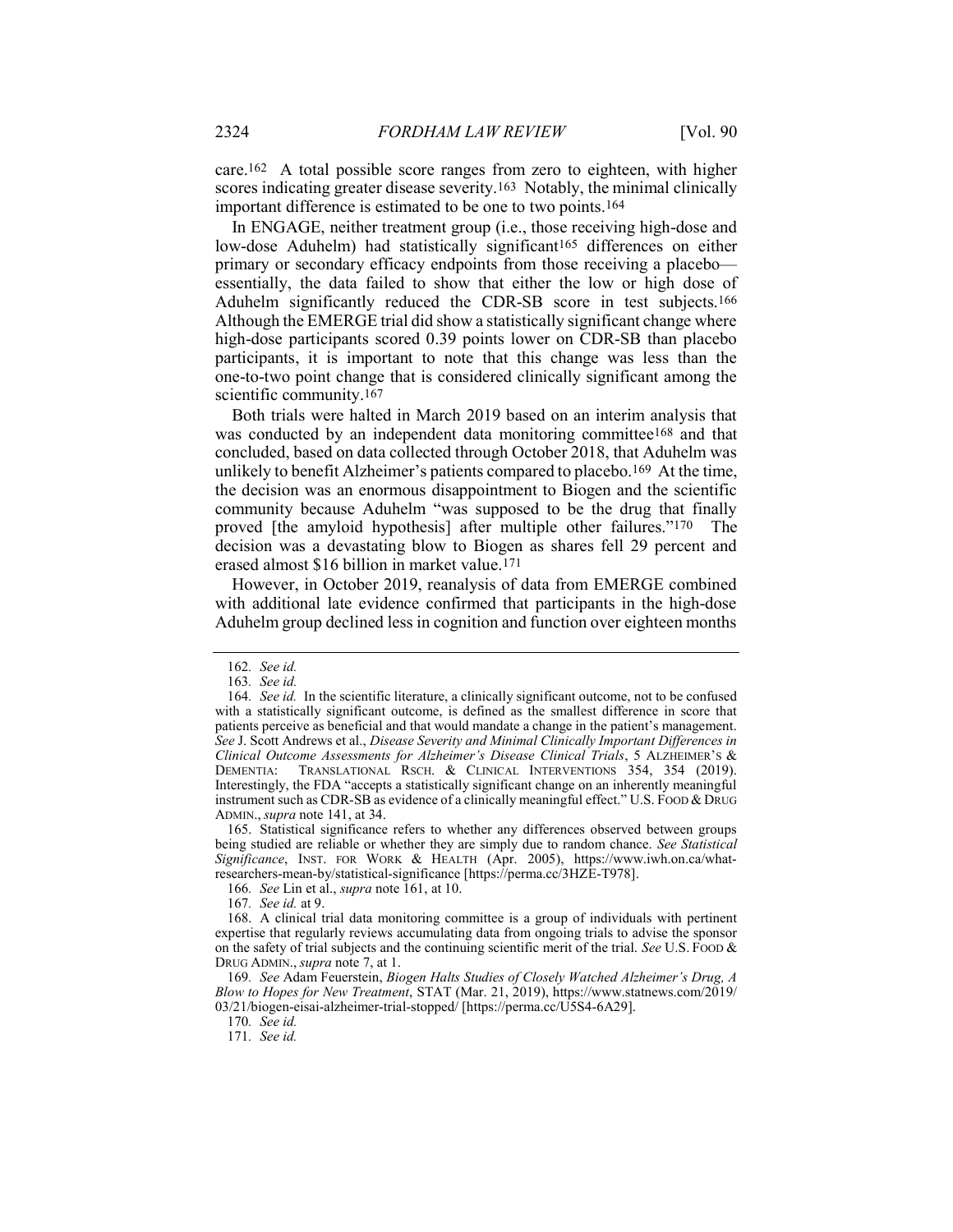compared to the placebo group.172 According to Biogen, the larger dataset from the EMERGE trial showed that, ultimately, EMERGE was a "positive study, providing the primary contribution to the substantial evidence of the effectiveness of [Aduhelm.]"173 Biogen announced that it planned on submitting Aduhelm for FDA approval, with Biogen's then Chief Medical Officer, Al Sandrock, stating that the "futility analysis was incorrect . . . because it was from a smaller dataset that looked at patients with less exposure to high dose [Aduhelm]."174

In light of all the clinical trial data, on November 6, 2020, the FDA convened the Peripheral and Central Nervous System Drugs Advisory Committee, which consisted of eleven voting members,175 various non-voting FDA participants, and open public hearing speakers.176 In the briefing document given to the advisory committee, the FDA stated that the results of the EMERGE trial were "highly persuasive and . . . a strongly positive study on multiple distinct and important clinical measures."177 However, the advisory committee was concerned that the EMERGE trial "could not be viewed without consideration of [the ENGAGE trial] since [ENGAGE] was designed to be identical to [EMERGE] but was negative."178 Several committee members cited the FDA's own statistical reviewer, who concluded that because "[t]here is only one positive study at best and a second study which directly conflicts with the positive study. . . . substantial evidence has not been met in this application."179

In both trials at the high and low dose, Aduhelm effectively removed amyloid- $\beta$  plaques,<sup>180</sup> but the advisory committee expressed uncertainty as to whether plaque reduction actually conferred cognitive improvement.181 Also concerning was the fact that more than 40 percent of participants in

<sup>172</sup>. See Matthew Herper, In Shocking Reversal, Biogen to Submit Experimental Alzheimer's Drug For Approval, STAT (Oct. 22, 2019), https://www.statnews.com/2019/ 10/22/biogen-to-submit-aducanumab/ [https://perma.cc/LGH3-6HUS]. The post hoc nature of these analyses resulted in a loss of randomization, which limits the conclusions that can be drawn from them. See Lin et al., supra note 161, at 20.

<sup>173.</sup> U.S. FOOD & DRUG ADMIN., supra note 141, at 56.

 <sup>174.</sup> Herper, supra note 172.

<sup>175.</sup> See U.S. FOOD & DRUG ADMIN., TRANSCRIPT FOR THE NOVEMBER 6, 2020, MEETING OF THE PERIPHERAL AND CENTRAL NERVOUS SYSTEM DRUGS ADVISORY COMMITTEE 2–7 (2020), https://www.fda.gov/media/145691/download [https://perma.cc/SH7K-QAJW].

<sup>176.</sup> See U.S. FOOD & DRUG ADMIN., FINAL SUMMARY MINUTES OF THE PERIPHERAL AND CENTRAL NERVOUS SYSTEM DRUGS ADVISORY COMMITTEE MEETING 2 (2020), https://www.fda.gov/media/145690/download [https://perma.cc/96KV-BPBW].

<sup>177.</sup> U.S. FOOD & DRUG ADMIN., supra note  $141$ , at 57.

<sup>178.</sup> U.S. FOOD & DRUG ADMIN., *supra* note 176, at 4.

 <sup>179.</sup> TRISTAN MASSIE, CTR. FOR DRUG EVAL. AND RSCH., STATISTICAL REVIEW AND EVALUATION 10 (2020), https://www.accessdata.fda.gov/drugsatfda\_docs/nda/2021/ 761178Orig1s000StatR\_Redacted.pdf [https://perma.cc/P59Q-FM5W]; see also Kelly Servick, Biogen's Alzheimer's Drug Candidate Takes a Beating from FDA Advisers, SCI. (Nov. 6, 2020), https://www.science.org/content/article/biogen-s-alzheimer-s-drugcandidate-takes-beating-fda-advisers [https://perma.cc/NER4-A8JJ] (describing more issues that the advisory committee had with the EMERGE and ENGAGE results).

<sup>180.</sup> See Lin et al., *supra* note 161, at ES1.

<sup>181.</sup> See U.S. Food & Drug Admin., supra note 176, at 5.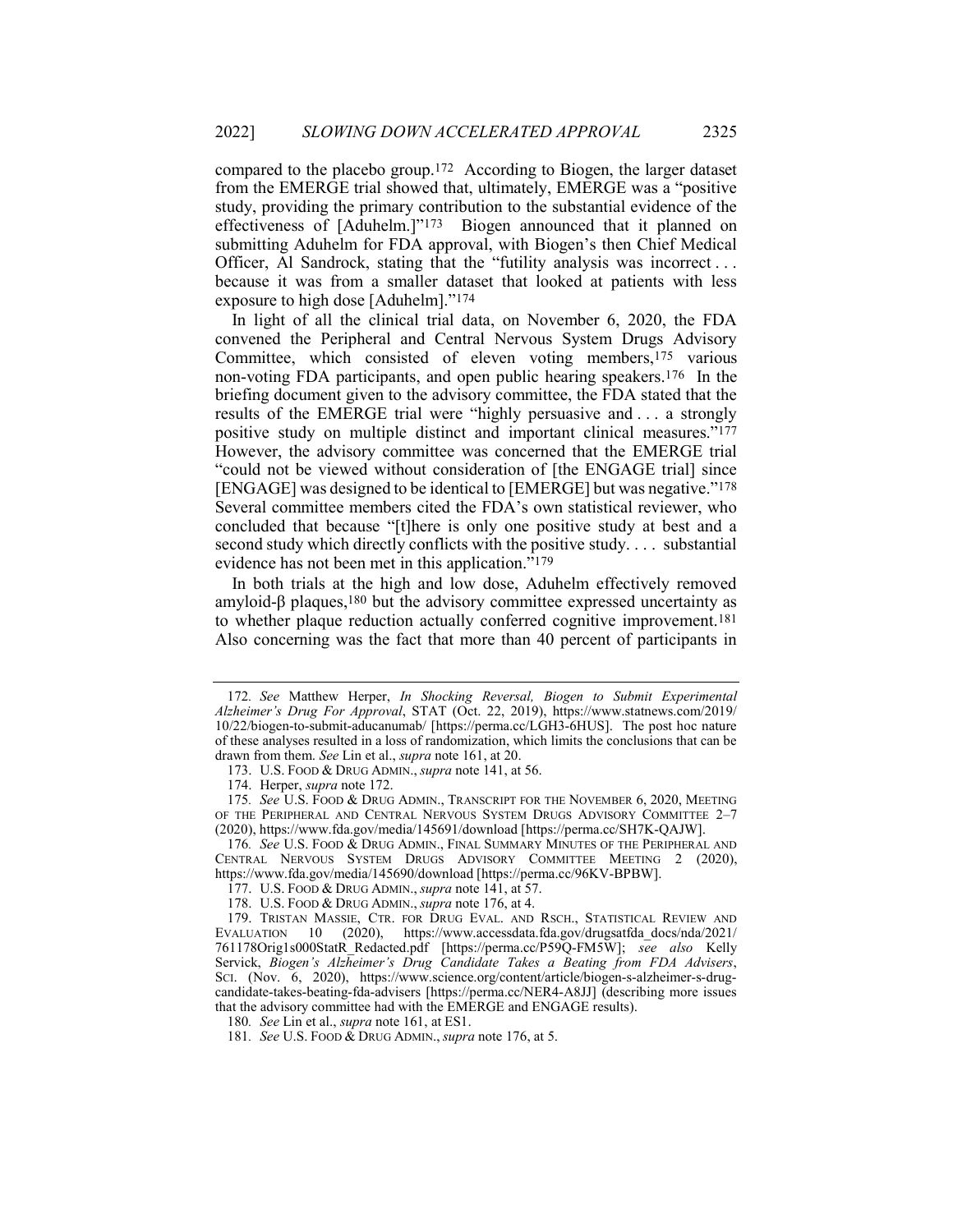EMERGE and ENGAGE receiving the FDA-approved dose developed amyloid-related imaging abnormalities (ARIAs), compared to 10 percent in the placebo groups.182 Ultimately, ten members of the advisory committee voted against approval, concluding that there was insufficient evidence to show that Aduhelm could slow cognitive decline, while the eleventh member voted "uncertain."183 After the advisory committee's damning vote against approval, it appeared that Aduhelm's journey had come to an end and that FDA approval was unlikely.184

#### 3. The FDA's Approval Decision Causes Controversy

While the FDA's decision on approval was delayed because of COVID-19, many thought that if Aduhelm was approved, it would be "an eyebrow-raising departure, and would likely be met with confusion and criticism."185 After the advisory committee's overwhelming vote against traditional approval, the FDA shockingly granted accelerated approval on June 7, 2021.186 Here, accelerated approval was based on a different endpoint than the focus of the November 2020 advisory committee meeting: instead of the CDR-SB cognitive scale that was used in the ENGAGE and EMERGE trials, the FDA based approval on MRI findings of amyloid-β plaque.187 This was a surprise because at the November 2020 meeting, the FDA had told the advisory committee that the agency was "not using the amyloid as a surrogate for efficacy."188 In fact, the FDA's decision directly contradicted its earlier 2018 guidance document, wherein the agency stated that for early stage Alzheimer's disease trials, there was "no sufficiently reliable evidence that any observed treatment effect on such biomarker

<sup>182.</sup> See Moghavem et al., *supra* note 5, at 331. ARIAs manifest via symptoms including headache, confusion, nausea, and gait disturbances. See id.

 <sup>183.</sup> Andrew Joseph, Member of FDA's Expert Panel Resigns over Controversial Alzheimer's Therapy Approval, STAT (June 8, 2021), https://www.statnews.com/2021/06/08/ fda-expert-panel-resigns-alzheimers-approval/ [https://perma.cc/PXA8-72LP].

<sup>184</sup>. See Jacob Bell et al., 5 Takeaways From the FDA's High-Stakes Meeting for Biogen's Alzheimer's Drug, BIOPHARMA DIVE (Nov. 9, 2020), https://www.biopharmadive.com/news/ fda-alzheimers-biogen-aducanumab-takeaways/588653/ [https://perma.cc/TQ26-RHLZ].

<sup>185.</sup> See id. (quoting several commentators who were skeptical about Aduhelm's prospects after the November 2020 advisory committee meeting).

<sup>186</sup>. See Press Release, U.S. Food & Drug Admin., supra note 3.

<sup>187</sup>. See Patricia Cavazzoni, FDA's Decision to Approve New Treatment for Alzheimer's Disease, U.S. FOOD & DRUG ADMIN. (June 7, 2021), https://www.fda.gov/drugs/news-eventshuman-drugs/fdas-decision-approve-new-treatment-alzheimers-disease

<sup>[</sup>https://perma.cc/UD7K-EPKL] (explaining that even though the advisory committee did not discuss accelerated approval, the FDA ultimately granted Aduhelm accelerated approval "based on . . . reduction of amyloid plaque in the brain"); see also Reshma Ramachandran  $\&$ Joseph S. Ross, Opinion, New Alzheimer's Drug Sets Dangerous Precedent, CNN (June 17, 2021, 2:37 PM), https://www.cnn.com/2021/06/17/opinions/biogen-alzheimersdrug-opinion-ramachandra-ross/index.html [https://perma.cc/LP25-WDKD] (noting that the "FDA changed the rules in the middle of the game" by switching to amyloid-β plaque as a surrogate for efficacy).

 <sup>188.</sup> U.S. FOOD & DRUG ADMIN., supra note 175, at 140.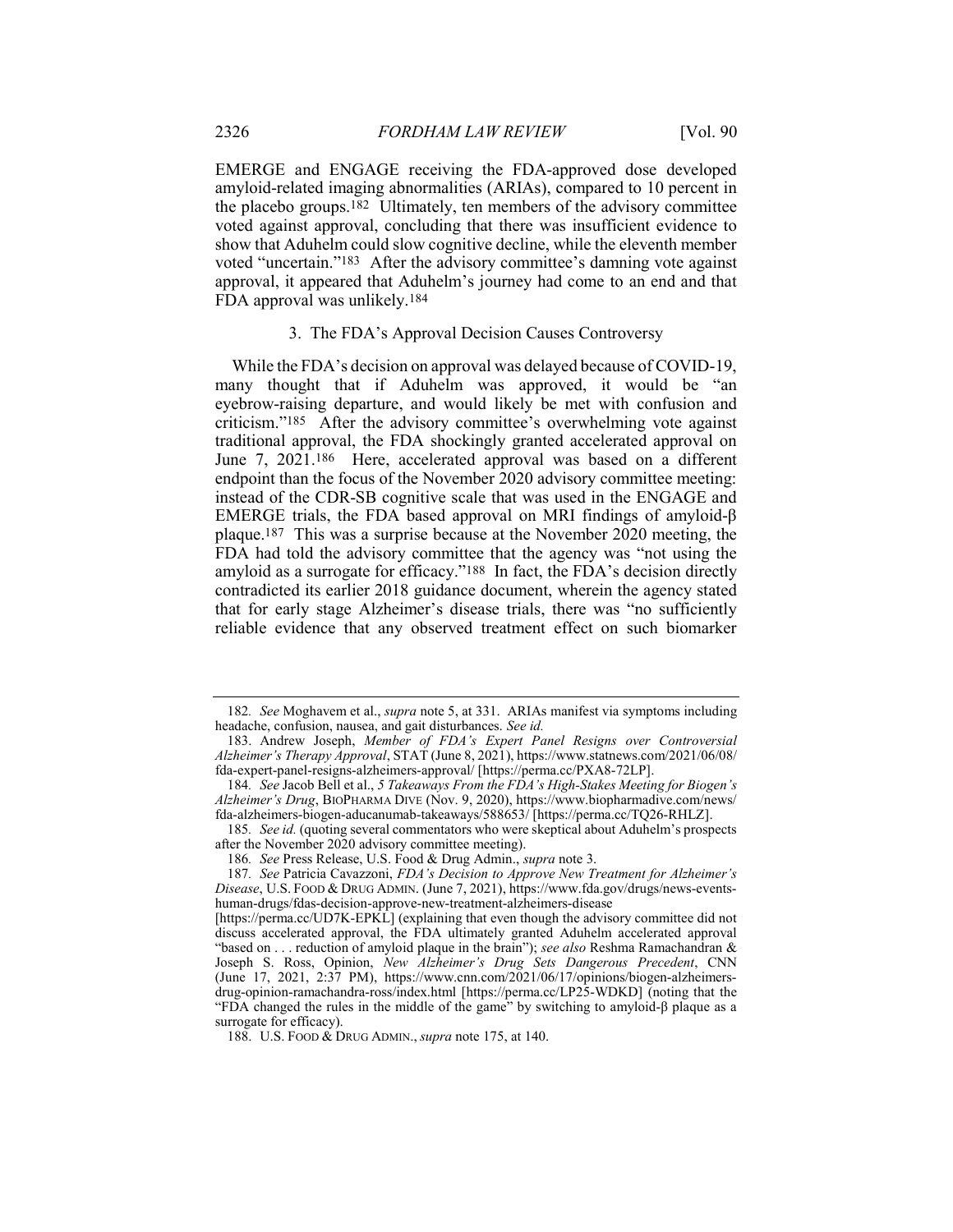measures would be reasonably likely to predict clinical benefit."189 Given the FDA's sharp reversal of the advisory committee's vote, several committee members resigned, citing concerns over the lack of evidence that the drug was effective in reducing Alzheimer's symptoms while having significant adverse reactions,190 and criticizing the FDA's approval based on considerations that were not part of the advisory committee's discussions.191 One agency adviser who resigned from his committee post in protest called it "probably the worst drug approval decision in recent U.S. history."192

Of primary concern for the advisory committee was the FDA's approval based on a surrogate endpoint instead of the primary endpoint used in the Aduhelm trials.<sup>193</sup> An effective surrogate endpoint should be "reasonably likely, based on epidemiologic, therapeutic, pathophysiologic, or other evidence, to predict clinical benefit,"194 but FDA statistical review of the ENGAGE and EMERGE trials found no evidence that amyloid changes correlated with cognitive or functional changes.195 While surrogate endpoints allow patients to try promising drugs without waiting for years of clinical trials, critics argue against placing drugs on the market that have not yet demonstrated the ability to produce direct, meaningful benefits to patients.196 A study on surrogate endpoints used in oncological trials demonstrated that the strength of association between the surrogates used and clinically meaningful outcomes is often unknown or weak, and attempts to validate surrogates are rarely undertaken, suggesting that the benefits of

 <sup>189.</sup> U.S. FOOD & DRUG ADMIN., EARLY ALZHEIMER'S DISEASE: DEVELOPING DRUGS FOR TREATMENT, GUIDANCE FOR INDUSTRY 6 (2018), https://www.fda.gov/files/drugs/published/ Alzheimer%E2%80%99s-Disease---Developing-Drugs-for-Treatment-Guidance-for-Industy.pdf [https://perma.cc/3YZT-3BHF].

<sup>190.</sup> See Moghavem et al., *supra* note 5, at 331 (describing ARIAs found during clinical trials for Aduhelm).

<sup>191</sup>. See Letter from Aaron S. Kesselheim, Professor of Med., Brigham & Women's Hosp./Harv. Med. Sch., to Janet Woodcock, Acting Comm'r, U.S. Food & Drug Admin. (June 10, 2021), https://pbs.twimg.com/media/E3jKN4GWYAUGj9U.png [https://perma.cc/ 3HYT-32N6].

<sup>192.</sup> Matthew Herper et al., *Newly Disclosed FDA Documents Reveal Agency's iprecedented Path to Approving Aduhelm*, STAT (June 22, 2021), Unprecedented Path to Approving Aduhelm, STAT (June 22, 2021), https://www.statnews.com/2021/06/22/documents-reveal-fda-unprecedented-aduhelmdecision/ [https://perma.cc/T2Y8-5H4Q].

<sup>193</sup>. See G. Caleb Alexander et al., Revisiting FDA Approval of Aducanumab, 385 NEW ENG. J. MED. 769, 769 (2021) (criticizing the FDA's late-stage decision to grant accelerated approval for Aduhelm and noting that, before approval, "the FDA had not indicated that it considered beta-amyloid . . . an acceptable surrogate end point for clinical trials").

 <sup>194. 21</sup> C.F.R. § 314.510 (2022).

<sup>195</sup>. See Alexander et al., supra note 193, at 770 (noting that the FDA determined it was "not clear that there is any linkage between reduction in plaque and long term clinical change").

<sup>196.</sup> See Edwards, *supra* note 58, at 418; see also Oriana Ciani et al., *Time to Review the* Role of Surrogate End Points in Health Policy: State of the Art and the Way Forward, 20 VALUE IN HEALTH 487, 493 (2017) ("Surrogates can result in market access for technologies that turn out to offer no true health benefit—or even harm—to patients and can result in overestimation of treatment effects, which can lead to inappropriate decisions on coverage.").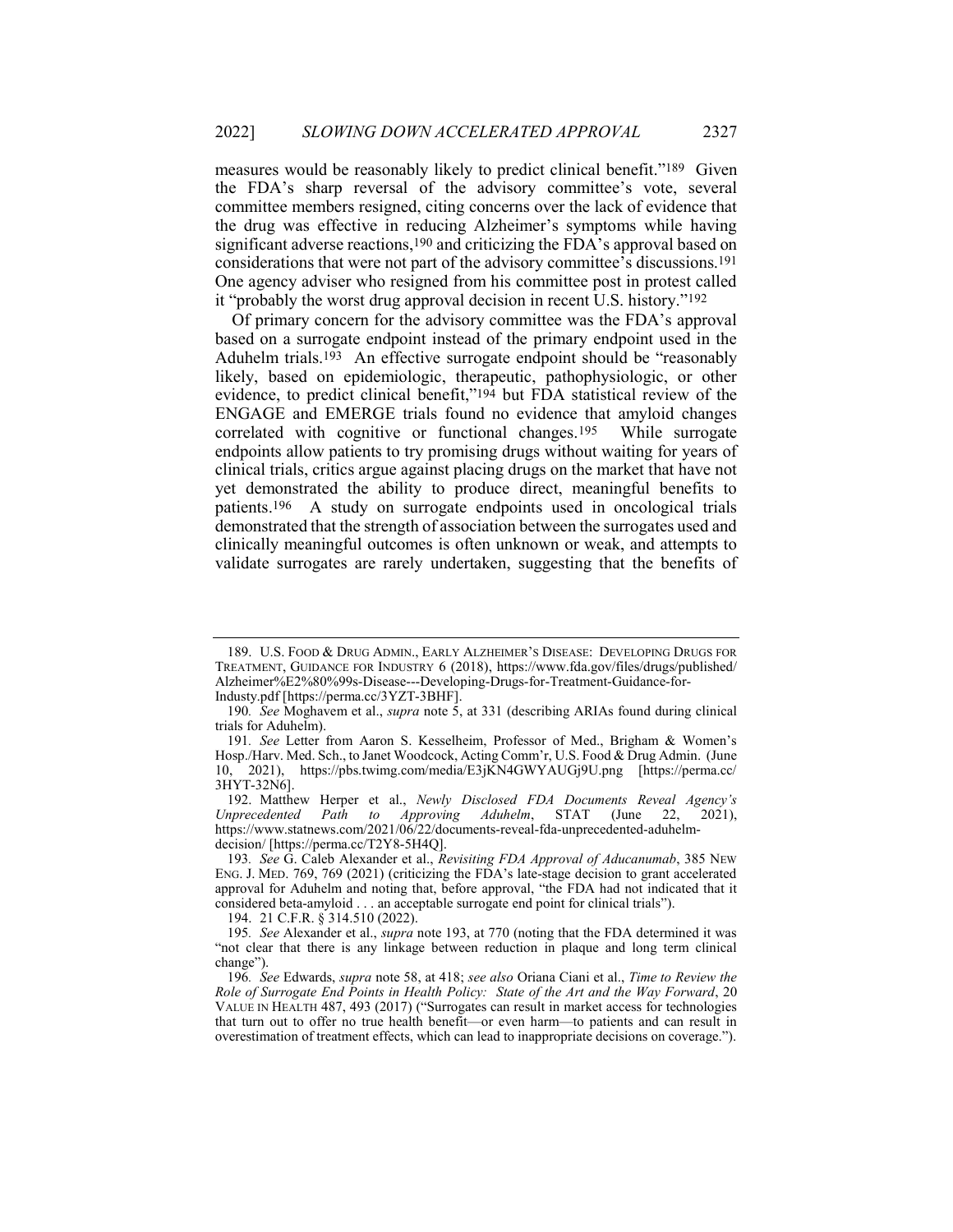many approved drugs are uncertain at best.<sup>197</sup> Basing FDA approval on surrogate endpoints is controversial because they may not have strong predictive power for outcomes of interest.198

In 2009, the U.S. Government Accountability Office (GAO) investigated FDA oversight of surrogate marker studies and concluded that the FDA was failing to enforce verification of surrogate endpoints.199 For example, at the time of the GAO investigation, the FDA had still not withdrawn the drug ProAmatine after the drug spent almost thirteen years on the market following its accelerated approval, despite the lack of required post-marketing studies.200 Yet, this criticism from the GAO has ostensibly failed to reform FDA procedures.201 In fact, the FDA rejected the GAO's recommendation to clarify the conditions under which the FDA would expedite withdrawal of drugs approved under the accelerated approval process if sponsors either failed to complete post-marketing studies or demonstrate clinical effectiveness of the drug.202 According to Dr. Gonsalves, the "entire system completely disincentivizes the need to show clinical benefit .... It's driving drug development in the wrong direction."203

In basing accelerated approval on the amyloid-β plaque surrogate endpoint, the FDA overruled the advisory committee and skirted the issue of the conflicting CDR-SB clinical endpoint results in the Aduhelm trials. Granted, the FDA is not required by law or regulation to follow its advisory committees' recommendations.<sup>204</sup> However, previous overrulings have generally occurred when advisory committee votes were closer between the

200. See id. at 33-34; Silberner, supra note 43.

202. See U.S. GOV'T ACCOUNTABILITY OFF., supra note 199, at 63–64.

203. Silberner, supra note 43.

204. See U.S. FOOD & DRUG ADMIN., supra note 64, at 1 ("Although the [advisory] committees provide recommendations to the Agency, final decisions are made by FDA."); see also supra note 74 and accompanying text.

<sup>197</sup>. See Robert Kemp & Vinay Prasad, Surrogate Endpoints in Oncology: When Are They Acceptable for Regulatory and Clinical Decisions, and Are They Currently Overused?, BMC MED., July 2017, 1, 2; Bishal Gyawali et al., Assessment of the Clinical Benefit of Cancer Drugs Receiving Accelerated Approval, 179 JAMA INTERNAL MED. 906, 906 (2019) (finding that out of ninety-three cancer treatments granted accelerated approval from 1992 to 2017, only nineteen showed improvement in overall patient survival).

<sup>198</sup>. See Austin B. Frakt, The Risks and Benefits of Expedited Drug Reviews, 320 JAMA 225, 226 (2018).

<sup>199</sup>. See U.S. GOV'T ACCOUNTABILITY OFF., GAO-09-866, NEW DRUG APPROVAL: FDA NEEDS TO ENHANCE ITS OVERSIGHT OF DRUGS APPROVED ON THE BASIS OF SURROGATE ENDPOINTS 29 (2009), https://www.gao.gov/assets/gao-09-866.pdf [https://perma.cc/7BZF-4LMH] (finding that the "FDA has not fully utilized its available enforcement tools, even when sponsors have failed to complete required studies").

<sup>201</sup>. See ANNA KALTENBOECK ET AL., INST. FOR CLINICAL AND ECON. REV., STRENGTHENING THE ACCELERATED APPROVAL PATHWAY: AN ANALYSIS OF POTENTIAL POLICY REFORMS AND THEIR IMPACT ON UNCERTAINTY, ACCESS, INNOVATION, AND COSTS, 19 (2021), https://icer.org/wp-content/uploads/2021/04/Strengthening-the-Accelerated-Approval-Pathway-\_-ICER-White-Paper-\_-April-2021.pdf [https://perma.cc/NY95-QHNJ] (noting that the FDA did not change any internal procedures in response to GAO concerns about the FDA underenforcing accountability for disclosing the results of post-marketing studies).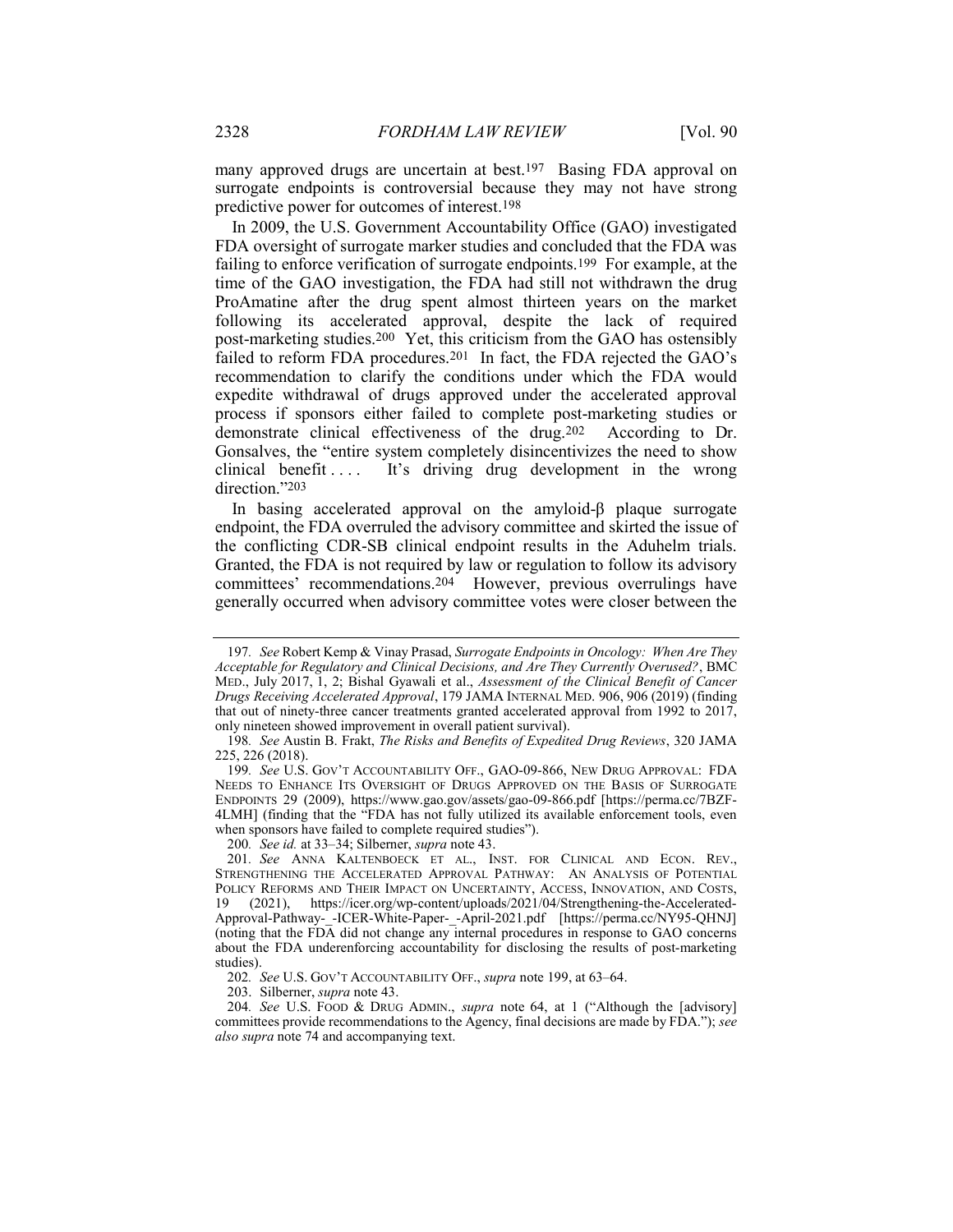experts who approved and those who did not.205 The FDA approval of Aduhelm signifies a sharp departure from this pattern. Notably, Aduhelm's approval breaks with FDA precedent because accelerated approval is traditionally used for drugs that have not yet proven themselves in large clinical trials.206 However, Aduhelm went through two Phase III trials that yielded conflicting evidence.207 Nonetheless, the FDA justified its decision by citing the FDCA, which gives the FDA the authority to use accelerated approval on any treatment "upon a determination that the product has an effect on a surrogate endpoint that is reasonably likely to predict clinical benefit."208 The agency concluded that reducing amyloid plaque is a surrogate endpoint reasonably likely to predict clinical benefit in Alzheimer's disease.209

Since its approval, some major American health systems have announced that they do not plan on administering Aduhelm, citing the current data regarding the drug's safety and efficacy.210 Other doctors have noted that Aduhelm's potential side effects (brain swelling and hemorrhages) must be monitored carefully and that doctors should disclose to patients that there are many unknowns about the drug, including whether it can provide any benefit.211 Dr. Paul Aisen, director of the Alzheimer's Therapeutic Research Institute at the University of Southern California, noted that "[i]t is impossible to determine on an individual patient level whether someone is benefiting or not."212

In response to public criticism of the FDA's decision to approve Aduhelm, Patrizia Cavazzoni, director of the FDA's Center for Drug Evaluation and Research, stated that the FDA granted accelerated approval because "the Agency concluded that the benefits of Aduhelm for patients with Alzheimer's disease outweighed the risks of the therapy."213 She insisted that the FDA had not deviated from the usual course of action when reviewing NDAs.214 Importantly, she failed to mention one issue that made Aduhelm quite unusual in the context of FDA regulatory decisions: there

<sup>205.</sup> See Zhang et al., *supra* note 71, at 813 (finding an increasing likelihood of discordance between advisory committee recommendations and FDA action associated with a decreasing degree of consensus among advisory committee members); see also Joseph, supra note 183.

<sup>206.</sup> See Herper et al., *supra* note 192.

<sup>207</sup>. See id.

 <sup>208. 21</sup> U.S.C. § 356.

<sup>209</sup>. See Billy Dunn et al., An Appropriate Use of Accelerated Approval—Aducanumab for Alzheimer's Disease, 385 NEW ENG. J. MED. 856, 856  $(2021)$  (arguing that "there is compelling evidence that [Aduhelm] reduces plaque; and this reduction by a monoclonal antibody targeting aggregated amyloid is reasonably likely to predict clinical benefit—benefit supported by two controlled trials").

<sup>210</sup>. See Pam Belluck, Cleveland Clinic and Mount Sinai Won't Administer Aduhelm to Patients, N.Y. TIMES (Sept. 2, 2021), https://www.nytimes.com/2021/07/14/health/clevelandclinic-aduhelm.html [https://perma.cc/7GAJ-FYE6].

<sup>211</sup>. See Belluck, supra note 149.

<sup>212</sup>. Id.

 <sup>213.</sup> Cavazzoni, supra note 187; see also Specter, supra note 4.

<sup>214</sup>. See Cavazzoni, supra note 187.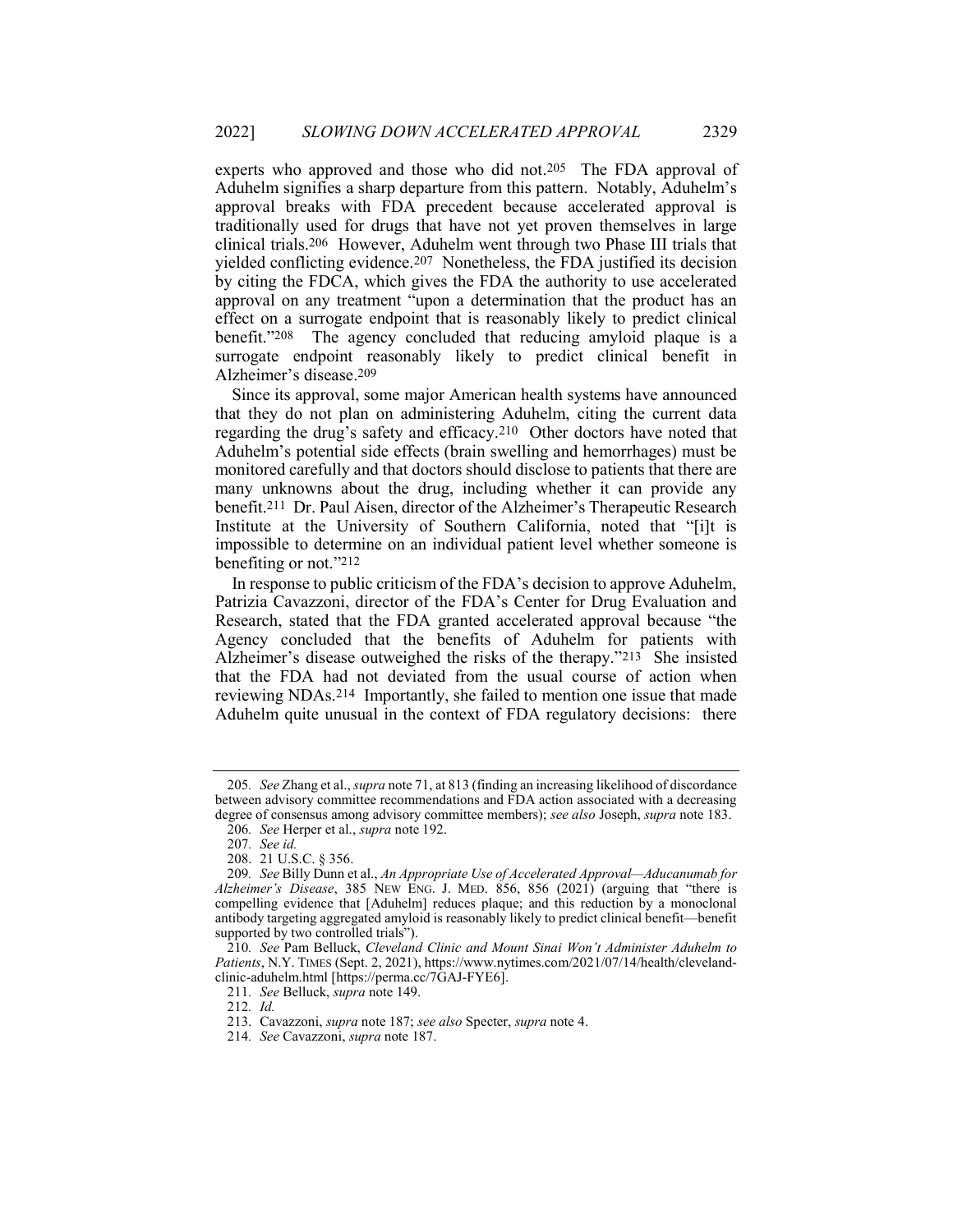appeared to be an alarming intimacy between Biogen and the FDA in the lead-up to Aduhelm's accelerated approval decision.

STAT, a media company that specializes in journalism focusing on the pharmaceutical industry, was the first to break the news of Project Onyx, an off-the-books campaign to resurrect Aduhelm after the EMERGE and ENGAGE clinical trials were halted for futility in March 2019.215 STAT reported that after a meeting between Biogen and the FDA on June 14, 2019, a memo was sent to Biogen in which the FDA suggested the possibility of accelerated approval for Aduhelm.216 The fact that accelerated approval was discussed as early as June 2019 is significant because it was never brought to the attention of the advisory committee when it met in November 2020.217 An anonymous Biogen employee told STAT, "I knew from the interest levels within FDA that the agency was always going to find a way to approve Aduhelm."218 A former FDA official who watched the advisory committee meeting called the FDA officials' actions and tone "very promotional," which was inappropriate because the FDA "should not be trying to lead the panel to an outcome . . . . [The] FDA should be as unbiased as they can be."219

As further evidence of the controversial nature of the FDA's approval of Aduhelm, the U.S. Department of Health and Human Services' Office of Inspector General has begun to investigate Aduhelm's approval and examine generally the accelerated approval pathway, but it is not yet clear what it will conclude.220 In a separate inquiry on September 1, 2021, lawmakers from the House Committee on Oversight and Reform and the House Committee on Energy and Commerce requested data from the FDA on its Aduhelm approval decision, emphasizing the government's concern about "apparent anomalies in FDA's processes surrounding its review of Aduhelm."221 Specifically, the House Committee's request to the FDA included (1) the body of evidence that the agency relied on to determine that amyloid-β

<sup>215</sup>. See Adam Feuerstein et al., Inside 'Project Onyx': How Biogen Used an FDA Back Channel to Win Approval of Its Polarizing Alzheimer's Drug, STAT (June 29, 2021), https://www.statnews.com/2021/06/29/biogen-fda-alzheimers-drug-approval-aduhelmproject-onyx/ [https://perma.cc/8F6C-2NBR].

<sup>216</sup>. See id.

<sup>217</sup>. See id.

<sup>218</sup>. Id.

<sup>219</sup>. Id.

<sup>220.</sup> See Review of the FDA's Accelerated Approval Pathway, U.S. DEP'T OF HEALTH & HUM. SERVS. OFF. OF INSPECTOR GEN., https://oig.hhs.gov/reports-and-publications/ workplan/summary/wp-summary-0000608.asp [https://perma.cc/8NLC-C337] (last visited Mar. 4, 2022). Any reports from this investigation are expected to be issued in 2023. See id.

 <sup>221.</sup> Letter from Frank Pallone, Jr., Chairman, Comm. on Energy and Com. & Carolyn B. Maloney, Chairwoman, Comm. on Oversight and Reform, to Janet Woodcock, Acting Comm'r, U.S. Food & Drug Admin. (Sept. 1, 2021), https://energycommerce.house.gov/ sites/democrats.energycommerce.house.gov/files/documents/EC%20COR%20FDA%20Adu helm%20Letter%209.1.21.pdf [https://perma.cc/ZKF3-9TF8]; see also Rachel Cohrs, Congress Demands Documents from FDA on Controversial Approval of Biogen's Alzheimer's Drug, STAT (Sept. 2, 2021), https://www.statnews.com/2021/09/02/congress-demandsdocuments-fda-biogens-alzheimers-drug/ [https://perma.cc/ZGU5-2EJ2].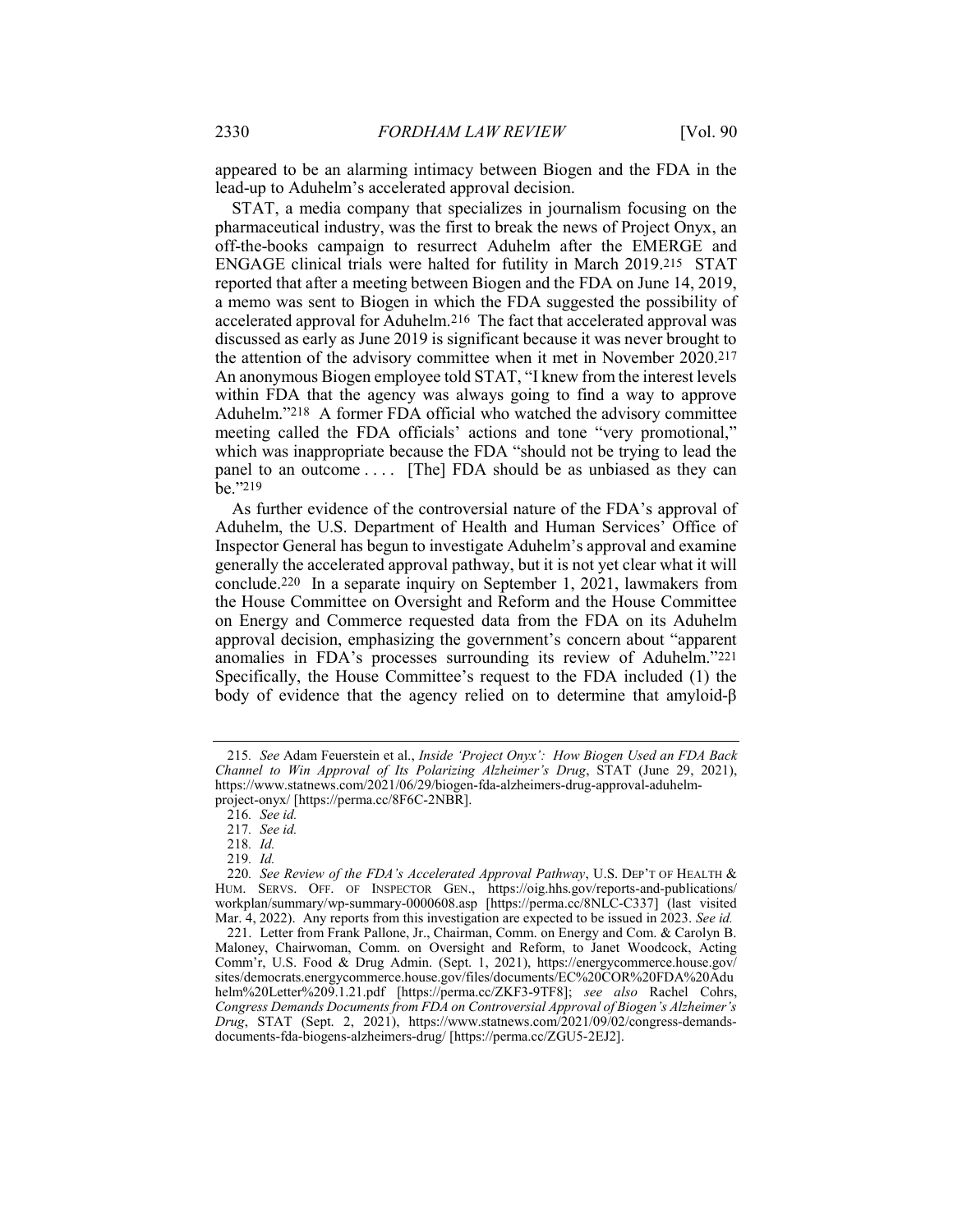plaque was an appropriate endpoint, (2) the clinical trial data that convinced the FDA that Aduhelm should receive accelerated approval, (3) historical information about approvals in contravention of the advisory committee's recommendation, and (4) internal reviews of coordination between the FDA and Biogen.222

# II. THE EFFECT OF THE FDA'S DECISION TO APPROVE ADUHELM

The FDA's decision to grant accelerated approval to Aduhelm shocked the pharmaceutical and health-care industries and will have consequences for pharmaceutical companies, medical researchers, and patients with and without Alzheimer's. This part describes the weaknesses of the accelerated approval pathway as seen through the story of Aduhelm. Part II.A questions what the appropriate role of the FDA should be, considering how closely the FDA worked with Biogen and PAOs leading up to Aduhelm's approval. Part II.B then describes how Aduhelm has already begun to influence the course of medical research both in and beyond Alzheimer's disease. Finally, Part II.C explains the economic impact of Aduhelm's approval. As discussed later, these connections raise numerous questions about the appropriate role of sponsors and PAOs in the accelerated approval process.

# A. The Appropriate Role of the FDA as a Regulatory Agency

The accelerated approval of Aduhelm is a prime example of what can result when the FDA is pressured to usher in new treatments by industry and patients alike. Although it is important for the FDA to work with sponsors and listen to patient perspectives to ensure that new drugs move through the approval process efficiently, this section examines the deleterious effect that accelerated approval has on the FDA's role as a regulatory agency.

# 1. Responding to Industry Pressure

Although early engagement between the FDA and sponsors is officially encouraged,223 Project Onyx provides an example of regulatory capture and how the FDA can abuse its discretion in carrying out the will of a sponsor to get a drug onto market.224 The FDA arguably has a strong reason to help the very companies that it regulates, sometimes going as far as to blatantly consider the financial prospects of sponsors when making drug approval decisions.225 The FDA, at least indirectly, considers pharmaceutical

<sup>222</sup>. See Cohrs, supra note 221.

<sup>223</sup>. See U.S. FOOD & DRUG ADMIN., supra note 189, at 5–6 (encouraging sponsors to discuss their plans with the FDA early in development when conducting research on Alzheimer's disease).

 <sup>224.</sup> See supra Part I.D.3 for a discussion on Project Onyx, Biogen's off-the-books campaign to persuade the FDA to approve Aduhelm.

<sup>225</sup>. See, e.g., Memorandum from Luciana Borio, Acting Chief Scientist, U.S. Food & Drug Admin., to Robert Califf, Comm'r of Food & Drugs, U.S. Food & Drug Admin. 16 (Sept. 16, 2016), https://www.accessdata.fda.gov/drugsatfda\_docs/nda/2016/206488\_ summary%20review\_redacted.pdf [https://perma.cc/9Z3D-HG8E] (noting that the FDA's Dr.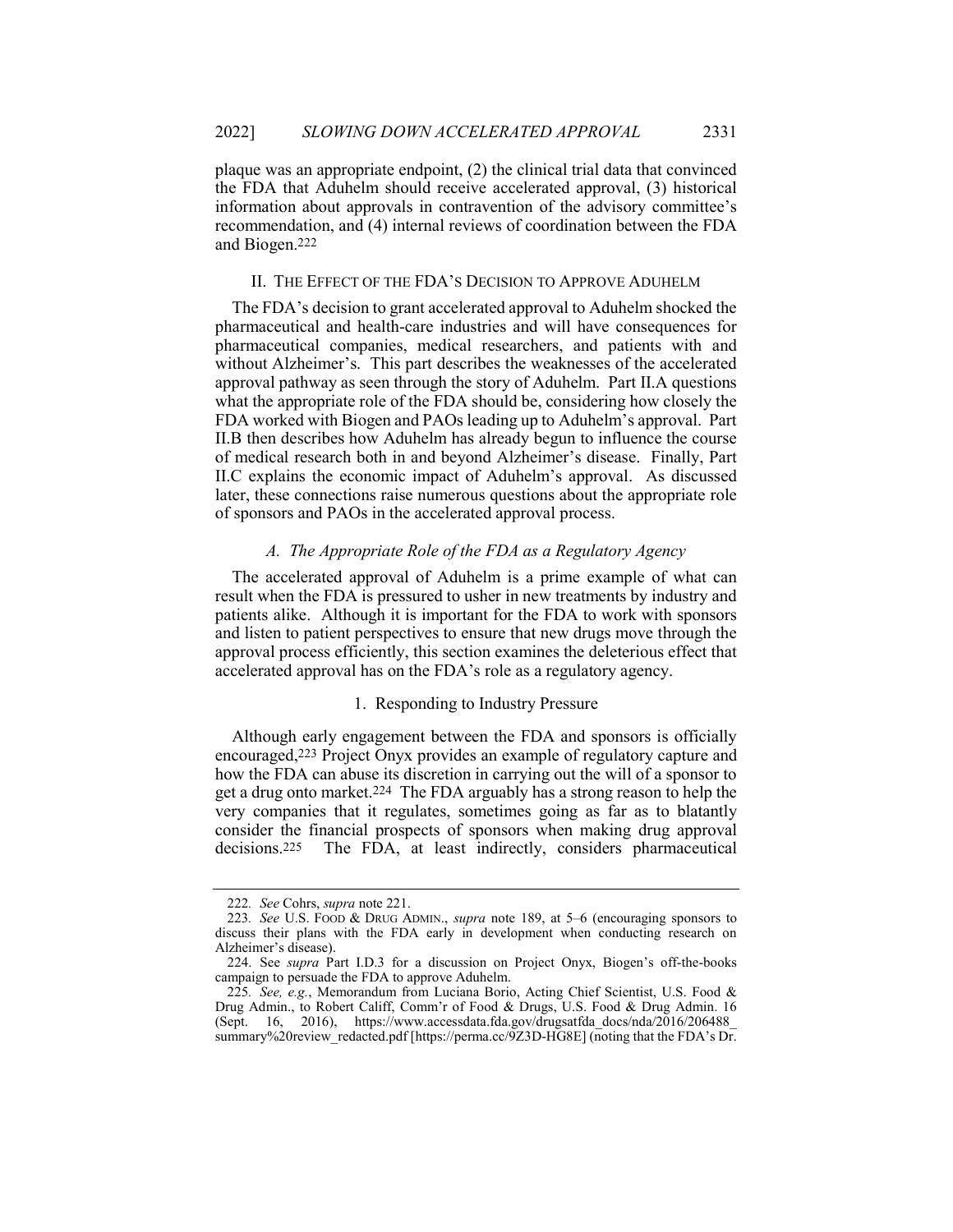companies' financial health because it is closely tied to the FDA's own revenue stream.226 Pharmaceutical companies pay user fees to support their regulators, a practice stemming from the idea that if companies benefit from the FDA's decisions, the companies should cover the FDA's costs.227 Although user fees provide the FDA with much-needed funding and enable the agency to significantly cut down on median approval time for NDAs, user fees may present a glaring conflict of interest in which the FDA faces pressure to approve the drugs made by the very companies that provide the FDA's revenue stream.228 Some critics argue that only regulatory capture can explain why increased speed alone would cause the FDA to too quickly approve, and not simply review, new drugs.229

# 2. Working with Patient Advocacy Organizations

Besides industry perspectives, the FDA also seeks input from patients who suffer from the disease in question.<sup>230</sup> PAOs<sup>231</sup> are formally organized nonprofit groups that serve people affected by a specific medical condition and raise awareness about the disease, treatment options, and new research on the disease.232 PAOs are vital to the drug development process because they are a strong voice for more government resources and faster FDA drug approval, particularly on behalf of patients with devastating diseases for which there are few or no treatment options.<sup>233</sup> They also help

Janet Woodcock "cautioned that, if Sarepta did not receive accelerated approval for eteplirsen, it would have insufficient funding to continue to study eteplirsen and the other similar drugs in its pipeline").

<sup>226</sup>. See Toobin, supra note 96.

<sup>227</sup>. See James L. Zelenay, Jr., The Prescription Drug User Fee Act: Is a Faster Food and Drug Administration Always a Better Food and Drug Administration?, 60 FOOD & DRUG L.J. 261, 262 (2005) (explaining that user fees were developed so that the FDA could obtain more revenue, hire more employees to decrease NDA review times, and speed up the public's access to new drugs); see also FDA AT A GLANCE, U.S. FOOD & DRUG ADMIN. (2021), https://www.fda.gov/media/154548/download [https://perma.cc/H9EN-YKFJ] (noting that in 2020, 46 percent of the FDA's budget, or \$2.8 billion, was paid for by industry user fees).

<sup>228</sup>. See Michael Gabay, The Prescription Drug User Fee Act: Cause for Concern?, 53 HOSP. PHARMACY 88, 88 (2018).

<sup>229</sup>. See Zelenay, supra note 227, at 310 (arguing that user fees inappropriately place the FDA in industry's pocket); see also Patrick O'Leary, Funding the FDA: Assessing the User Fee Provisions of the FDA Safety and Innovation Act of 2012, 50 HARV.J. ON LEGIS. 239, 257 (2013) (arguing that even if there is no actual regulatory capture, the appearance of capture is itself problematic because the FDA's ability to protect the public depends on its credibility).

<sup>230</sup>. See FDA Patient Engagement Overview, U.S. FOOD & DRUG ADMIN. (Sept. 14, 2020), https://www.fda.gov/patients/learn-about-fda-patient-engagement/fda-patient-engagementoverview [https://perma.cc/YE6T-D5DX] (describing the various FDA initiatives that connect patients with FDA decision-making).

 <sup>231.</sup> PAOs are also called advocacy groups, disease advocacy groups, health advocacy groups, and health consumer groups, which are all meant to highlight their focus on the patient perspective and distinguish them from professional organizations. See Susannah L. Rose, Patient Advocacy Organizations: Institutional Conflicts of Interest, Trust, and Trustworthiness, 41 J.L. MED. & ETHICS 680, 685 n.1 (2013).

<sup>232</sup>. See id. at 680.

<sup>233</sup>. See, e.g., Anne-Laure Winkler & David Finegold, Giving Patients a Say: How to Work with Patient Advocacy Groups, NATURE BIOTECHNOLOGY, Jan. 2008, at 1, 1 (noting that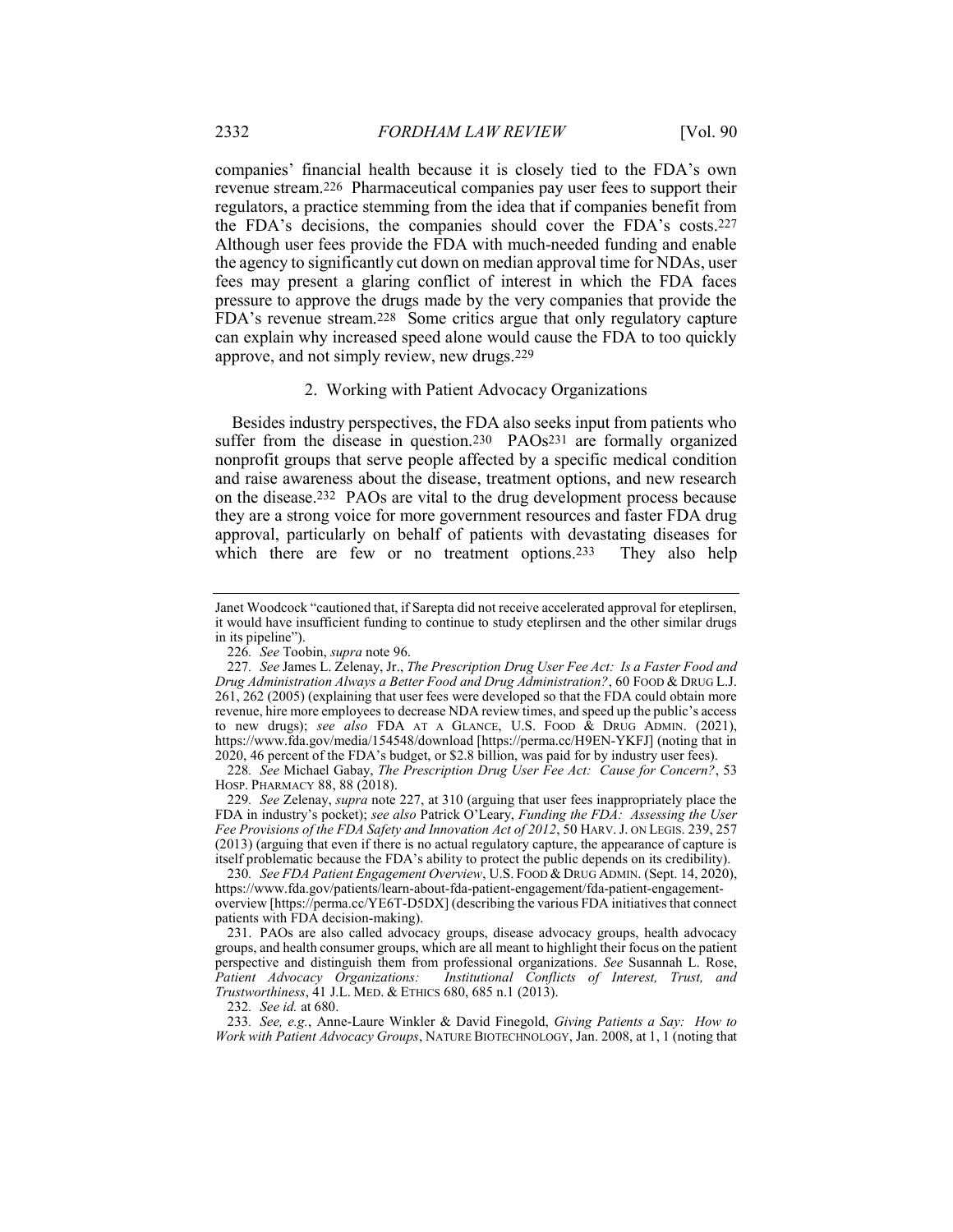pharmaceutical companies and regulators identify patients and develop the best primary and secondary endpoints for clinical trials.234 In certain research areas, including those covering Alzheimer's disease and Parkinson's disease, PAOs, rather than pharmaceutical companies, fund an increasing share of scientific research.235

On the other hand, PAOs are sometimes so effective at voicing their perspectives to the FDA that both parties may lose sight of upholding scientific rigor and protecting public health. After the advisory committee voted against approving Aduhelm in its November 2020 meeting, the Alzheimer's Association scheduled a listening session with Cavazzoni, the then acting director of the FDA's Center for Drug Evaluation and Research, on January 20, 2021.236 The listening session included testimonials from patients and caregivers about their experiences with Alzheimer's disease and discussion on how much risk they would be willing to accept when trying a new treatment.237 Peter Stein, director of the FDA's Office of New Drugs, said that the FDA "heard very clearly from patients that they're willing to accept some uncertainty to have access to a drug that could provide meaningful benefit in preventing the progression of [Alzheimer's] disease."238 In the wake of Aduhelm's approval, PAOs for other diseases have already begun to push for approval of new treatments and more relaxed standards.239 Critics argue that, "under steady pressure from the pharmaceutical industry and the patient groups it funds, the F.D.A. has

a PAO for muscular dystrophy, which consisted of 3000 parents of sick children, helped pass the MD-Care Act in 2001 that mandated that the NIH promote research for muscular dystrophy); T. Joseph Mattingly II & Linda Simoni-Wastila, Patient-Centered Drug Approval: The Role of Patient Advocacy in the Drug Approval Process, 23 J. OF MANAGED CARE & SPECIALTY PHARMACY 1078, 1078 (2017) (describing the controversial approval of eteplirsen in 2016, when then FDA Commissioner Dr. Robert Califf received nearly 3000 emails from patient advocates alone urging for the approval of a drug that the advisory committee had mostly voted against).

<sup>234</sup>. See Raymond A. Huml et al., Accelerating Rare Disease Drug Development: Lessons Learned from Muscular Dystrophy Patient Advocacy Groups, 55 THERAPEUTIC INNOVATION & REGUL. SCI. 370, 374–75 (2020).

<sup>235</sup>. See Sinha & Latham, supra note 88; see also Margaret Goldberg, Patient Advocacy Groups and Innovators Must Partner to Advance New Treatments, STAT (July 6, 2021), https://www.statnews.com/2021/07/06/patient-advocacy-groups-and-innovators-mustpartner-to-advance-new-treatments [https://perma.cc/Z4U4-GF3R] (noting that the Michael J. Fox Foundation, a PAO for Parkinson's disease, has partnered with pharmaceutical companies to fund research which led to FDA approval of at least two treatments in 2020 alone).

<sup>236</sup>. See Derrick Gingery, Patient Support May Have Helped Push Aduhelm Toward Approval, PINK SHEET (June 7, 2021), https://pink.pharmaintelligence.informa.com/ PS144438/Patient-Support-May-Have-Helped-Push-Aduhelm-Toward-Approval [https://perma.cc/GFD9-FGL6].

<sup>237</sup>. See id.

<sup>238</sup>. Id.

<sup>239</sup>. See Sinha & Latham, supra note 88 (regarding the FDA's decision to approve Aduhelm, Neil Thakur, chief mission officer of the ALS Association, said "we need [FDA] to do the same for people with ALS [amyotrophic lateral sclerosis] immediately").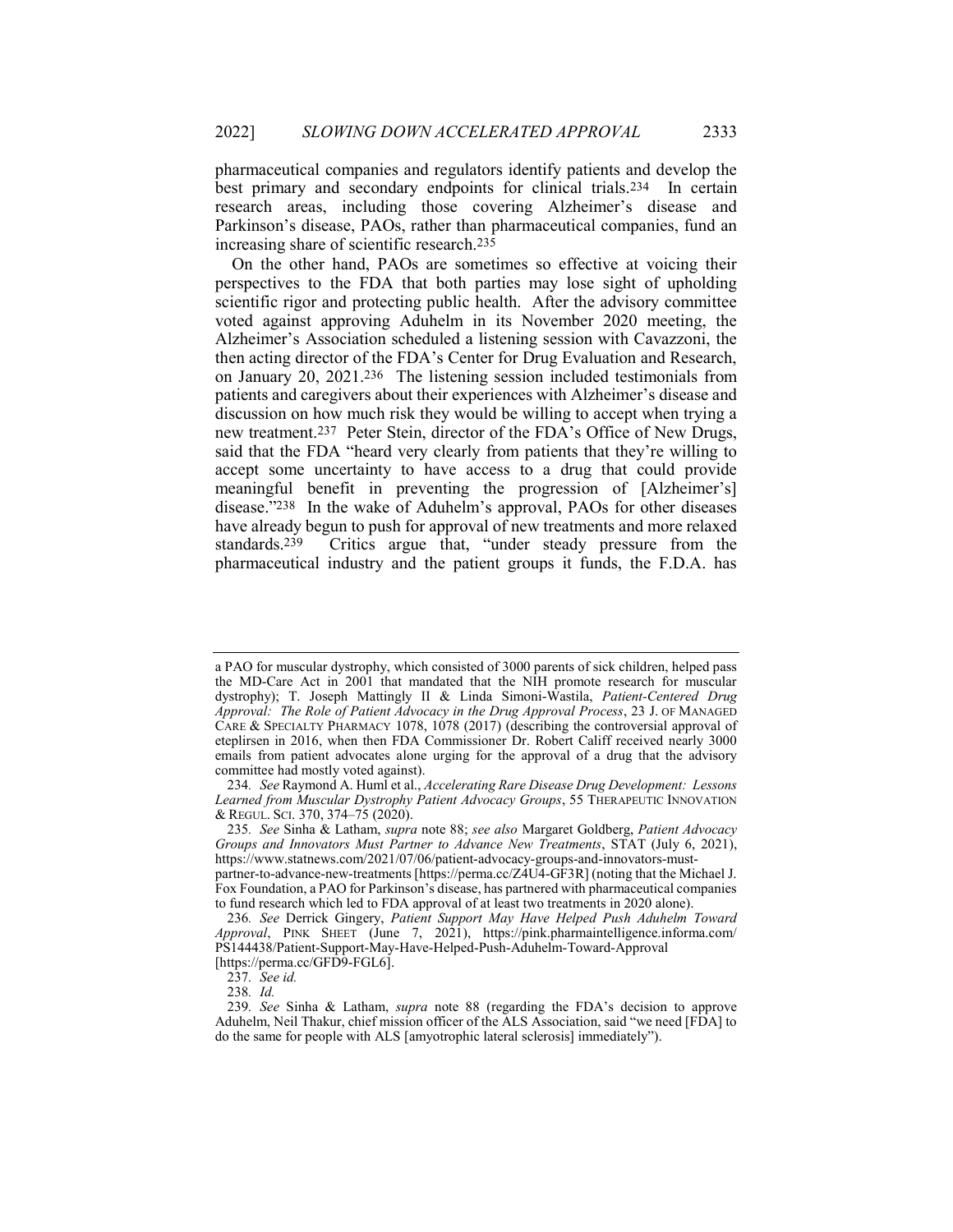progressively lowered its standards of effectiveness and safety required for drug approvals."240

#### B. Steering the Course of Medical Research

The accelerated approval of Aduhelm has opened the door for drugs with similar mechanisms of action to follow. This is not necessarily a problem; it is possible that after Aduhelm's approval, subsequent amyloid-targeting treatments will improve upon Aduhelm and provide even greater benefits for patients.241 One drug development consultant has noted that the tide is already turning in terms of renewed interest in neurodegenerative disease research investment.242 Indeed, lecanemab, an investigational anti-amyloid agent similar to Aduhelm, was granted breakthrough therapy designation by the FDA in June 2021.243

However, the opposing view is the concern that Aduhelm's accelerated approval will lead to less innovative drug development.244 Aduhelm's approval may have a ripple effect on the pharmaceutical industry, potentially lowering the bar for FDA approval of other drugs.<sup>245</sup> Scientists argue that the "approval [of Aduhelm] could lower standards for future drugs, allowing

242. See Asher Mullard, Alzheimer's Drug Approval Could Affect Other Diseases, 595 NATURE 162, 162 (2021).

243. See Press Release, Biogen, EISAI and Biogen Inc. Announce U.S. FDA Grants Breakthrough Therapy Designation for LECANEMAB (BAN2401), an Anti-Amyloid Beta Protofibril Antibody for the Treatment of Alzheimer's Disease (June 23, 2021), https://investors.biogen.com/news-releases/news-release-details/eisai-and-biogen-inc-

announce-us-fda-grants-breakthrough-therapy [https://perma.cc/SH2P-BCJA]. Other anti-amyloid antibodies being researched include Roche's gantenerumab and Lilly's donanemab. See Adam Feuerstein, In Reversal, Eli Lilly Now Intends to Seek Fast Approval for Alzheimer's Treatment, STAT (June 24, 2021), https://www.statnews.com/2021/06/24/elililly-seek-fast-approval-for-alzheimers-treatment/ [https://perma.cc/7ENK-3B6Z] (announcing that Eli Lilly and Company's plans on seeking accelerated approval for its drug, donanemab, based on the "unprecedented regulatory path established by Biogen").

244. See Dylan Scott, The New Alzheimer's Drug Is the First of Its Kind. Will It Be the Last?, VOX (June 24, 2021, 12:00 PM), https://www.vox.com/policy-and-politics/22547044/ new-alzheimers-disease-drug-aducanumab-research-science [https://perma.cc/UX5M-Q2ZY].

[https://perma.cc/9EG8-X3UX] (quoting Eli Lilly and Company's chief scientific officer as saying that "Aduhelm's approval . . . pav[es] the way for Lilly to apply for approval of its drug sooner than expected" and that "Lilly hopes donanemab can also gain accelerated approval on the basis of its ability to remove amyloid").

<sup>240.</sup> Aaron S. Kesselheim & Jerry Avorn, Opinion, The F.D.A. Has Reached a New Low, N.Y. TIMES (June 15, 2021), https://www.nytimes.com/2021/06/15/opinion/alzheimers-drugaducanumab-fda.html [https://perma.cc/N5U4-KDDC].

 <sup>241.</sup> For example, azidothymidine (AZT) was the first treatment for HIV/AIDS and faced serious doubts about its safety and efficacy, but FDA approval led to continued investment and research in that drug class, paving the way for the development of new, safer, and more effective generations of antiretroviral drugs. See Antiretroviral Drug Discovery and Development, NAT'L INST. OF ALLERGY & INFECTIOUS DISEASES, https://www.niaid.nih.gov/ diseases-conditions/antiretroviral-drug-development [https://perma.cc/Q5UL-FNQL] (Nov. 26, 2018).

<sup>245</sup>. See id.; Robert Langreth, All Wall Street Cares About Today Is Lilly's Alzheimer's Drug, BLOOMBERG (Aug. 3, 2021, 12:15 PM), https://www.bloomberg.com/news/articles/ 2021-08-03/all-wall-street-cares-about-today-is-lilly-s-alzheimer-s-drug?sref=kGAyuRSx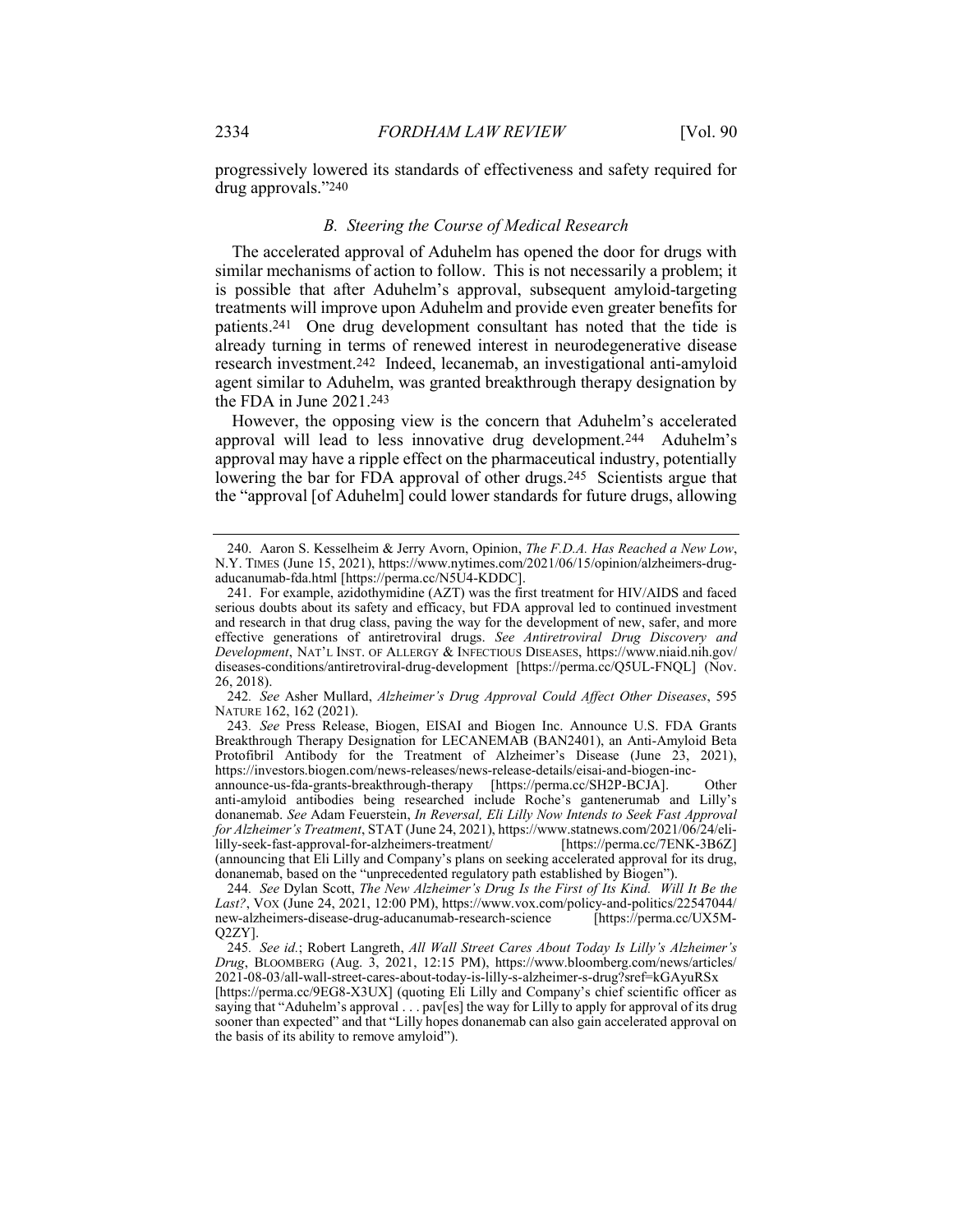them onto the market before experts in the field are convinced the benefits outweigh any safety risks."246 The FDA's approval of Aduhelm provides tacit support for the controversial amyloid hypothesis and "opens the door for other plaque-clearing anti-amyloid antibodies . . . to pursue similar accelerated approval without having to first demonstrate clinical efficacy."247 After Aduhelm's approval, pharmaceutical companies are incentivized to invest in something that has already been FDA-approved, potentially overlooking other more fruitful theories.248

Moreover, it may become more difficult to conduct research to test new Alzheimer's drugs now that Aduhelm is available.249 Scholars predict that patients and their families will choose to be treated with the approved Aduhelm instead of joining an observational study or participating in a clinical trial of an unapproved treatment.250 Thus, the approval and availability of Aduhelm could make Alzheimer's patients less willing to enroll in trials for other promising therapies.251 On top of a lack of patient willingness to participate in studies, pharmaceutical companies have little incentive to even try to recruit subjects for post-marketing studies—after all, a patient in a clinical trial does not pay for the drug, but a patient getting a prescription through a doctor does. Indeed, Biogen does not appear motivated to recruit subjects for its required post-marketing study: it recently launched a direct-to-consumer marketing campaign pushing readers to ask their doctors whether they may have undiagnosed mild cognitive impairment.252 The campaign, a paid post in the New York Times, directed

<sup>246.</sup> See Belluck & Robbins, *supra* note 6; see also Lin et al., *supra* note 161, at 53 (noting that "sponsors of [amyloid-clearing] drugs may assume that it is not necessary to have outcomes data beyond amyloid clearance before applying for regulatory approval").

<sup>247.</sup> Erik S. Musiek et al., Aducanumab for Alzheimer Disease: The Amyloid Hypothesis Moves from Bench to Bedside, J. CLINICAL INVESTIGATION, Oct. 15, 2021, 1, 2.

<sup>248.</sup> See id. (noting that the availability of Aduhelm might jeopardize future clinical trials of potentially more effective Alzheimer's treatments).

<sup>249</sup>. See Sarah S.P. DiMagno et al., Accelerated Approval of Cancer Drugs—Righting the Ship of the US Food and Drug Administration, 179 JAMA INTERNAL MED. 922, 923 (2019) ("Approval of ineffective drugs also crowds out innovation that might produce effective treatment. Once a drug has been approved for a certain indication, other companies and researchers might not invest resources in treatments related to the condition, believing that there is no market.'

<sup>250</sup>. See M.W. Weiner et al., How Will Aducanumab Impact AD Research?, 8 J. PREVENTION ALZHEIMER'S DISEASE 391, 392 (2021).

<sup>251.</sup> See Fiona Rutherford, Alzheimer's Drug Discord Puts FDA Accelerated System Under Fire, BLOOMBERG (June 30, 2021, 7:30 AM), https://www.bloomberg.com/news/ articles/2021-06-30/alzheimer-s-drug-discord-puts-fda-accelerated-system-under-fire [https://perma.cc/3J7A-EN9Y].

<sup>252</sup>. See Biogen, When Memory Fades, N.Y. TIMES (2021), https://www.nytimes.com/ paidpost/biogen-memory/its-time-we-know/when-memory-fades.html [https://perma.cc/ 6QGZ-C2M9] (paid post sponsored by Biogen and Eisai); Madhav Thambisetty, 'When Memory Fades': Misinformation About Alzheimer's Disease and Aduhelm Must Be Limited, STAT (July 21, 2021), https://www.statnews.com/2021/07/21/when-memory-fadesmisinformation-about-alzheimers-disease-and-aduhelm-must-be-limited/ [https://perma.cc/ F5BC-QQV9].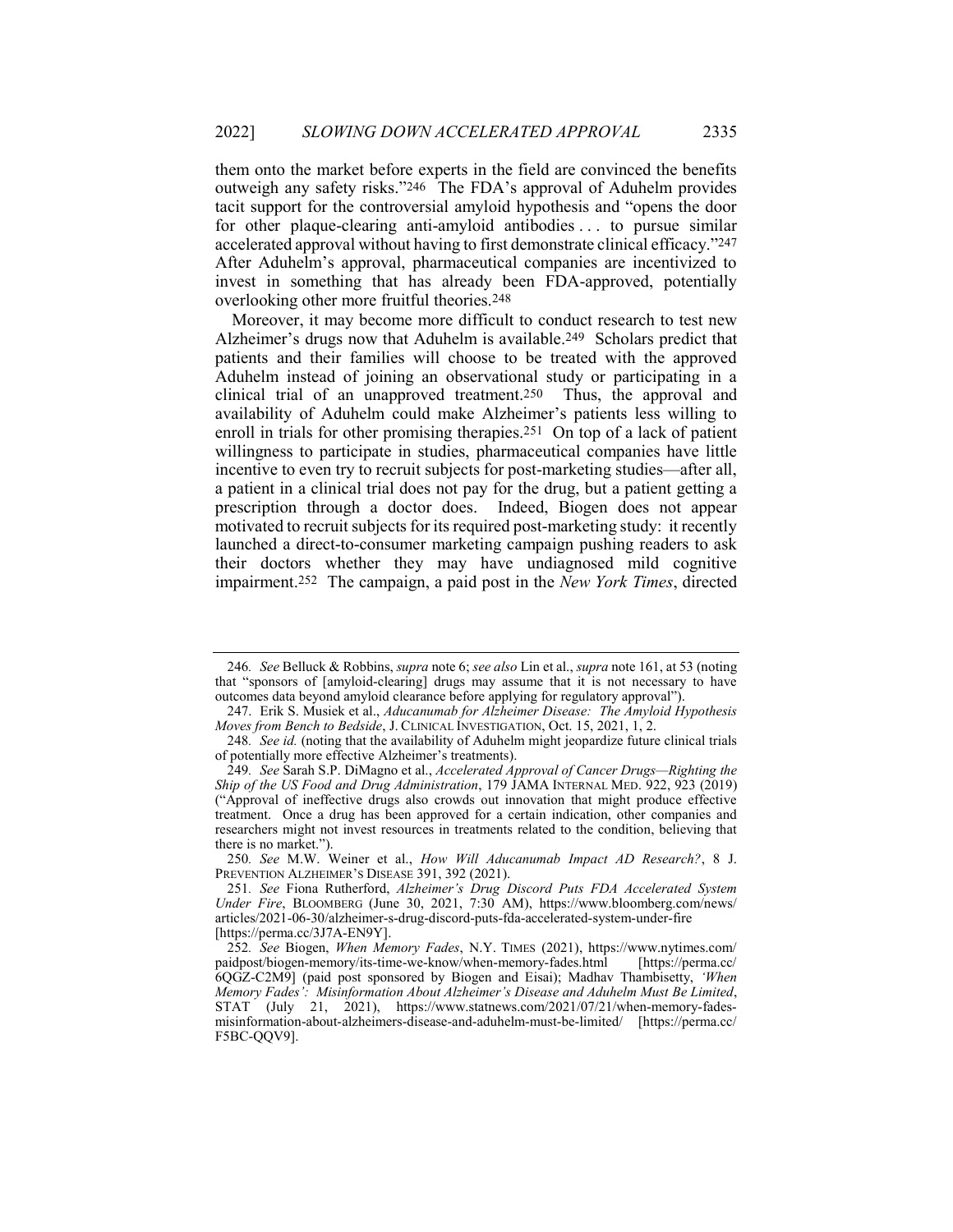readers to Alzheimer's specialists and made no mention of recruitment into clinical trials.253

Much of the uncertainty over Aduhelm's efficacy stems from the fact that the FDA granted accelerated instead of traditional approval. Because Aduhelm's accelerated approval was based on a surrogate endpoint (the drug's ability to reduce amyloid-β plaque),254 Biogen was temporarily allowed to defer submitting robust evidence of clinical benefits—it has until February 2030 to finish a Phase IV post-marketing trial on Aduhelm's efficacy.255 However, David Whitrap, vice president for communications at the Institute for Clinical and Economic Review (ICER), has stated that "[i]f approval would've been withheld and the company was just asked to run a third trial to provide further insight into whether the drug works, that trial surely could've been accomplished far sooner than 2030."256 Once accelerated approval was granted and Biogen was allowed to sell Aduhelm, there became considerably less incentive for Biogen to do the research that would tell other pharmaceutical companies and medical researchers whether it is worthwhile to continue pursuing amyloid-targeting treatments.

### C. Economic Impact: Aduhelm's Ripple Effect on American Taxpayers

Biogen originally set the price of Aduhelm at \$56,000 per patient per year257 before decreasing the price to \$28,200 after a disappointing commercial launch.258 The true annual cost for Aduhelm will likely be higher because the standard price was calculated based on dosing for a patient weighing about 163 pounds, which is below average for American adults.259 ICER, an independent nonprofit research institute that studies drugs and medical services, estimates that the drug's yearly price will actually be

256. Rutherford, supra note 251.

<sup>253</sup>. See Thambisetty, supra note 252 (describing the "slick paid post" as a "direct-to-consumer marketing campaign that seeks to greatly expand the target population of people that are candidates for Aduhelm").

<sup>254</sup>. See Cavazzoni, supra note 187.

<sup>255</sup>. See Letter from Billy Dunn, Dir., Off. of Neuroscience, Ctr. for Drug Evaluation & Rsch., to Priya Singhal, Vice President, Global Safety and Regul. Scis., Biogen (June 7, 2021), https://www.accessdata.fda.gov/drugsatfda\_docs/appletter/2021/761178Orig1s000ltr.pdf [https://perma.cc/Y5B4-CGDE]; see also Rutherford, supra note 251. Biogen has announced that it expects to begin the Phase IV post-marketing trial for Aduhelm in May 2022. See Damian Garde & Adam Feuerstein, As Aduhelm Faces Doubts, Biogen Plans Another Pivotal Trial for 2022, STAT (Dec. 16, 2021), https://www.statnews.com/2021/12/16/as-aduhelmfaces-doubts-biogen-plans-another-pivotal-trial-for-2022/ [https://perma.cc/A3S4-9HY3].

<sup>257</sup>. See Josh Katz et al., New Drug Could Cost the Government as Much as It Spends on NASA, N.Y. TIMES (June 23, 2021), https://www.nytimes.com/2021/06/22/upshot/alzheimersaduhelm-medicare-cost.html [https://perma.cc/RS7J-AYER].

<sup>258</sup>. See Adam Feuerstein, Biogen Slashes Price of Alzheimer's Drug Aduhelm in Half, Plans \$500M in Cost-Cutting, STAT (Dec. 20, 2021), https://www.statnews.com/2021/ 12/20/biogen-slashes-price-of-alzheimers-drug-aduhelm-in-half-plans-500m-in-cost-cutting/ [https://perma.cc/82TU-GMND].

<sup>259.</sup> See Alex Ruoff & Jasmine Ye Han, Drugmakers to Pay Billions for Wasted Drugs<br>
Inder Senate Deal, BLOOMBERG L. (Aug. 5, 2021, 5:15 AM), Under Senate Deal, BLOOMBERG L. (Aug. 5, 2021, 5:15 AM), https://news.bloomberglaw.com/bloomberg-law-news/drugmakers-to-pay-billions-forwasted-drugs-under-senate-deal [https://perma.cc/N24G-8JQS].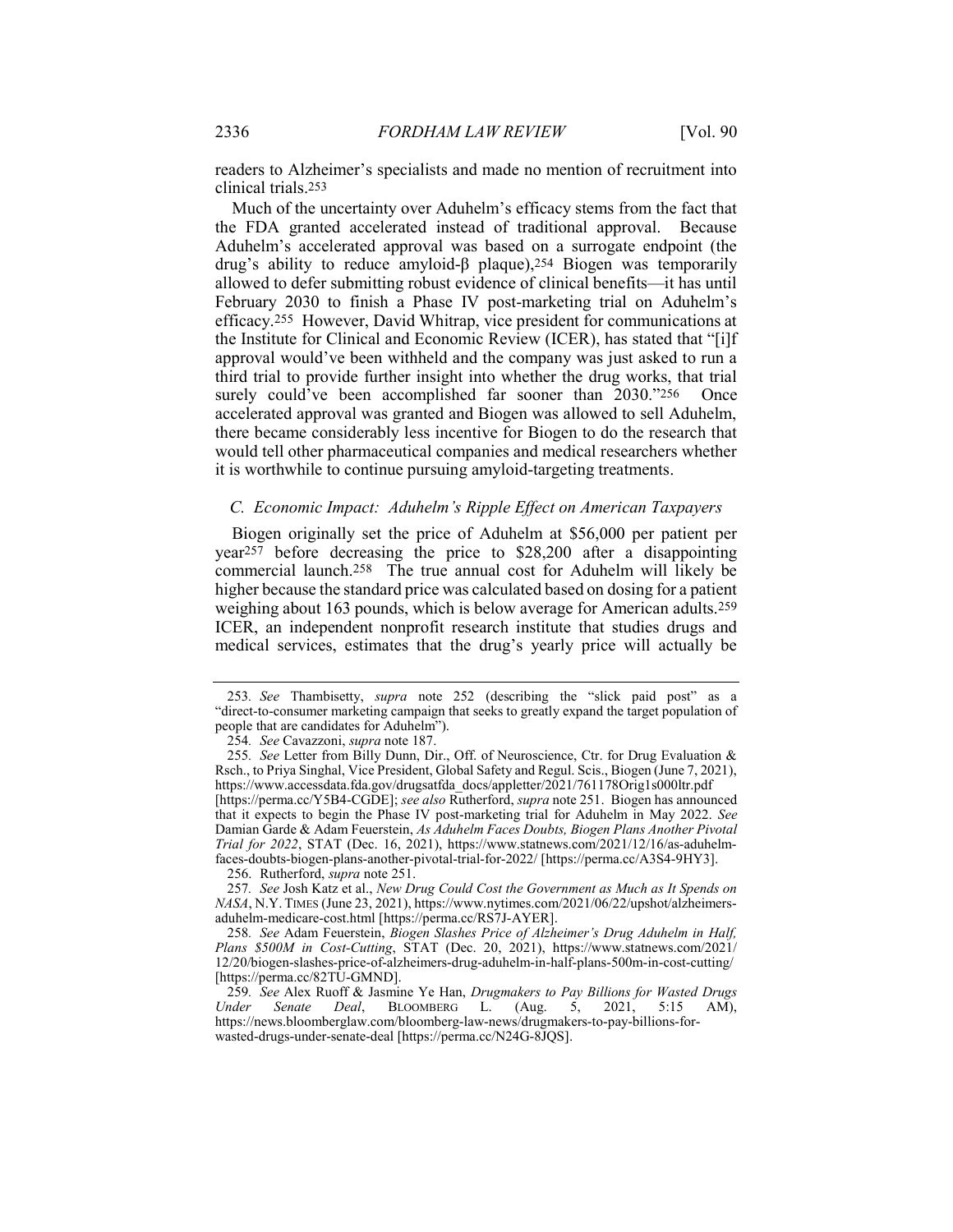between \$3000 and \$8400.260 In an analysis of long-term cost effectiveness of Aduhelm, ICER also determined that "despite the tremendous unmet need for new treatments for Alzheimer's disease . . . the current evidence [is] insufficient to demonstrate that aducanumab slows cognitive decline, while it is clear that it can harm some patients."261

Aduhelm's approval has already begun to impact the country economically through its close connection to Medicare patients. Although there are many drugs on the market with similar or greater price tags, Aduhelm is unique in that it has an excessive cost *and* it is a drug with potentially millions of customers who are expected to take the drug for the rest of their lives.262 About 80 percent of the patients eligible for Aduhelm are old enough to receive coverage under Medicare.263 Because Aduhelm is an infusion drug that must be administered in doctors' offices and clinics, rather than taken at home, it is covered under Medicare Part B.264 Medicare does not set its own rates for drugs covered under Part B and instead reimburses providers 103 percent of the wholesale acquisition cost until an average sales price (ASP) is determined, at which point Medicare reimburses providers 106 percent of the ASP.265 Patients without a supplemental insurance plan would have to pay the 20 percent Part B coinsurance266: \$5640 for the \$28,200 drug. Patients with supplemental plans may see their premiums rise in response to the increased costs of Aduhelm.267 As one doctor put it, "[A]ll of us, one

[https://perma.cc/C65C-MSRQ].

266. See Moghavem et al., supra note 5, at 332.

267. See id.

<sup>260</sup>. See Press Release, Inst. for Clinical & Econ. Rev., ICER Publishes Final Evidence Report and Policy Recommendations on Aducanumab for Alzheimer's Disease (Aug. 5, 2021), https://icer.org/news-insights/press-releases/icer-publishes-final-evidence-report-andpolicy-recommendations-on-aducanumab-for-alzheimers-disease/ [https://perma.cc/DL2R-Y9E9]. ICER's price range represents the highest U.S. price Biogen should charge for Aduhelm, based on the amount of improvement in overall health seen in clinical trials, when a higher price would cause disproportionately greater losses in health among other patients in the health system due to rising overall costs of health care and health insurance—essentially, it is the "top price range at which a health system can reward innovation and better health for patients without doing more harm than good." Id.

<sup>261.</sup> Id.; see also supra note 182 (discussing ARIAs).

<sup>262</sup>. See Katz et al., supra note 257.

<sup>263</sup>. See Pam Belluck, Medicare Proposes to Sharply Limit Coverage of the Alzheimer's Drug Aduhelm, N.Y. TIMES (Jan. 11, 2022), https://www.nytimes.com/2022/01/11/health/ aduhelm-medicare-alzheimers.html [https://perma.cc/2C3E-D9VL].

<sup>264.</sup> See Nicholas Bagley & Rachel Sachs, The Drug That Could Break American Health Care, ATLANTIC (June 11, 2021), https://www.theatlantic.com/ideas/archive/2021/06/ aduhelm-drug-alzheimers-cost-medicare/619169/ [https://perma.cc/LP5N-F4SH] (explaining that Medicare Part B generally covers FDA-approved physician-administered medications that are reasonable and necessary for the patient).

<sup>265.</sup> See Cubanski & Neuman, *supra* note 11. Medicare is currently prohibited from negotiating prescription drug prices, but President Joe Biden has proposed in his Build Back Better Framework making drugs eligible for negotiation once they have been on the market for nine to twelve years. See Press Release, White House, President Biden Announces Prescription Drug Pricing Plan in Build Back Better Framework (Nov. 2, 2021), https://www.whitehouse.gov/briefing-room/statements-releases/2021/11/02/president-bidenannounces-prescription-drug-pricing-plan-in-build-back-better-framework/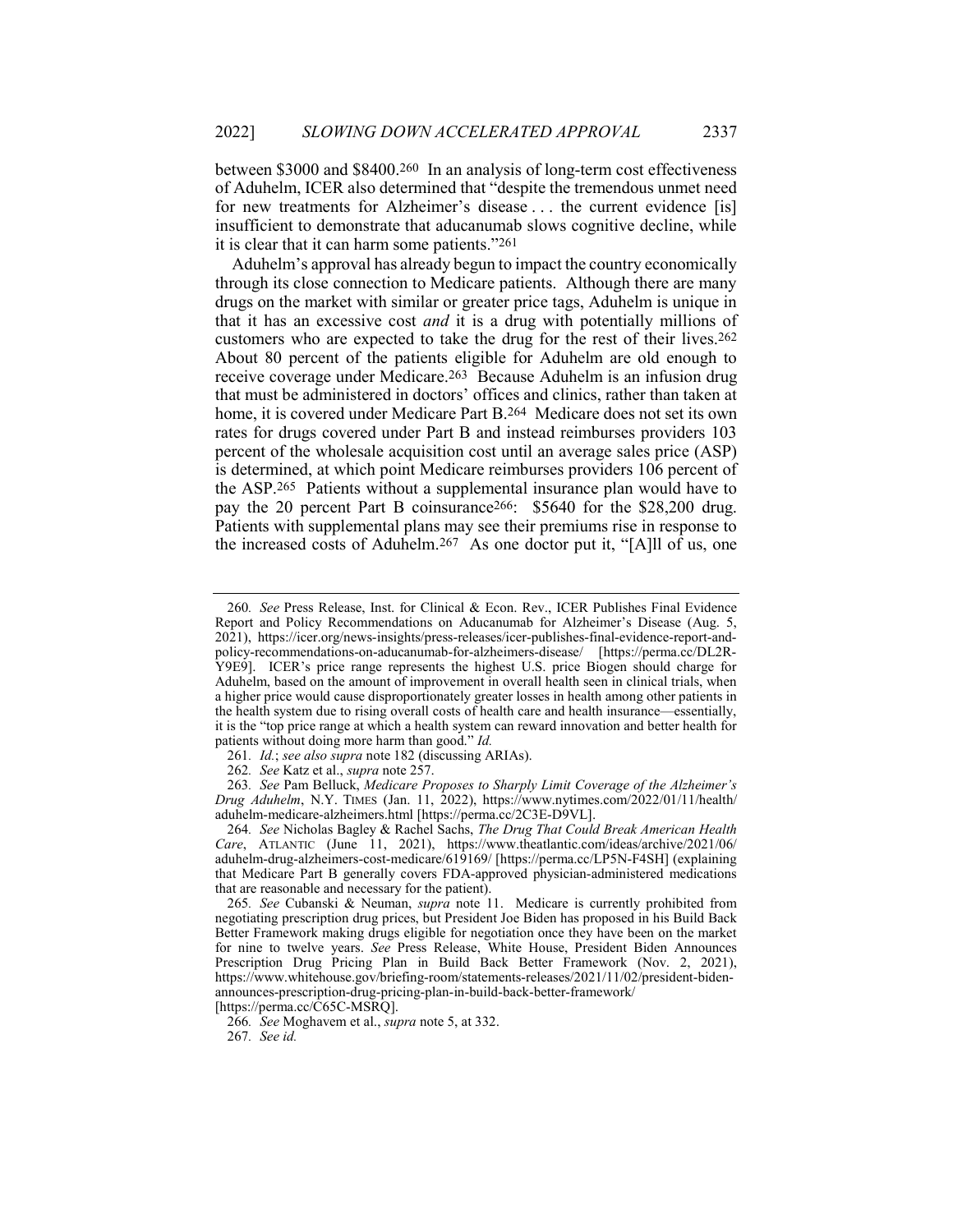way or another, are going to feel this expense."268 In fact, CMS announced in November 2021 that Medicare Part B monthly premiums would increase by \$21.60 in 2022, the largest increase in the program's history,269 specifically citing the approval of Aduhelm as one rationale.<sup>270</sup>

In response to the looming costs of Aduhelm treatment, doctors have called for CMS to restrict coverage to only certain Medicare beneficiaries (such as those meeting inclusion criteria for the Aduhelm clinical trials) or for CMS to not cover Aduhelm at all, citing scientific evidence on the lack of efficacy and risk of harm.271 Technically, Medicare may refuse to pay for medical care that is "not reasonable and necessary for the diagnosis or treatment of illness or injury."272 However, historically, it has only denied about 3 percent of claims submitted by hospitals and physicians.273 In January 2022, CMS shocked the scientific community by doing exactly what doctors had been calling for: CMS proposed that Medicare would cover Aduhelm, but only for patients enrolled in certain CMS-approved clinical trials.274 This marked the first time that CMS limited Medicare beneficiaries' access to an FDA-approved drug in this way.275 The proposal did not contain details on whether patients would be required to pay to participate in the trials or whether patients would know if they were in a placebo or treatment group.276 If the decision is finalized in the spring of 2022, it would effectively limit the use of Aduhelm to an estimated few thousand patients enrolled in randomized trials over the next three to five years, as the majority

271. See Moghavem et al., supra note 5, at 332 (noting that "[a]lthough it would be highly unusual for CMS to decline to cover a drug approved by the FDA, the accelerated approval of aducanumab was itself highly unusual").

275. See Belluck, supra note 263.

 <sup>268.</sup> Lawrence H. Price, Aducanumab: Boon or Bust?, BROWN UNIV. PSYCHOPHARMACOLOGY UPDATE, Nov. 2021, at 7, 7.

<sup>269</sup>. See Dena Bunis, Medicare Part B Premium Increase for 2022 Largest Ever, AM. ASS'N RETIRED PERSONS (Nov. 15, 2021), https://www.aarp.org/health/medicareinsurance/info-2021/part-b-premiums-increase.html [https://perma.cc/9YQV-FG73].

<sup>270.</sup> See Press Release, Ctrs. for Medicare & Medicaid Servs., *supra* note 12. In January 2022, Department of Health and Human Services Secretary Xavier Becerra directed CMS to reconsider its decision to raise premiums after Biogen decreased Aduhelm's price to \$28,200. See Rachel Cohrs, Becerra Orders Medicare to Reconsider Premium Hike Following Price Drop for Biogen's Aduhelm, STAT (Jan. 10, 2022), https://www.statnews.com/2022/01/ 10/becerra-medicare-aduhelm-reconsider-price/ [https://perma.cc/CY3N-NYXK].

<sup>272</sup>. See 42 U.S.C. § 1395y(a)(1)(B).

<sup>273</sup>. See Joshua D. Gottlieb et al., The Complexity of Billing and Paying for Physician Care, 37 HEALTH AFFS. 619, 624 (2018) (analysis of Medicaid and Medicare data showing that, in 2015, the denial rate in Medicare Advantage was 3 percent).

<sup>274</sup>. Monoclonal Antibodies Directed Against Amyloid for the Treatment of Alzheimer's Disease, CTRS. FOR MEDICARE & MEDICAID SERVS. (Jan. 11, 2022), https://www.cms.gov/ medicare-coverage-database/view/ncacal-decision-memo.aspx?proposed=Y&NCAId=305 [https://perma.cc/9K9F-G8B3]. The proposal is not final and may change before it is finalized in the spring of 2022. See id.

<sup>276</sup>. See Rachel Cohrs, No One Has Any Idea How Much Money Seniors Could Pay for New Alzheimer's Drug, STAT (Jan. 14, 2022), https://www.statnews.com/2022/01/14/noone-has-any-idea-how-much-money-seniors-could-pay-for-new-alzheimers-drug/ [https://perma.cc/5X9V-XELG].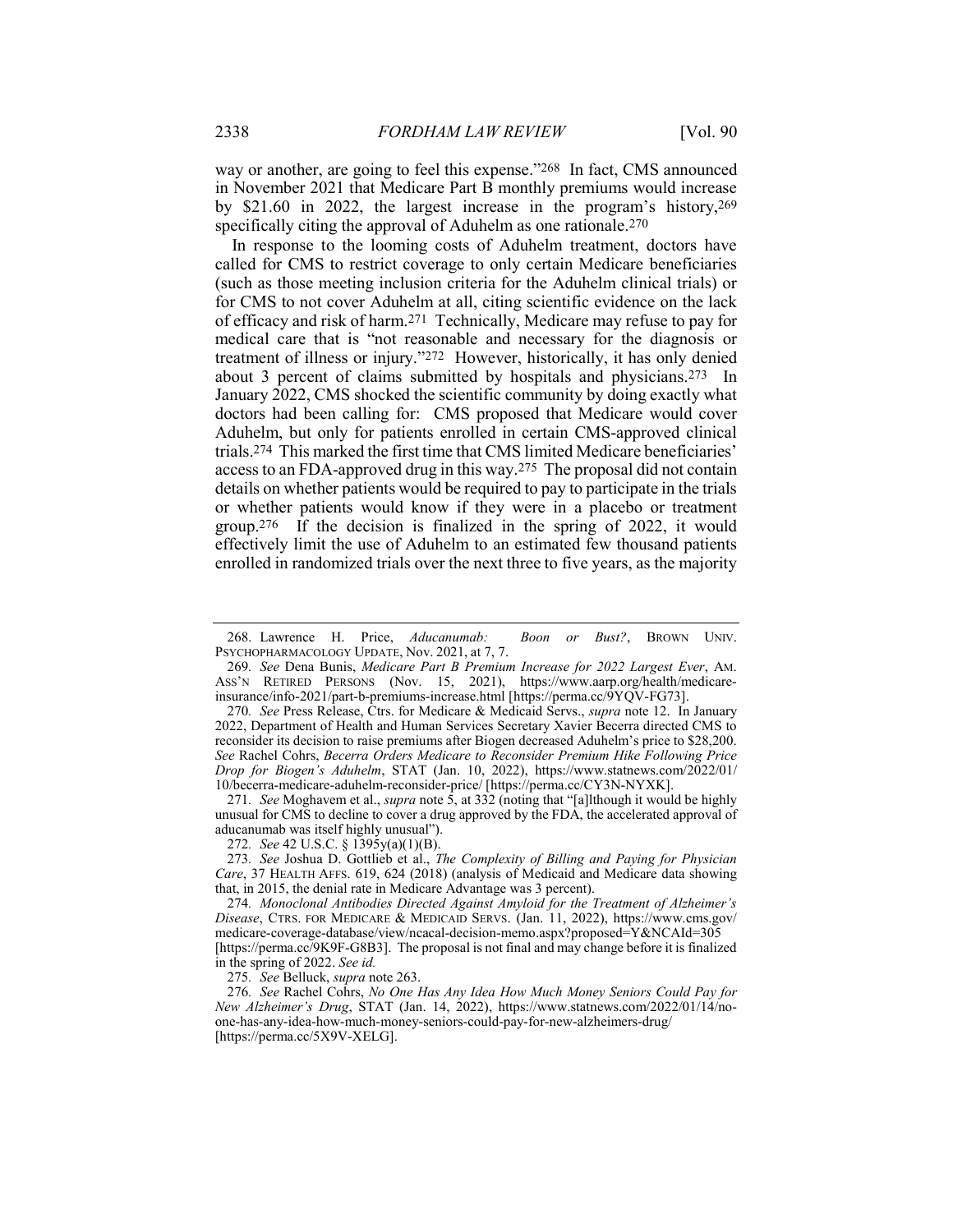of patients who meet FDA approval criteria would not be covered by Medicare.277

The astronomical costs are not limited to just Aduhelm itself. In an op-ed, two experts at the Yale School of Medicine warned that "the approval of [Aduhelm] has unleashed a perilous precedent that could usher in the approval of countless, costly treatments of uncertain benefit and even harm."278 Aduhelm's approval increases the likelihood that other drugs targeting amyloid-β plaques will be approved, potentially compounding the financial strain that Aduhelm already presents.279

#### III. STRATEGIES TO SLOW DOWN ACCELERATED APPROVAL

The saga of Aduhelm highlights how accelerated approval allows drugs with unproven clinical benefit to linger in the market, steering the course of medical research and calling into question whether the FDA is yielding too easily to industry pressure. This part contains three proposals to prevent the FDA from using accelerated approval to authorize another drug like Aduhelm. Part III.A suggests revisions to the operations of FDA advisory committees. Part III.B discusses ways to incentivize pharmaceutical companies to complete Phase IV post-marketing trials. Part III.C theorizes how plaintiffs may challenge a questionable FDA approval decision in court. The proposed regulatory reforms are ripe for implementation, as the FDA's drug, generic drug, biosimilar, and device user fee programs expire in September 2022, at which time Congress must pass new legislation for the FDA to continue collecting fees and doing its work.280 Some scholars have emphasized that because reauthorization legislation is essential for the FDA to continue operating, it is a "natural vehicle for other FDA legislative reforms."281

# A. Suggested Revisions to the Role of Advisory Committees

The approval process for Aduhelm eroded public confidence in the FDA.282 Although the advisory committee, an independent group of experts, strongly voted against approval, the FDA still approved the drug without

<sup>277</sup>. See Belluck, supra note 263.

 <sup>278.</sup> Ramachandran & Ross, supra note 187.

 <sup>279.</sup> For examples of other anti-amyloid antibodies with mechanisms similar to Aduhelm, see *supra* note 243.

<sup>280</sup>. See PDUFA VII: Fiscal Years 2023–2027, U.S. FOOD & DRUG ADMIN. (Aug. 23, 2021), https://www.fda.gov/industry/prescription-drug-user-fee-amendments/ pdufa-vii-fiscal-years-2023-2027 [https://perma.cc/L3PY-NTNQ].

 <sup>281.</sup> Keith Flanagan, Congress Should Fix FDA's Accelerated Approval Program for the Next 30 Years, STAT (Aug. 12, 2021), https://www.statnews.com/2021/08/12/congress-fixaccelerated-approval-program-for-next-30-years/ [https://perma.cc/5J8J-QPAW].

<sup>282</sup>. See Steve Usdin, FDA's Aducanumab Decision Will Erode Public Trust: An Editor's Commentary, BIOCENTURY (June 7, 2021, 7:51 PM), https://www.biocentury.com/article/ 637011 [https://perma.cc/L8HS-S26C]; DHIRAJ KUMAR ET AL., TOPICAL INSIGHTS INTO THE POST-APPROVAL CONTROVERSIES OF ADUCANUMAB 2 (2021) (noting that "any future congressional hearings on NIH funding, the FDA's decision, and Medicare reimbursement for Aduhelm would all show a negative influence on faith in the agency").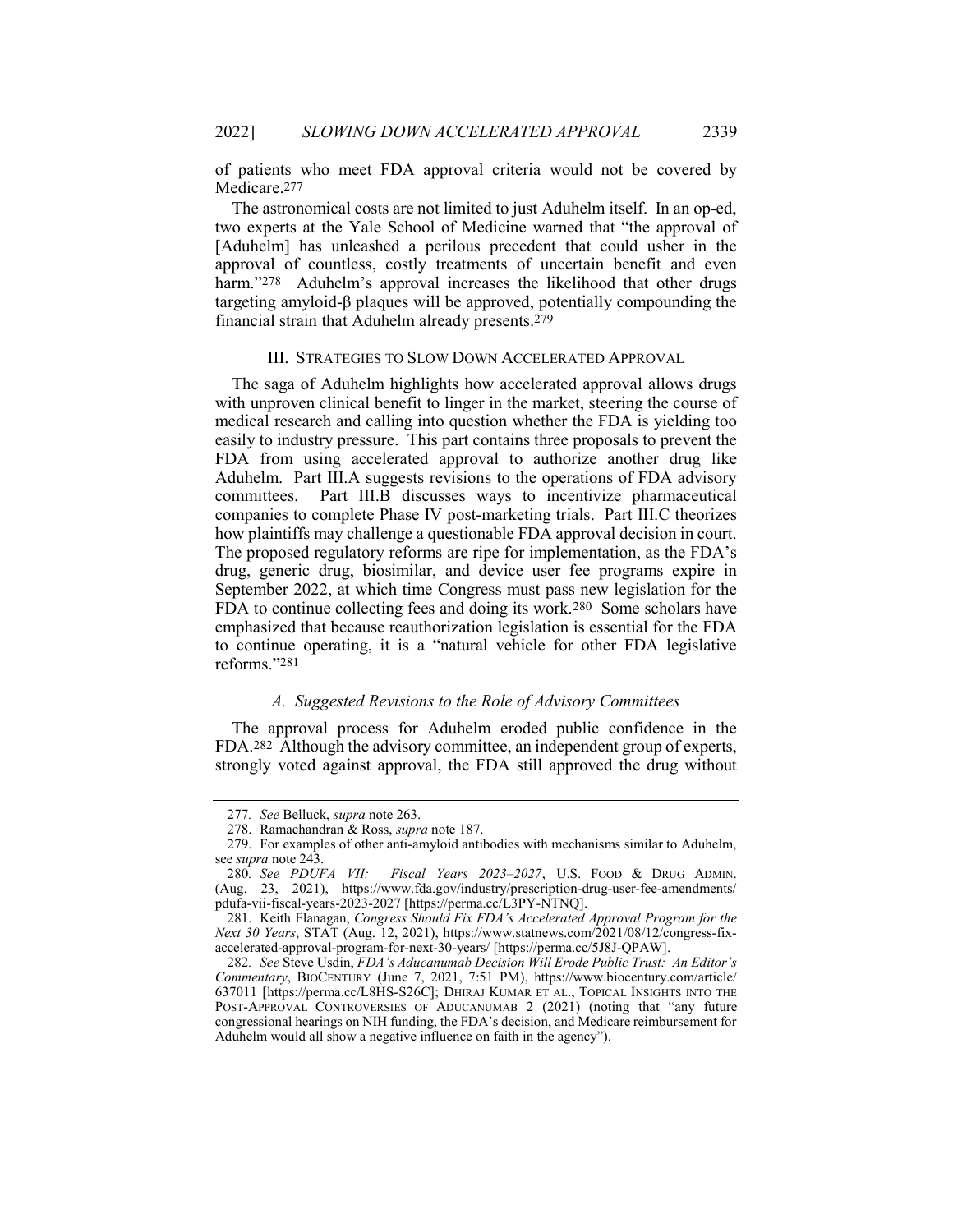disclosing any data showing a patient-level correlation between amyloid clearance and cognitive outcomes from clinical trials.283 As Dr. Aaron Kesselheim, one of the advisory committee members who resigned after Aduhelm's approval, wrote in his resignation letter, the FDA "needs to reassess its decision-making processes, including . . . how Committee recommendations are used (or ignored) by FDA officials. When clear [advisory committee] recommendations against a drug are overruled by FDA administrators . . . the agency owes it to the nation to provide a detailed justification."284

The FDA should issue new guidance requiring the agency to follow the advisory committee's recommendations or to submit detailed justification for deviating from such recommendations. Currently, FDA guidance regarding advisory committees simply states that the "rationale for decisions and reasons for no decisions should be documented."285 If the FDA wants to disregard the advisory committee's concerns—particularly when the vote is so skewed toward disapproval—it should support its position by providing a scientific explanation to refute the evidence that the advisory committee relied on. For consistency, ICER has proposed that the FDA create a template that would include a structured explanation for why accelerated approval was deemed more appropriate than regular review.286 Developing a formal and public template would lead to more disciplined reporting and increased transparency among stakeholders.287 This would represent the FDA "tak[ing] concrete steps to become clearer about the way it engages its advisory committees and to be transparent and consistent in . . . the timing of its decisions to use the accelerated approval pathway."288

Formally requiring the FDA to follow the advisory committee's recommendations or to provide detailed justification for overriding the advisory committee would take away some of the flexibility that the FDA currently has in its decision-making. However, it would also help fulfill the FDA's mission of maintaining public trust for the benefit of all patients. A lack of trust can lead the public to refuse certain medicines or vaccines and encourage people to turn to alternative non-FDA-approved products because they believe there are more trustworthy health experts out there.289

<sup>283</sup>. See Lin et al., supra note 161, at 52.

 <sup>284.</sup> Kesselheim, supra note 191.

<sup>285.</sup> U.S. FOOD & DRUG ADMIN., supra note 64, at 5.

<sup>286</sup>. See KALTENBOECK ET AL., supra note 201, at 25.

<sup>287</sup>. See id. at 19.

 <sup>288.</sup> Lin et al., supra note 161, at 52.

<sup>289</sup>. See, e.g., Dan Diamond, 'I'm Still Not Planning to Get It': Approval Not Swaying Some Vaccine Holdouts, WASH. POST (Aug. 25, 2021, 3:59 PM), https://www.washingtonpost.com/health/2021/08/25/fda-approval-vaccine-holdouts/

<sup>[</sup>https://perma.cc/C8RD-XWXN]; Selena Simmons-Duffin, Poll Finds Public Health Has a Trust Problem, NPR (May 13, 2021, 12:01 AM), https://www.npr.org/2021/05/13/ 996331692/poll-finds-public-health-has-a-trust-problem [https://perma.cc/MC79-ZZER] (describing a poll which found that only 52 percent of Americans trust the Centers for Disease Control and Prevention (CDC) and that only 37 percent of Americans trust the NIH or the FDA).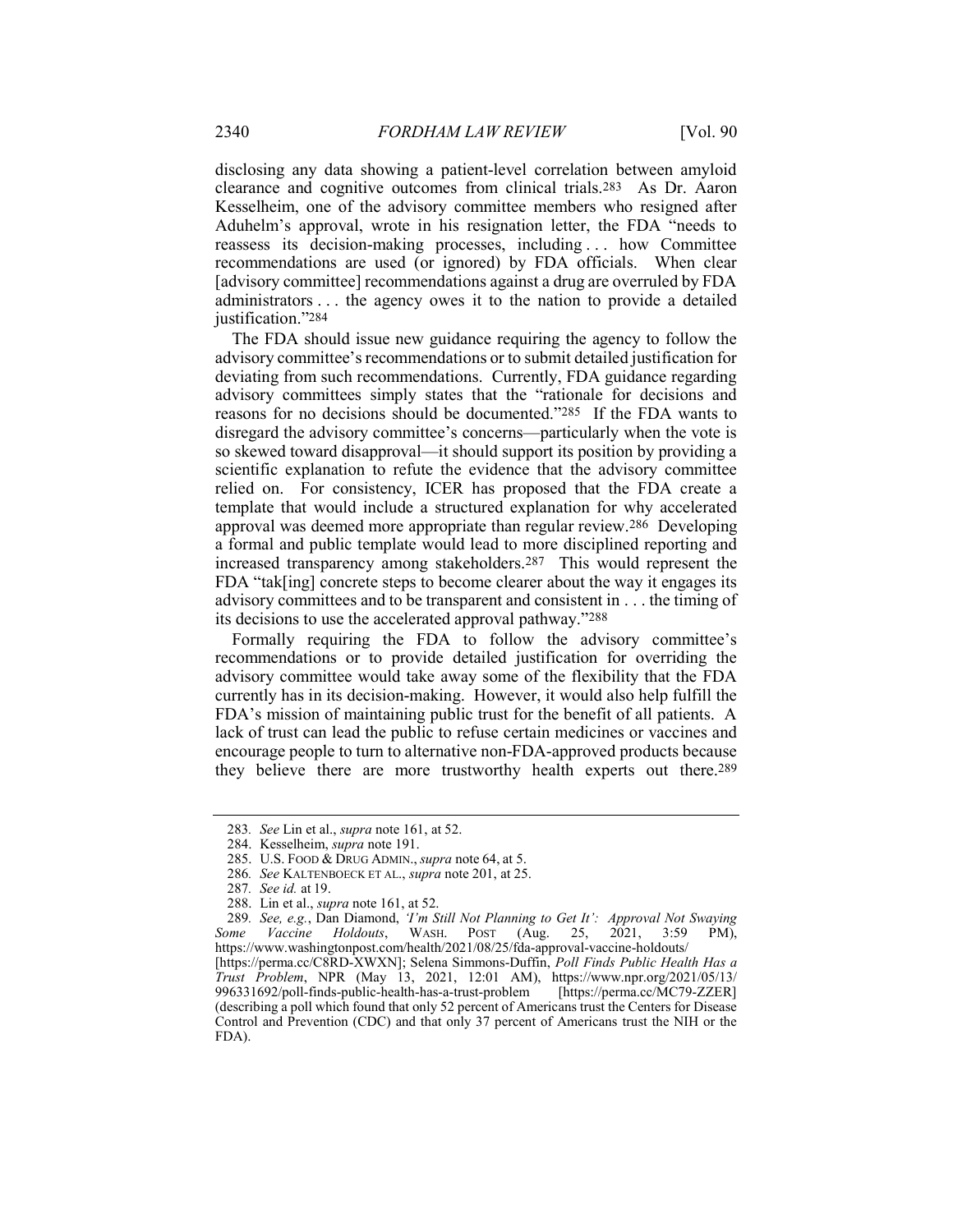Additionally, requiring the FDA to publish its reasoning for overriding the advisory committee's recommendation would provide future litigants with the necessary information to challenge FDA decisions in court.290

## B. Incentivizing Pharmaceutical Companies to Complete Phase IV Post-Marketing Trials

It is unlikely that Biogen will ever complete the required Phase IV post-marketing trials to show Aduhelm's clinical benefit.291 The Food and Drug Administration Modernization Act of 1997292 authorizes the FDA to use expedited procedures to withdraw accelerated approval of drugs and biological products if sponsors fail to conduct required post-approval Phase IV studies with due diligence or the investigations fail to verify clinical benefits.293 Currently, sponsors with ongoing post-marketing studies for accelerated approvals already provide periodic reports to the FDA that include information about the progress of the study and whether the anticipated milestones have been met.294 The FDA also has the power to issue administrative action letters, assess financial penalties, and withdraw approval should expected evidence not materialize in post-marketing Phase IV trials.295

The FDA should exercise its existing powers more aggressively. This is easier said than done: the FDA may hesitate to remove a drug from the market because the FDA would thereby hurt the revenue streams of the companies that pay the user fees that make up the FDA's own budget. Additionally, if the FDA were to take a drug off the market for a disease with few available treatments, such as Alzheimer's, it might draw intense backlash from patients and the broader public. Even with its existing powers in place, the FDA needs additional ways to further incentivize pharmaceutical companies to actually conduct and complete post-marketing studies. For example, the FDA could wait to grant accelerated approval until there is proof that confirmatory trials are either initiated or in progress.296 This would require the FDA to devote more resources to monitoring the progress of post-marketing trials more closely. The cost of increasing monitoring efforts would be worthwhile because, without approval, companies cannot begin to profit—the ultimate incentive to comply with the FDA.

<sup>290</sup>. See infra Part III.C.

<sup>291</sup>. See supra Part II.B.

 <sup>292.</sup> Pub. L. No. 105-115, 111 Stat. 2296 (codified as amended in scattered sections of the U.S.C.).

<sup>293</sup>. See 21 U.S.C. § 356(b)(3); Steenburg, supra note 85, at 331.

 <sup>294.</sup> Required information includes, in relevant part: (1) the date of the post-marketing study requirement; (2) a description of the post-marketing study requirement;  $(3)$  the schedule for completing and reporting of the post-marketing study requirement; (4) the current status of the post-marketing study requirement—as pending, ongoing, delayed, terminated, or submitted; and (5) an explanation of the status.  $\overline{21}$  C.F.R. §§ 314.81(b)(2)(vii)(a), 601.70(b)  $(2022)$ 

<sup>295</sup>. See Anne Kaltenboeck et al., Potential Policy Reforms to Strengthen the Accelerated Approval Pathway, 10 J. COMPAR. EFFECTIVENESS RSCH. 1177, 1180 (2021).

<sup>296</sup>. See id.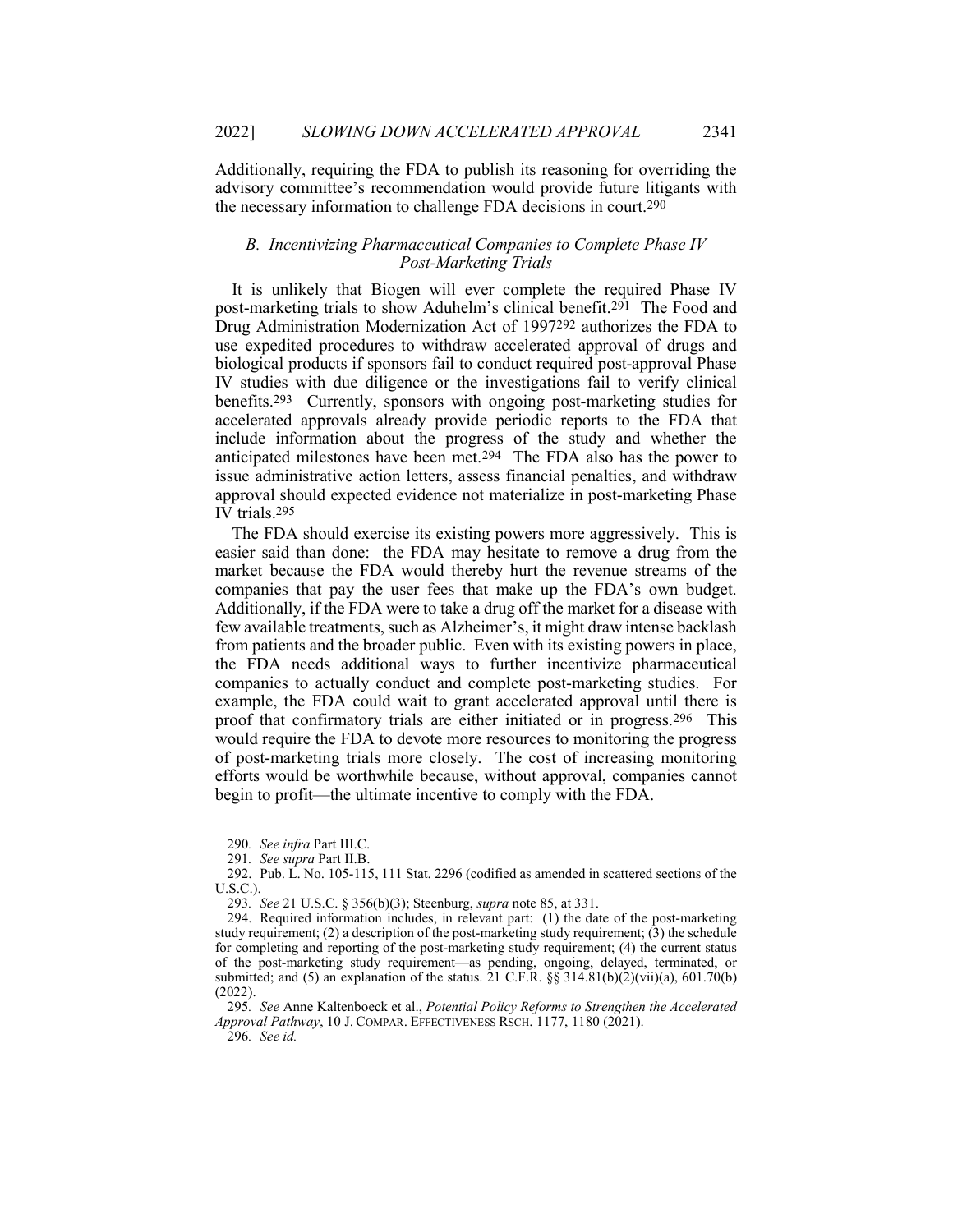Some scholars have suggested requiring Biogen to provide Aduhelm at the pure cost of producing the drug plus a maximum profit of 5 percent—a reasonable reimbursement given the uncertainty around Aduhelm's safety and effectiveness.297 Such minimal profits would incentivize Biogen to complete Phase IV post-marketing trials quickly because the company would be entitled to their desired \$28,200 price only if post-marketing trials provided enough evidence of the drug's clinical benefits.298 As some experts have written, the "paradigm must be shifted from 'any drug at any cost' to 'the best drug at the right cost.'"299 For this proposal to work, pharmaceutical companies would have to report their costs of researching and producing the drug to the government to determine how much they could be reimbursed through Medicare and Medicaid. This would be another way to use financial incentives to ensure that pharmaceutical companies actually do the work to show a clinical benefit in their drugs even after being granted accelerated approval. The danger would be that pharmaceutical companies might be discouraged from pouring millions of dollars into research and development if it is unclear whether they could immediately profit just as much, if not more, after being granted accelerated approval. However, there are mathematical methods to incorporate the value of innovation into drug prices—pharmaceutical companies may be rewarded for being the first in a new drug class instead of adding to a drug class that already addresses a satisfied need.300

Finally, new legislation could impose a moratorium on direct-to-consumer pharmaceutical advertising301 until Phase IV post-marketing trials are complete. Restricting companies from conducting direct-to-consumer advertising would strongly incentivize them to complete Phase IV post-marketing trials in a timely manner, effectively requiring companies to first find participants for trials before being allowed to find customers for the same drug. Alternatively, the FDA could issue new regulations requiring that if an accelerated approval drug is to be advertised, there must be a warning that states the drug in question has only been preliminarily approved and that a study showing clinical benefit has not been completed yet.

# C. Challenging FDA Decisions in Court

Scholars have argued that existing judicial review frameworks allow agencies to make decisions that lack evidentiary support, reliability, and

<sup>297</sup>. See Leonard M. Fleck, Alzheimer's and Aducanumab: Unjust Profits and False Hopes, 51 HASTINGS CTR. REP. 9, 11 (2021).

<sup>298</sup>. See id.

 <sup>299.</sup> Sinha & Latham, supra note 88.

<sup>300</sup>. See, e.g., Santiago G. Moreno & Joshua A. Ray, The Value of Innovation Under Value-Based Pricing,  $\overline{4}$  J. MKT. ACCESS & HEALTH POL'Y 1, 2 (2016) (proposing a modification to conventional cost-effectiveness analysis to include the value of innovation in new drug development).

 <sup>301.</sup> See supra Part II.B for a discussion of Biogen's direct-to-consumer pharmaceutical advertising.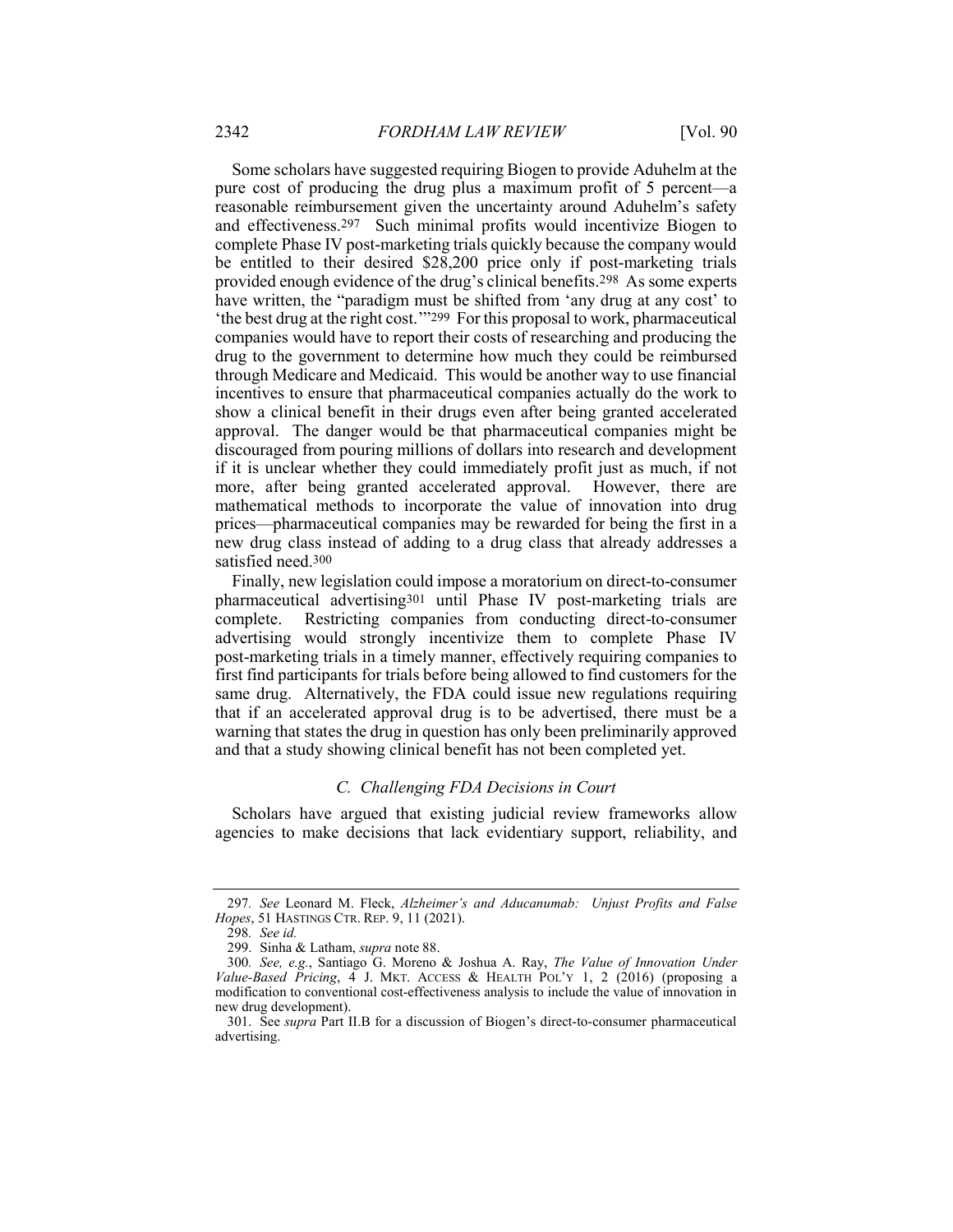accountability, and that are prone to conflicts of interest.302 Some propose that, to combat regulatory reactivity, courts should "employ a diminished level of Chevron deference when agencies act in ways that go against expert advice or scientific understanding of the issue at hand but are nonetheless justified by reasoning that evades characterization of the decision as 'arbitrary or capricious.'"303 When the FDA deviates from the recommendations of scientific experts, such as in the case of Aduhelm, "the court would no longer be required to follow step two of the Chevron test but would instead apply a non-deferential standard of review."304 Professor Heled believes that, under the traditional Chevron framework, the bar is low for the FDA to justify its approval of Aduhelm before a court.305 The FDA itself has given a number of facially plausible reasons for its decision to approve Aduhelm: "Alzheimer's is a serious disease with substantial unmet need; ... there is compelling evidence that [aducanumab] reduces plaque[] and this reduction . . . is reasonably likely to predict clinical benefit."306 Such justification would likely be enough for a court but would not adequately reflect the FDA's disregard for scientific expertise.307 Members of the FDA advisory committee, Medicare and Medicaid, and organizations concerned about drug pricing (e.g., Alzheimer's patient advocacy groups and Public Citizen) may have standing to sue the FDA and challenge its decision to approve a drug like Aduhelm in court.308

Because an FDA approval decision has never been challenged in court in this way, it is difficult to theorize whether such litigation would be successful for plaintiffs seeking to challenge the accelerated approval of Aduhelm. There would be clear difficulties in challenging Aduhelm's approval in court: First, courts have been generally unwilling to question the FDA's judgment regarding standards for assessing safety and efficacy.309 Additionally, there might be public backlash from patients who are willing to accept the risk of Aduhelm's questionable safety and efficacy in exchange for the hope of one more weapon against Alzheimer's disease.310

- 305. See Interview with Yaniv Heled, Professor of L., Ga. State Univ. (Nov. 2, 2021).
- 306. Dunn et al., supra note 209, at 856.

<sup>302</sup>. See supra Part I.C.2; Yaniv Heled et al., Opinion, Regulatory Reactivity in FDA's Approval of Aduhelm, REGUL. REV. (July 6, 2021), https://www.theregreview.org/2021/07/ 06/heled-rutschman-vertinsky-regulatory-reactivity-fda-approval-aduhelm/ [https://perma.cc/W343-7ZZK].

 <sup>303.</sup> Heled et al., supra note 302. Under the Chevron doctrine, courts would give judicial deference to agency interpretation of its statutory powers where Congress has not spoken directly on the issue. See Chevron, U.S.A., Inc. v. Nat. Res. Def. Council, 468 U.S. 837, 842 (1984).

<sup>304</sup>. See Heled et al., supra note 302.

<sup>307</sup>. See Interview with Yaniv Heled, supra note 305.

<sup>308</sup>. See id. Issues such as the injury-in-fact requirement are beyond the scope of this Note; this Note merely operates arguendo that plaintiffs can establish standing.

<sup>309</sup>. See Steenburg, supra note 85, at 334.

<sup>310</sup>. See, e.g., Dylan Scott, The Harrowing New Reality for Alzheimer's Patients, VOX (July 19, 2021, 8:30 AM), https://www.vox.com/policy-and-politics/22577776/alzheimersdisease-dementia-symptoms-aduhelm-drug [https://perma.cc/3B2S-4V6J] (describing Alzheimer's patients and family members who were enthusiastic about Aduhelm even after reading negative news coverage about the drug's unproven effectiveness, noting that their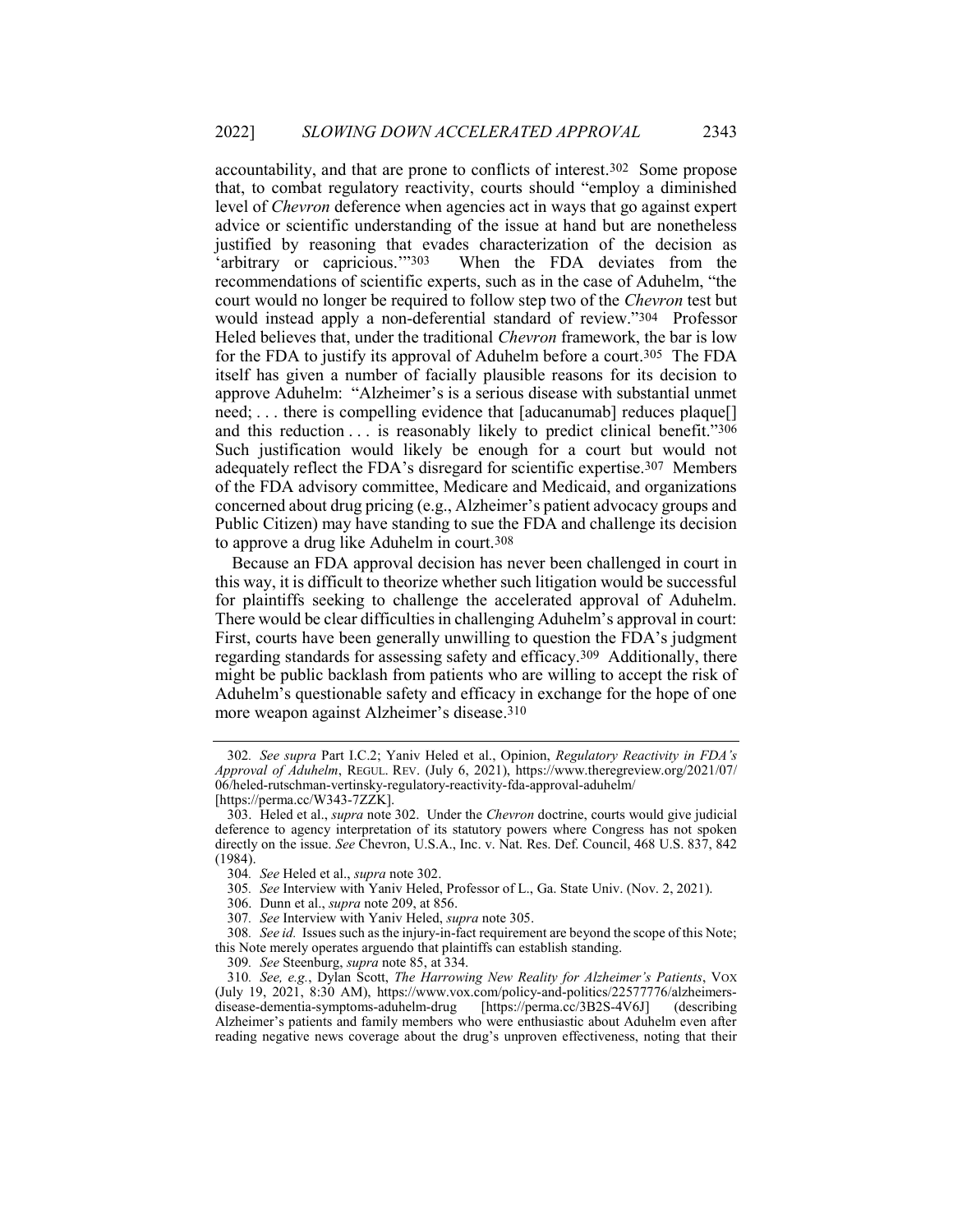Nonetheless, instead of employing a diminished level of Chevron deference as Professor Heled has suggested, courts should instead incorporate State Farm hard look review into the Chevron analysis where the agency has not engaged in "reasoned decisionmaking."311 Under State Farm, agencies must provide detailed and reasoned explanations of their decisions, explain deviations from precedent, and make policy choices that are objectively reasonable under the circumstances.312 The current attorney general, Merrick Garland, once described hard look review in this way: "[H]ard look demands that the agency show that the course it chose was reasonable in light of the relevant policies, alternatives, and facts."313

Encino Motorcars is instructive of this idea, whereby a court could scrutinize the FDA's decision to grant accelerated approval to Aduhelm. There, the Supreme Court stated that when an agency changes its policy course, it must give adequate reasoning for its decision-making.314 Here, the FDA has arguably not given adequate reasoning for its decision to grant accelerated approval to Aduhelm based on its ability to remove amyloid-β plaque from patients' brains. In particular, plaintiffs could argue that under hard look review, the FDA's explanation that it approved Aduhelm based on its ability to reduce amyloid-β plaque "runs counter to the evidence before the agency"315 that this surrogate endpoint is not reasonably likely to predict clinical benefit.316 There was ample discussion of the advisory committee's skepticism over the ENGAGE and EMERGE clinical data at the November 2020 meeting, and yet the FDA defied the near-unanimous opinion of the independent group of experts.317 Additionally, plaintiffs may argue that the FDA's purported reasoning for approving Aduhelm was "so implausible that it could not be ascribed to a difference in view or the product of agency expertise."318 After all, the agency's reliance on Aduhelm's ability to reduce plaque in the brain contradicted its own guidance on the reliability of amyloid-β plaques as a surrogate endpoint.319 Thus, the agency should not be given Chevron deference, a finding that would return the case to the FDA to make a different, more informed decision or to provide more detailed

<sup>&</sup>quot;hope and the adrenaline of that hope outweighs all of their reason and they are clamoring for the drug").

<sup>311</sup>. See supra note 123 for the factors to be considered in State Farm hard look analysis. 312. See Motor Vehicle Mfrs. Ass'n v. State Farm Mut. Auto. Ins. Co., 463 U.S. 29, 34–51 (1983).

 <sup>313.</sup> Merrick B. Garland, Deregulation and Judicial Review, 98 HARV. L. REV. 505, 554 (1985).

<sup>314</sup>. See Encino Motorcars, LLC v. Navarro, 136 S. Ct. 2117, 2125 (2016) (citing State Farm, 463 U.S. at 43) (explaining that the agency's reasoning should be clear enough to show "a rational connection between the facts found and the choice made").

<sup>315</sup>. State Farm, 463 U.S. at 43.

 <sup>316.</sup> For a discussion on the reasons why the FDA's decision to grant accelerated approval based on a surrogate endpoint contradicted scientific evidence, see supra Part I.D.3.

 <sup>317.</sup> See supra Part I.D.3 for a discussion on how the approval decision lacked scientific reasoning and generated controversy.

<sup>318</sup>. State Farm, 463 U.S. at 42.

 <sup>319.</sup> For a discussion on how the decision to approve Aduhelm lacked scientific reasoning and generated controversy, see supra Part I.D.3.